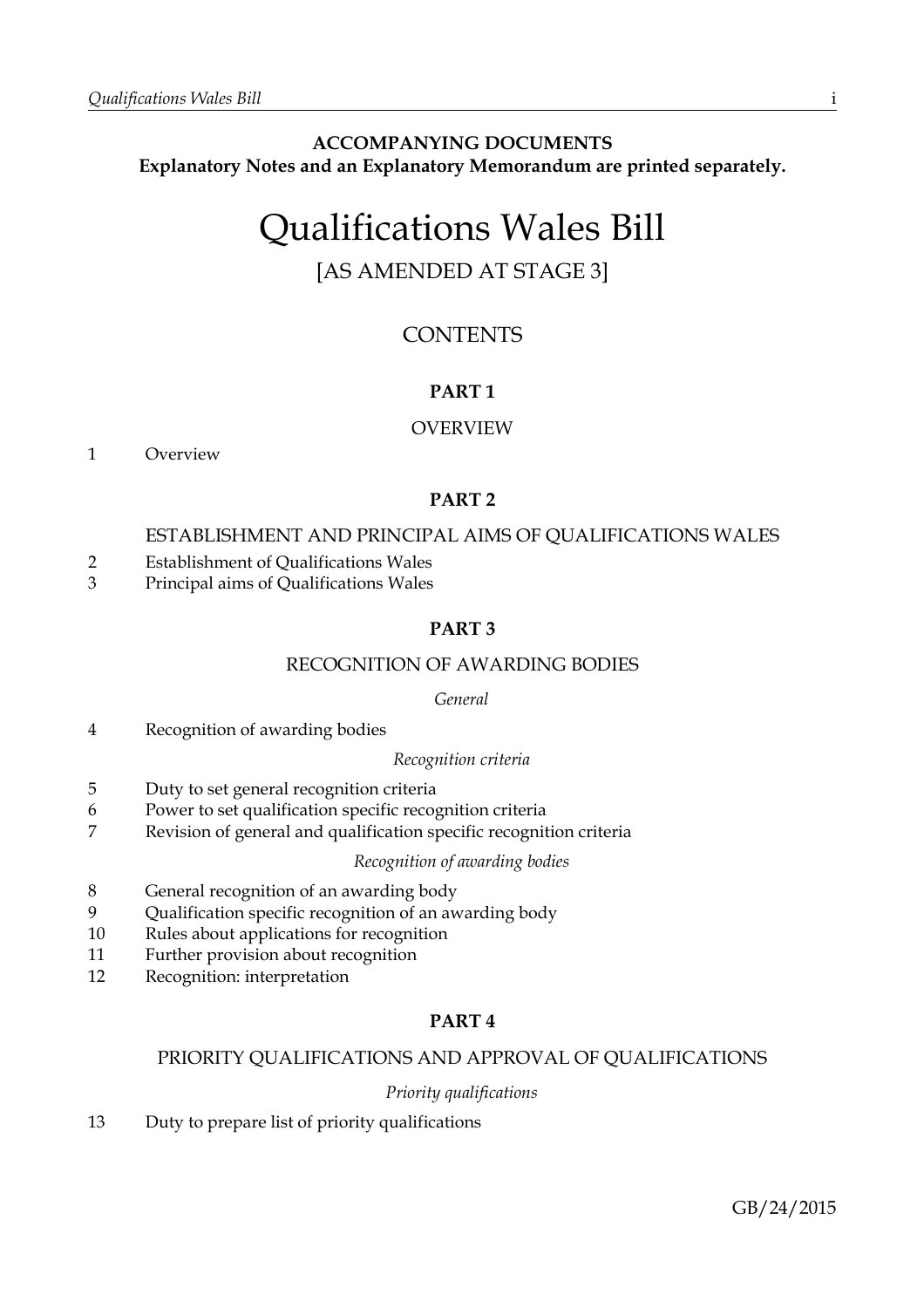| 14<br>15 | Restricted priority qualifications<br>Power to make arrangements for development of restricted priority qualification |
|----------|-----------------------------------------------------------------------------------------------------------------------|
| 16       | Approval of a restricted priority qualification developed in accordance with section 15<br>arrangements               |
| 17       | Approval of a restricted priority qualification in the absence of section 15 arrangements                             |
| 18       | Approval of unrestricted priority qualifications                                                                      |
|          | Other qualifications                                                                                                  |
| 19       | Approval of qualifications that are not priority qualifications                                                       |
|          | Approval criteria                                                                                                     |
| 20       | Approval criteria                                                                                                     |
|          | Power for Welsh Ministers to specify minimum requirements                                                             |
| 21       | Power to specify minimum requirements                                                                                 |
|          | Supplementary provision relevant to all approvals                                                                     |
| 22       | Conditions of approval                                                                                                |
| 23       | Duration of approval                                                                                                  |
| 24       | Rules about applications for approval                                                                                 |
|          | Surrender and withdrawal of approval                                                                                  |

25 Surrender of approval

- 26 Transitional provision in connection with surrender of approval
- 27 Withdrawal of approval
- 28 Transitional provision in connection with withdrawal of approval

# **PART 5**

# DESIGNATION OF OTHER QUALIFICATIONS

- 29 Designation of other qualifications
- 30 Further provision about section 29 designations
- 31 Transitional provision in connection with section 29 designations
- 32 Revocation of section 29 designations
- 33 Rules about applications for designation

# **PART 6**

# FURTHER PROVISION RELEVANT TO RECOGNITION, APPROVAL AND DESIGNATION

### *Funding etc of certain courses*

34 Restriction on funding and provision of certain courses

# *Delineation of roles of Qualifications Wales and Ofqual*

- 35 Award in Wales of an approved qualification: restriction on application of conditions imposed by Ofqual
- 36 Restriction on application of conditions imposed by Qualifications Wales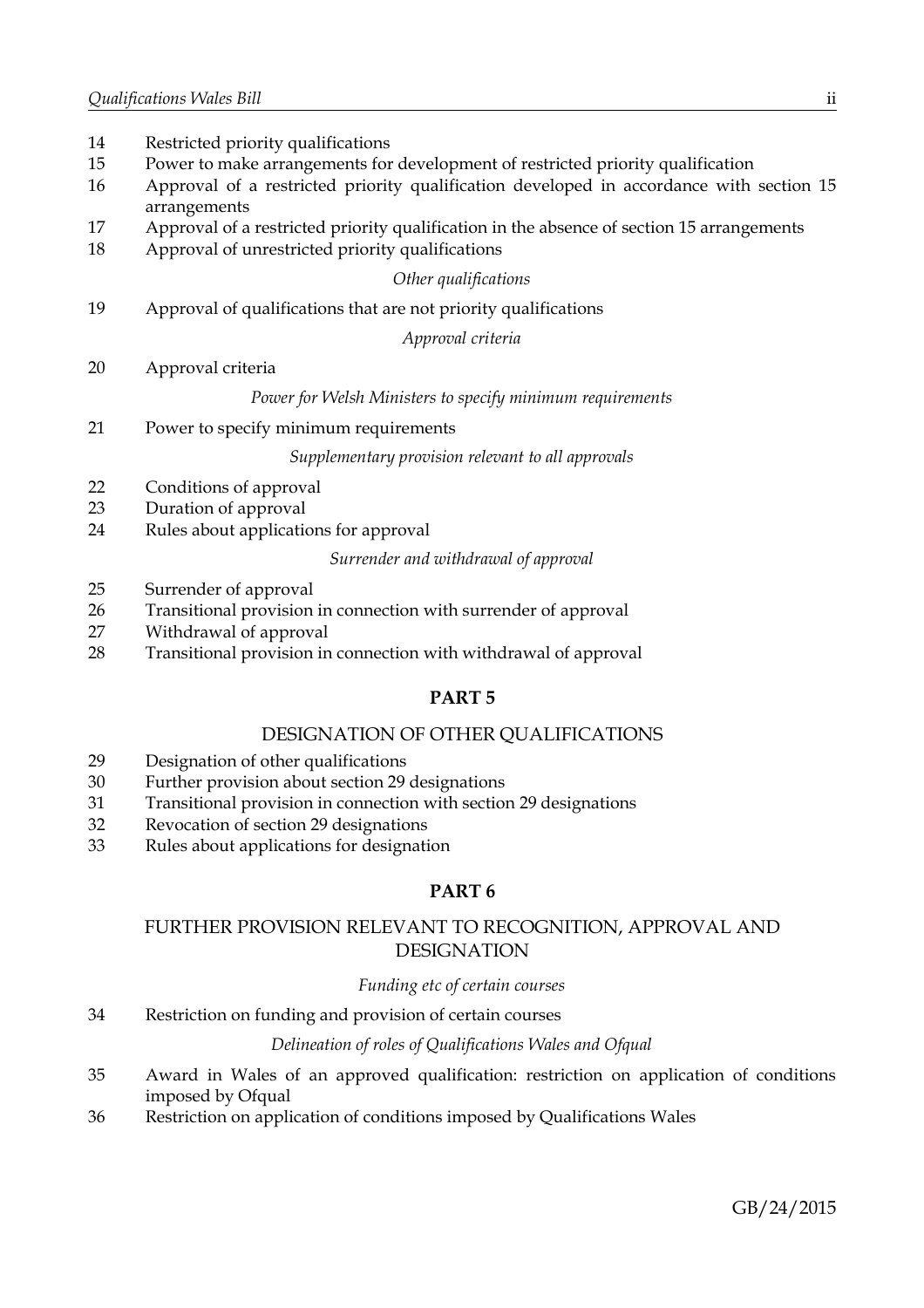# **PART 7**

# ENFORCEMENT POWERS OF QUALIFICATIONS WALES

- 37 Power to give directions
- 38 Power to impose monetary penalties
- 39 Monetary penalties: appeals
- 40 Monetary penalties: interest
- 41 Costs recovery for imposition of sanctions
- 42 Costs recovery: appeals
- 43 Costs: interest
- 44 Entry and inspection of premises

# **PART 8**

### SUPPLEMENTARY

### *Commercial activities*

45 Provision of services etc by Qualifications Wales

*Review and research*

46 Review and research

### *Subsidiary functions*

- 47 Policy statement and statement about consultation
- 48 Complaints
- 49 Charging scheme
- 50 Grants
- 51 Provision of information or advice
- 52 Joint working
- 53 Duty to have regard to government policy and other matters
- 54 Performance of regulatory activities by Qualifications Wales

## **PART 9**

### GENERAL

- 55 Regulations
- 56 Interpretation of references to "qualification"
- 57 General interpretation and index of defined expressions
- 58 Consequential amendments
- 59 Power to make consequential and transitional provision etc
- 60 Coming into force
- 61 Short title and inclusion as one of the Education Acts
	- Schedule 1 Qualifications Wales
		- Part 1 Establishment of Qualifications Wales
		- Part 2 Consequential amendments
	- Schedule 2 Transfers of property and staff to Qualifications Wales
	- Schedule 3 Further provision about recognition of awarding bodies
	- Schedule 4 Consequential amendments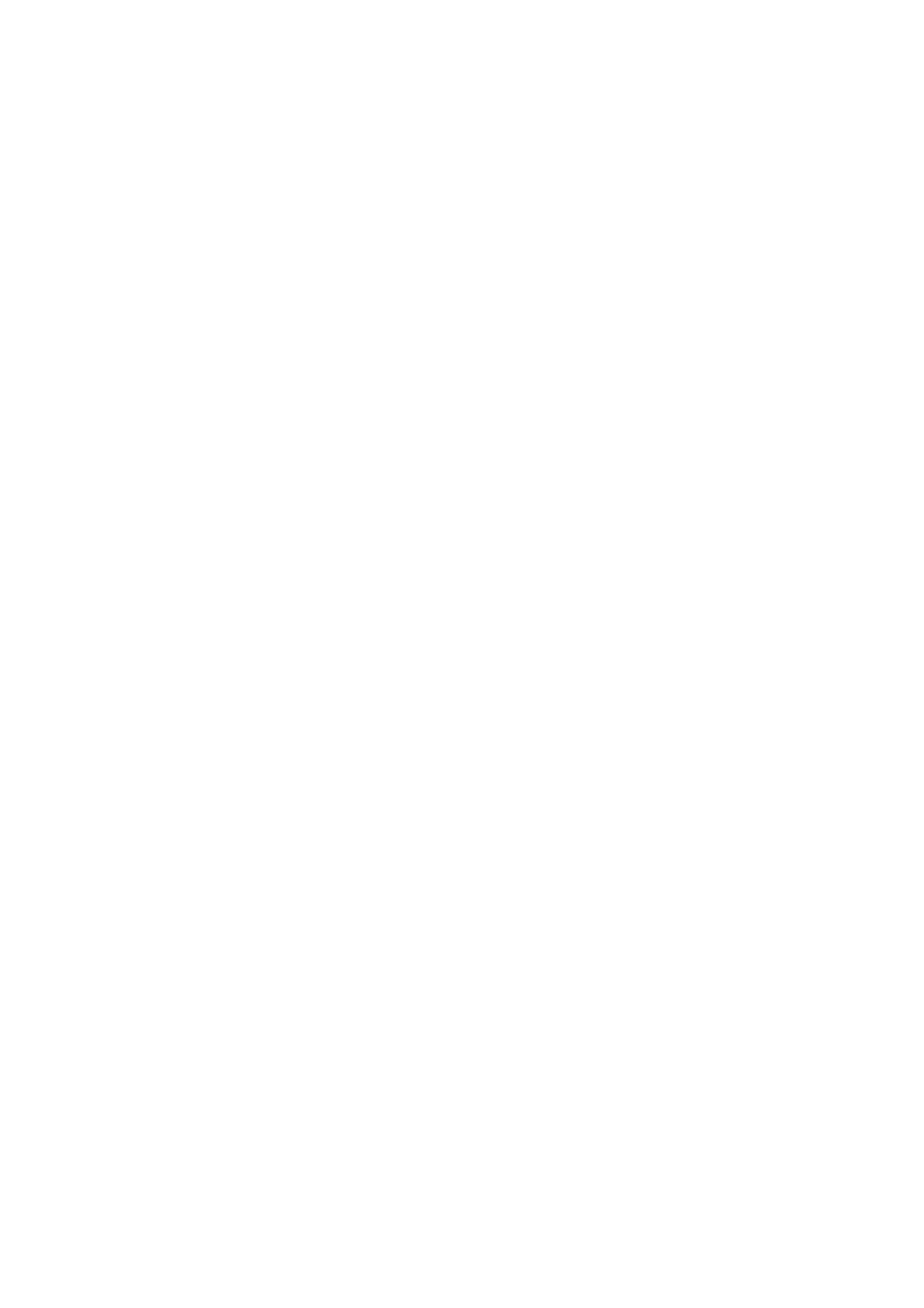# Qualifications Wales Bill [AS AMENDED AT STAGE 3]

An Act of the National Assembly for Wales to establish a new body to be known as Qualifications Wales; providing for Qualifications Wales to be able to recognise bodies responsible for awarding certain qualifications in Wales and to approve certain qualifications awarded in Wales and to perform certain other functions; and for connected purposes.

**Having been passed by the National Assembly for Wales and having received the assent of Her Majesty, it is enacted as follows:** *5*

### **PART 1**

### OVERVIEW

### <span id="page-4-2"></span>**1 Overview**

- (1) This section is an overview of the main provisions of the Act.
	- (2) Part [2—](#page-5-0)
		- (a) establishes Qualifications Wales and (at Schedule [1\)](#page-37-0) makes provision about its membership and governance arrangements,
		- (b) sets out the principal aims of Qualifications Wales, and
		- (c) requires Qualifications Wales, in exercising its functions, to act in a way that it considers appropriate for the purpose of achieving those aims.
	- (3) Part [3](#page-7-0) makes provision about the recognition by Qualifications Wales of bodies that award qualifications in Wales.
	- (4) Part [4](#page-10-0) makes provision about priority qualifications and the approval by Qualifications Wales of qualifications for award in Wales. It—
		- (a) requires Qualifications Wales and the Welsh Ministers to prepare a list of qualifications that are to be a priority for Qualifications Wales,
		- (b) enables Qualifications Wales in certain circumstances to determine that the number of forms of those qualifications approved by it should be restricted (either to one or more than one),
		- (c) enables Qualifications Wales to enter into arrangements with a body for the development of a new form of qualification to be awarded in Wales, where it has made a determination as described in paragraph [\(b\)](#page-4-1) in respect of the qualification concerned, and
		- (d) enables Qualifications Wales to consider approving a qualification for award in Wales that is not included on the list referred to in paragraph [\(a\).](#page-4-0)

*15*

*10*

<span id="page-4-0"></span>*20*

<span id="page-4-1"></span>*25*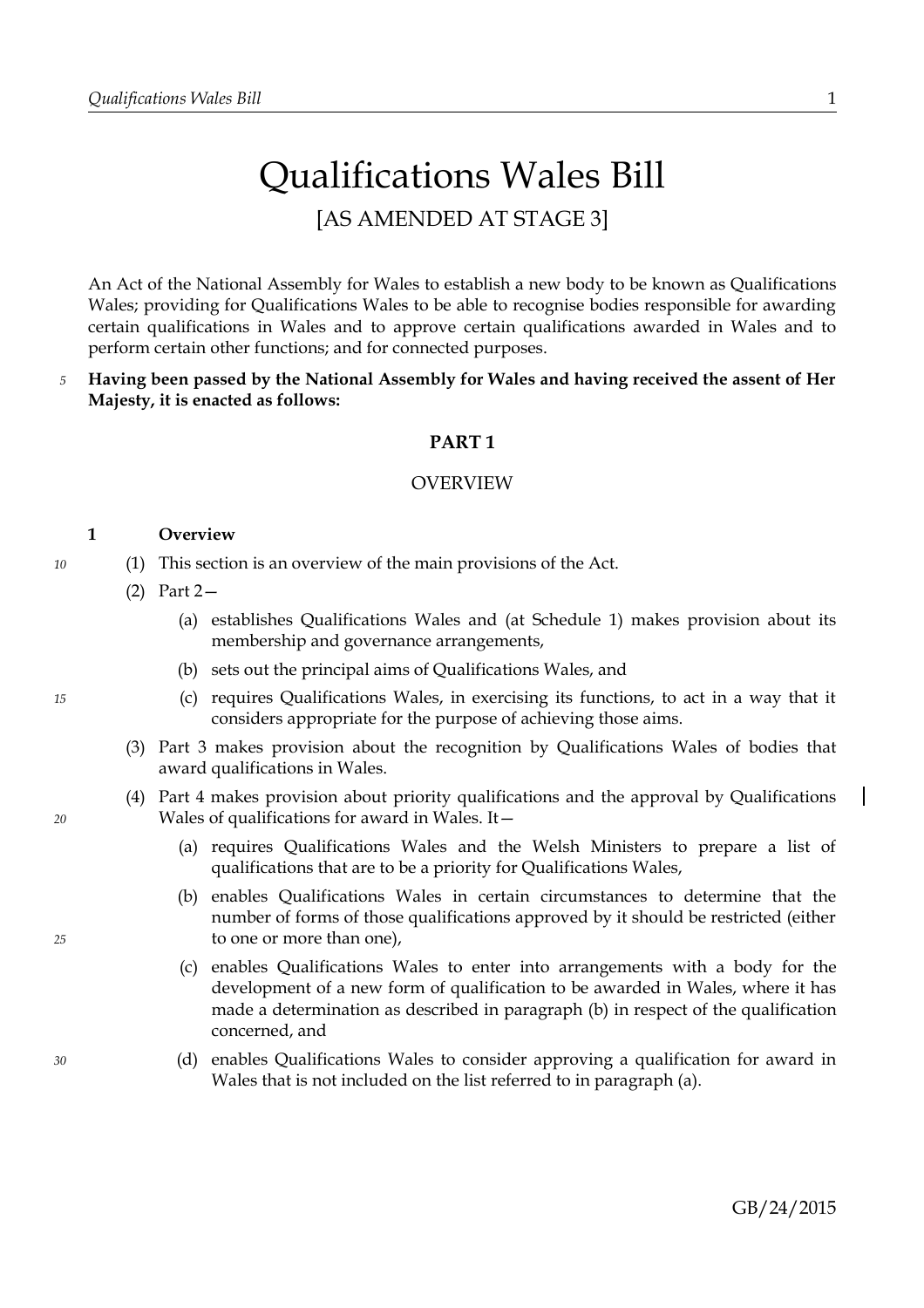- (5) Part [5](#page-18-0) enables Qualifications Wales to designate a qualification for the purpose of enabling a course leading to it to be funded by the Welsh Ministers or a local authority in Wales, or provided by or on behalf of a maintained school in Wales.
- (6) Part [6—](#page-21-0)

*5*

*10*

*15*

*20*

- (a) provides that a course of education or training may be funded by the Welsh Ministers or a local authority in Wales, or provided by or on behalf of a maintained school in Wales, only if the form of the qualification to which it leads has been approved or designated by Qualifications Wales, and
- (b) makes provision restricting the effect of conditions imposed by Ofqual, in respect of the award in Wales of a form of a qualification that has been approved by Qualifications Wales; and restricting the effect of conditions of recognition imposed by Qualifications Wales so that they do not apply in respect of the award of qualifications outside Wales.
- (7) Part [7](#page-23-0) makes provision about steps that may be taken by Qualifications Wales if it considers that a body awarding qualifications in Wales has failed to comply with a condition to which its recognition, or the approval of a qualification awarded by it, is subject.
- (8) Part [8](#page-29-0) makes provision about other functions of Qualifications Wales, including—
	- (a) the power to provide consultancy and other services on a commercial basis,
	- (b) the duty to prepare a policy statement,
	- (c) how Qualifications Wales is to deal with complaints,
	- (d) fees that may be charged by Qualifications Wales, and
	- (e) the duty to have regard to certain principles in performing regulatory activities.
- (9) Part [9](#page-33-1) makes general provision, including setting out an index of defined terms used in the Act.
- (10) In Part [9,](#page-33-1) section [56](#page-33-0) sets out the meaning of the term "qualification" as used in the Act.

### <span id="page-5-0"></span>**PART 2**

### ESTABLISHMENT AND PRINCIPAL AIMS OF QUALIFICATIONS WALES

### <span id="page-5-2"></span>**2 Establishment of Qualifications Wales**

- <span id="page-5-3"></span>(1) Qualifications Wales is established as a body corporate.
- (2) Schedule [1](#page-37-0) contains further provision about Qualifications Wales.
- <span id="page-5-1"></span>(3) Schedule [2](#page-44-0) makes provision about transfers of staff and property to Qualifications Wales.

*30*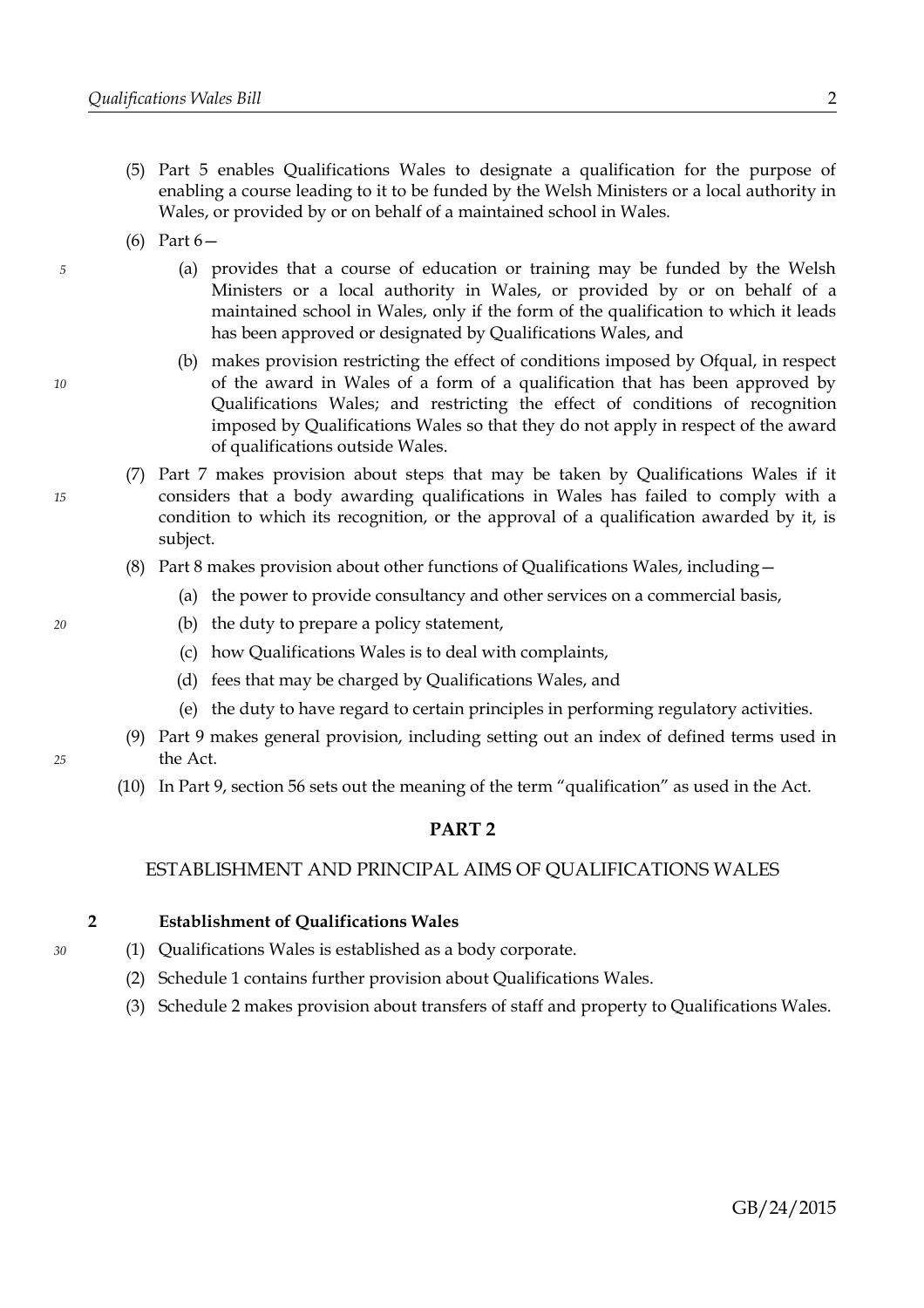*5*

*10*

*15*

*20*

*25*

*30*

*35*

### <span id="page-6-1"></span>**3 Principal aims of Qualifications Wales**

- <span id="page-6-0"></span>(1) In exercising its functions, Qualifications Wales must act in a way that it considers appropriate for the purpose of achieving the following principal aims—
	- (a) ensuring that qualifications, and the Welsh qualification system, are effective for meeting the reasonable needs of learners in Wales;
	- (b) promoting public confidence in qualifications and in the Welsh qualification system.
- (2) In considering what is appropriate for the purpose of achieving its principal aims, the matters to which Qualifications Wales is to have regard include (among other things)—
	- (a) the desirability of promoting sustainable growth in the Welsh economy;
	- (b) the desirability of promoting and facilitating the use of the Welsh language, including through the availability of assessment arrangements that provide for assessment through the medium of the Welsh language, and of qualifications that otherwise promote or facilitate the use of the Welsh language;
	- (c) the range and nature of qualifications available, and of their assessment arrangements;
	- (d) the reasonable requirements of employers, higher education institutions and the professions regarding education and training (including as to required standards of practical competence);
	- (e) whether the knowledge, skills and understanding required to be demonstrated for the purpose of determining whether a person is to be awarded a qualification reflect current knowledge and best practice;
	- (f) whether qualifications indicate a consistent level of attainment with that indicated by whatever Qualifications Wales considers to be comparable qualifications, whether awarded in Europe or elsewhere;
	- (g) whether qualifications are provided efficiently and so as to secure value for money;
	- (h) the respective roles played by, and responsibilities of, each of the following persons in respect of the Welsh qualification system (including by reference to cooperation between those persons, and their effectiveness in performing their roles)—
		- (i) awarding bodies, learning providers, Qualifications Wales and the Welsh Ministers;
		- (ii) any other persons exercising functions that Qualifications Wales considers relevant for the purpose of the Welsh qualification system.
- <span id="page-6-2"></span>(3) References in this Act to the Welsh qualification system are to the system, taken as a whole, by which qualifications are awarded to persons assessed wholly or mainly in Wales for this purpose.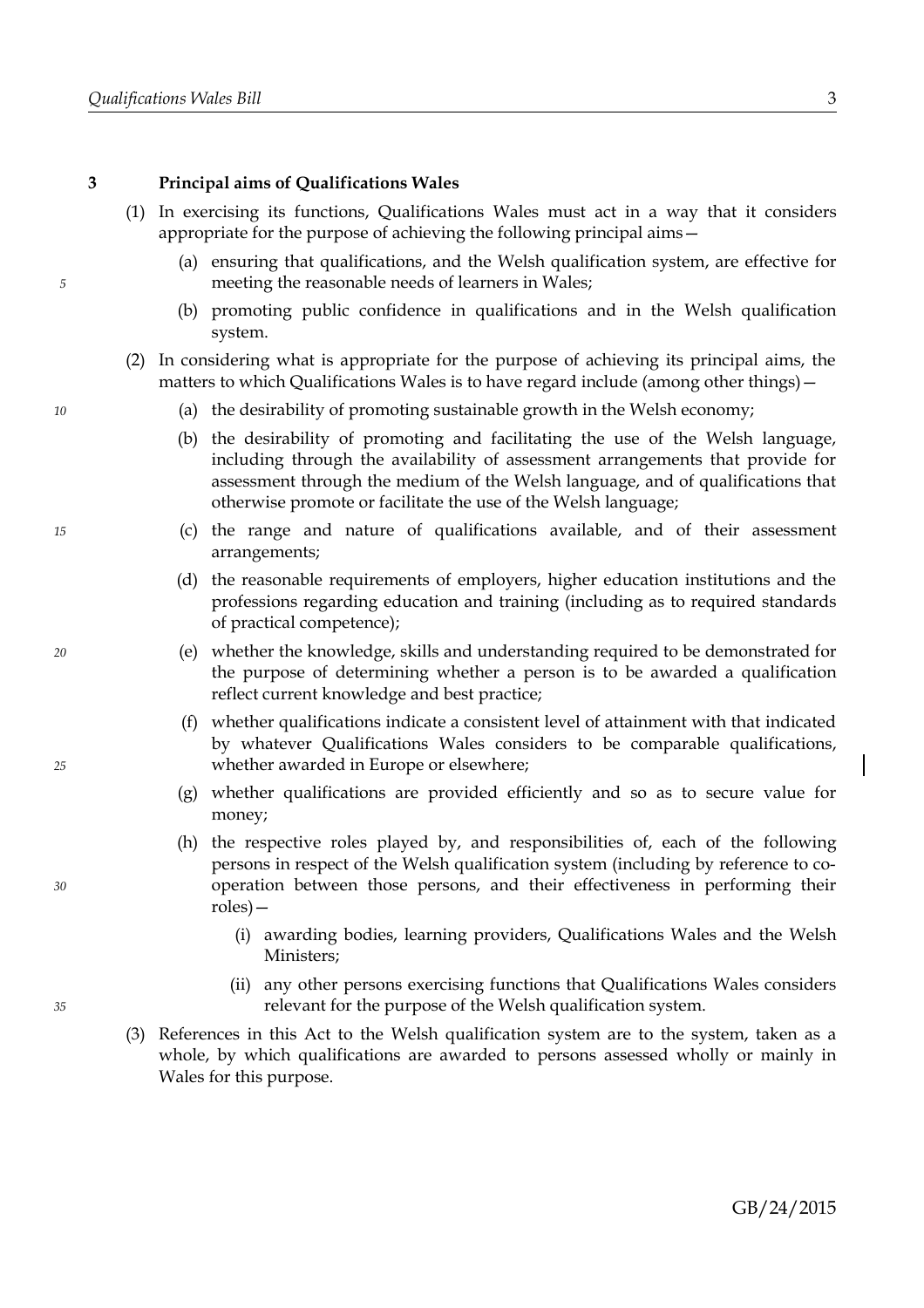# <span id="page-7-0"></span>**PART 3**

# RECOGNITION OF AWARDING BODIES

### *General*

### **4 Recognition of awarding bodies**

- (1) Qualifications Wales may recognise an awarding body under the provisions of this Part.
	- (2) Part [4](#page-10-0) (priority qualifications and approval of qualifications) makes provision for a body that is recognised under this Part in respect of the award of a qualification to apply to Qualifications Wales for approval of a form of that qualification.
	- (3) Part [5](#page-18-0) (designation of other qualifications) makes provision for a body that is recognised under this Part in respect of the award of a qualification to apply to Qualifications Wales for a form of that qualification to be designated under section [29.](#page-18-1)

### *Recognition criteria*

### <span id="page-7-1"></span>**5 Duty to set general recognition criteria**

- <span id="page-7-6"></span>(1) Qualifications Wales must set and publish criteria for recognition ("general recognition criteria") to be applied by it for the purposes of section [8](#page-8-0) (general recognition of an awarding body).
- (2) The general recognition criteria may make different provision for different descriptions of awarding body.

### <span id="page-7-4"></span>**6 Power to set qualification specific recognition criteria**

- <span id="page-7-5"></span>(1) Qualifications Wales may set and publish criteria for recognition ("qualification specific recognition criteria") to be applied by it for the purposes of section [9](#page-9-0) (qualification specific recognition of an awarding body).
	- (2) The criteria may make different provision for—
		- (a) different descriptions of awarding body;
		- (b) different qualifications or different descriptions of qualification.

### **7 Revision of general and qualification specific recognition criteria**

- (1) Qualifications Wales may revise—
	- (a) the general recognition criteria;
	- (b) the qualification specific recognition criteria.
- <span id="page-7-3"></span><span id="page-7-2"></span>(2) If Qualifications Wales revises the criteria, it must—
	- (a) publish the criteria as revised, and
	- (b) specify when the revisions are to come into effect.

*10*

*5*

### *15*

*20*

*25*

*30*

 $\mathbf l$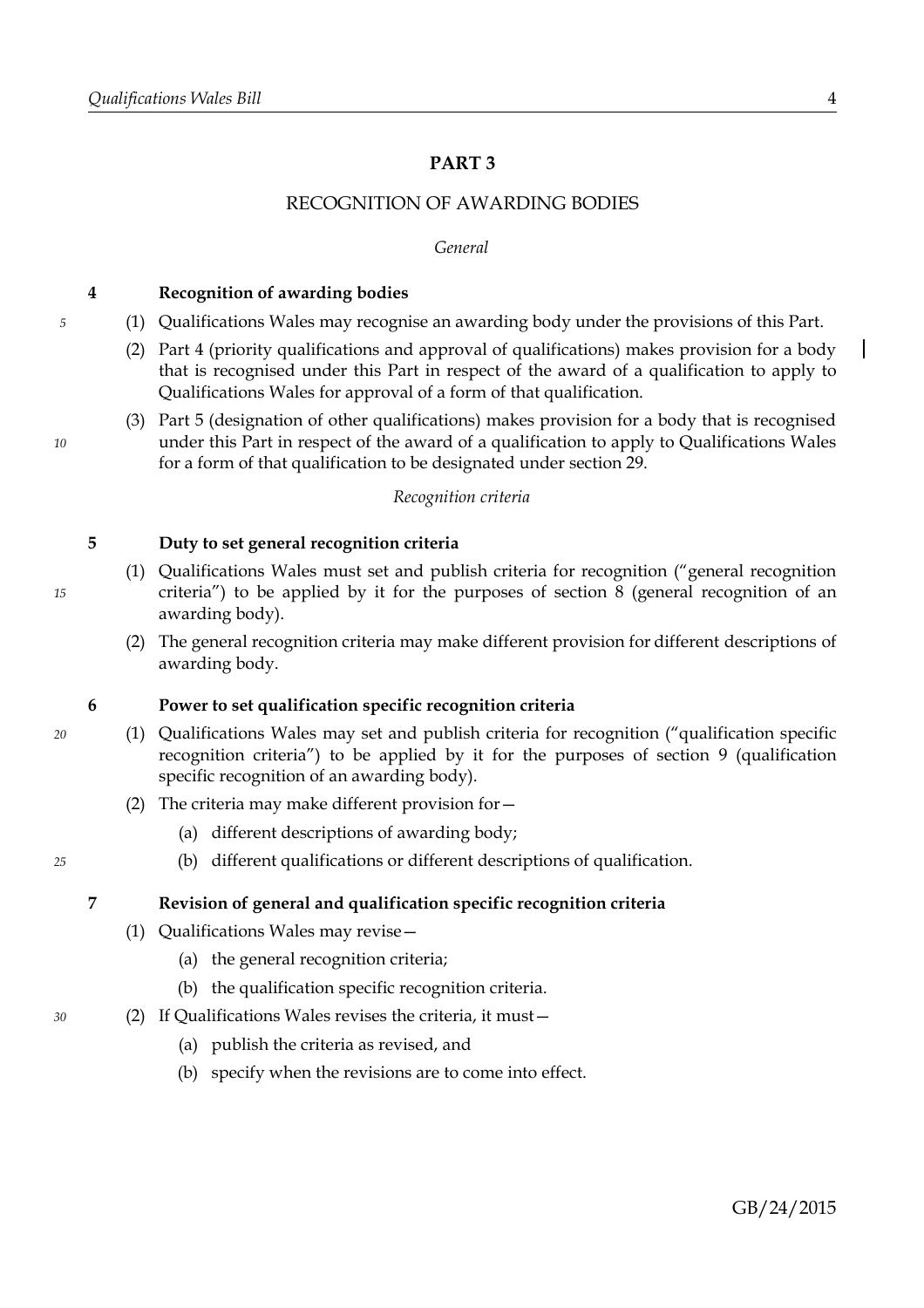(3) The date specified under subsection [\(2\)](#page-7-3)[\(b\)](#page-7-2) must not precede the date on which the revised criteria are published.

*Recognition of awarding bodies*

### <span id="page-8-0"></span>**8 General recognition of an awarding body**

- <span id="page-8-2"></span>(1) An awarding body may apply to Qualifications Wales for general recognition as a body awarding qualifications in Wales.
- <span id="page-8-1"></span>(2) The awarding body may specify in its application a qualification or description of qualification in respect of the award of which it does not wish to be recognised.
- <span id="page-8-6"></span>(3) If the body meets the general recognition criteria most recently published under section [5,](#page-7-1) Qualifications Wales must recognise the awarding body.
- <span id="page-8-7"></span>(4) If the body does not meet all of those criteria Qualifications Wales may nevertheless, if it thinks it appropriate to do so, recognise the body.
- <span id="page-8-5"></span>(5) In determining whether it is appropriate to recognise a body under subsection [\(4\),](#page-8-7) Qualifications Wales must have regard to—
	- (a) whether the body substantially meets the general recognition criteria,
	- (b) the effect of its failure to meet those criteria in full, and
	- (c) the likelihood of its subsequently meeting the criteria in full.
- <span id="page-8-4"></span>(6) Where a qualification or description of qualification is specified by an awarding body in accordance with subsection [\(2\),](#page-8-1) references to the general recognition criteria in subsections [\(3\)](#page-8-6) to [\(5\)](#page-8-5) are not to be treated as including those criteria to the extent that they apply in respect of the award of the qualification or description of qualification specified.
- <span id="page-8-3"></span>(7) Where an awarding body is recognised under this section other than in respect of the award of a qualification or description of qualification specified by it in accordance with subsection [\(2\),](#page-8-1) or a qualification or description of qualification in respect of the award of which recognition under this section has been surrendered or withdrawn, it may apply to Qualifications Wales to be recognised in respect of the award of the qualification or description of qualification.
- (8) Subsections [\(2\)](#page-8-1) to [\(6\)](#page-8-4) apply for the purposes of an application under subsection [\(7\)](#page-8-3) as if it were an application under subsection [\(1\).](#page-8-2)
- (9) The effect of recognition under this section is that the body is recognised in respect of the award in Wales of qualifications other than—
	- (a) those qualifications in respect of which qualification specific recognition criteria apply,
	- (b) any qualification or description of qualification specified in accordance with subsection [\(2\),](#page-8-1) and
	- (c) any qualification or description of qualification in respect of the award of which recognition under this section has ceased to have effect by virtue of being surrendered or withdrawn.

*10*

*5*

*20*

*15*

*25*

*30*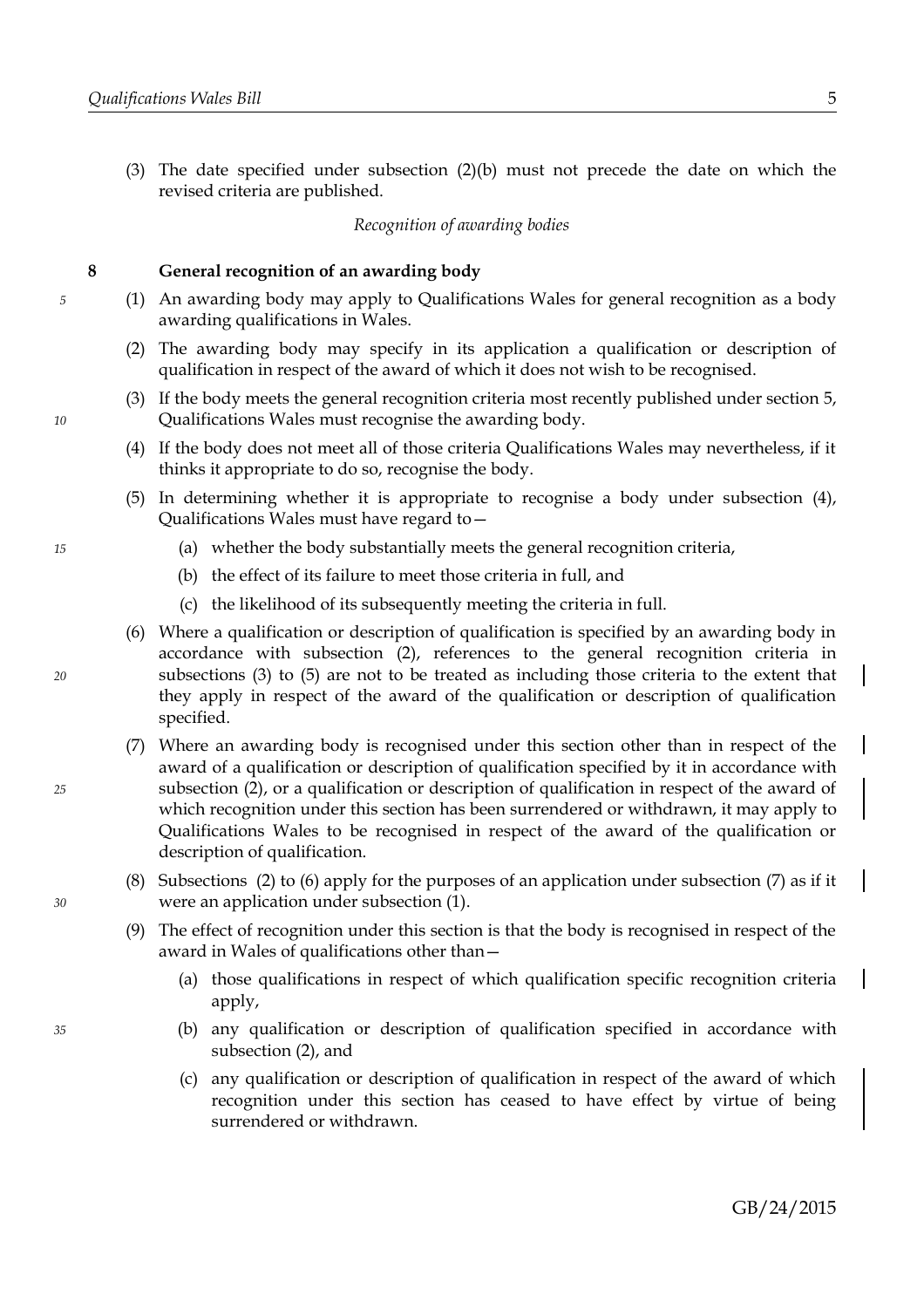*5*

*10*

*15*

*20*

*25*

*30*

### <span id="page-9-0"></span>**9 Qualification specific recognition of an awarding body**

- (1) An awarding body may apply to Qualifications Wales for recognition in respect of the award in Wales of a qualification or description of qualification in relation to which qualification specific recognition criteria are set under section [6.](#page-7-4)
- <span id="page-9-1"></span>(2) If the body meets both—
	- (a) the general recognition criteria most recently published under section [5,](#page-7-1) and
	- (b) the qualification specific recognition criteria applicable in respect of the qualification and the body concerned,

Qualifications Wales must recognise the body in respect of the award in Wales of the qualification or description of qualification concerned.

- <span id="page-9-2"></span>(3) If the body does not meet all of those criteria Qualifications Wales may nevertheless, if it thinks it appropriate to do so, recognise the body in respect of the award in Wales of the qualification or description of qualification concerned.
- (4) In determining whether it is appropriate to recognise a body under subsection [\(3\),](#page-9-2) Qualifications Wales must have regard to—
	- (a) whether the body substantially meets the criteria referred to in subsection [\(2\),](#page-9-1)
	- (b) the effect of its failure to meet those criteria in full, and
	- (c) the likelihood of its subsequently meeting those criteria in full.
- (5) The effect of recognition under this section is that, provided the body is recognised under section [8,](#page-8-0) it is recognised also in respect of the award in Wales of the qualification or description of qualification specified in the recognition under this section.

### **10 Rules about applications for recognition**

- (1) Qualifications Wales must make rules about the making of applications to it under this Part.
- (2) The rules may make different provision for different purposes.
	- (3) They may make provision about—
		- (a) the form and content of applications;
		- (b) the way in which applications are to be made (including as to any fee payable in respect of an application).
- (4) The rules made under this section must be published by Qualifications Wales.

### <span id="page-9-3"></span>**11 Further provision about recognition**

(1) If Qualifications Wales refuses an application for recognition made under this Part, it must provide the awarding body concerned with a statement setting out its reasons for refusal.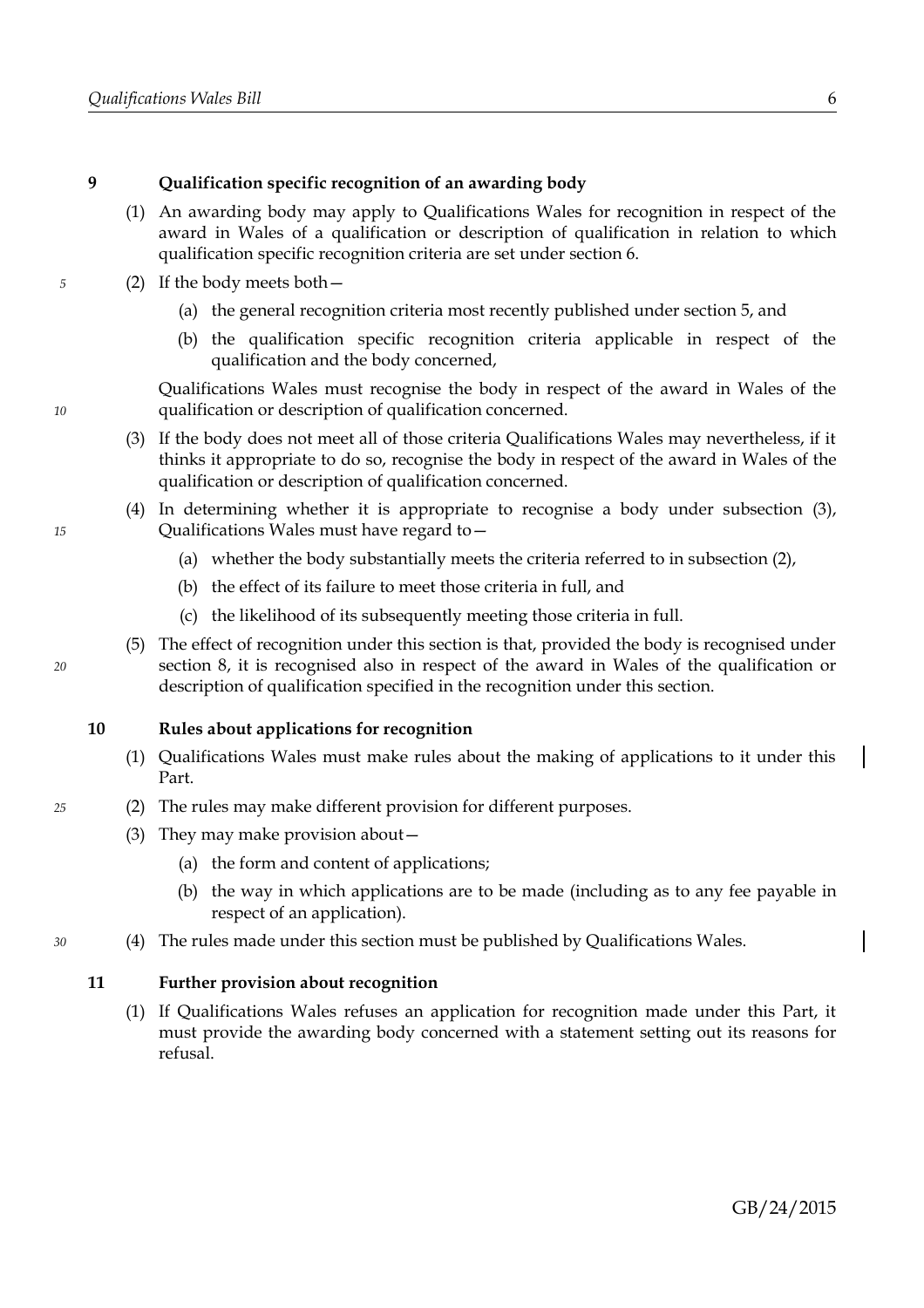- (2) Schedule [3](#page-46-0) makes further provision about recognition under this Part, including about—
	- (a) the duration of recognition;
	- (b) conditions to which recognition is to be subject;
	- (c) the surrender and withdrawal of recognition.

<span id="page-10-3"></span>**12 Recognition: interpretation** *5*

- (1) For the purposes of this Act, a body is recognised in respect of the award of a qualification—
	- (a) if no criteria are set under section [6](#page-7-4) in respect of the qualification, if the body is recognised under section [8](#page-8-0) (provided that the qualification is not one that is specified, or of a description specified, by the body under section [8](#page-8-0)[\(2\)](#page-8-1) and is not one in respect of which recognition of the body has ceased to have effect as set out in paragraph [1](#page-46-2)[\(2\)](#page-46-1) of Schedule [3\)](#page-46-0);
	- (b) if criteria are set under section [6](#page-7-4) in respect of the qualification, or qualifications of that description, if the body is both—
		- (i) recognised under section [8,](#page-8-0) and
		- (ii) recognised under section [9](#page-9-0) in respect of the award of the qualification or description of qualification concerned.
- <span id="page-10-2"></span> $(2)$  In this Act –
	- (a) references to recognition are to recognition under this Part;
	- (b) references to a recognised body are to an awarding body recognised under this Part.
- (3) For the purposes of this Part, the award of a qualification in Wales is its award to persons assessed in respect of the qualification wholly or mainly in Wales.

### <span id="page-10-0"></span>**PART 4**

PRIORITY QUALIFICATIONS AND APPROVAL OF QUALIFICATIONS *25*

### *Priority qualifications*

<span id="page-10-4"></span>**13 Duty to prepare list of priority qualifications**

- (1) Qualifications Wales and the Welsh Ministers must jointly prepare a list of qualifications, in respect of each of which the condition in subsection [\(2\)](#page-10-1) is met.
- <span id="page-10-1"></span>(2) The condition is that Qualifications Wales and the Welsh Ministers are satisfied that ensuring and maintaining public confidence in the qualification is a priority for Qualifications Wales, by reason of the significance of the qualification having regard to the needs of learners and employers in Wales.

*10*

*20*

*30*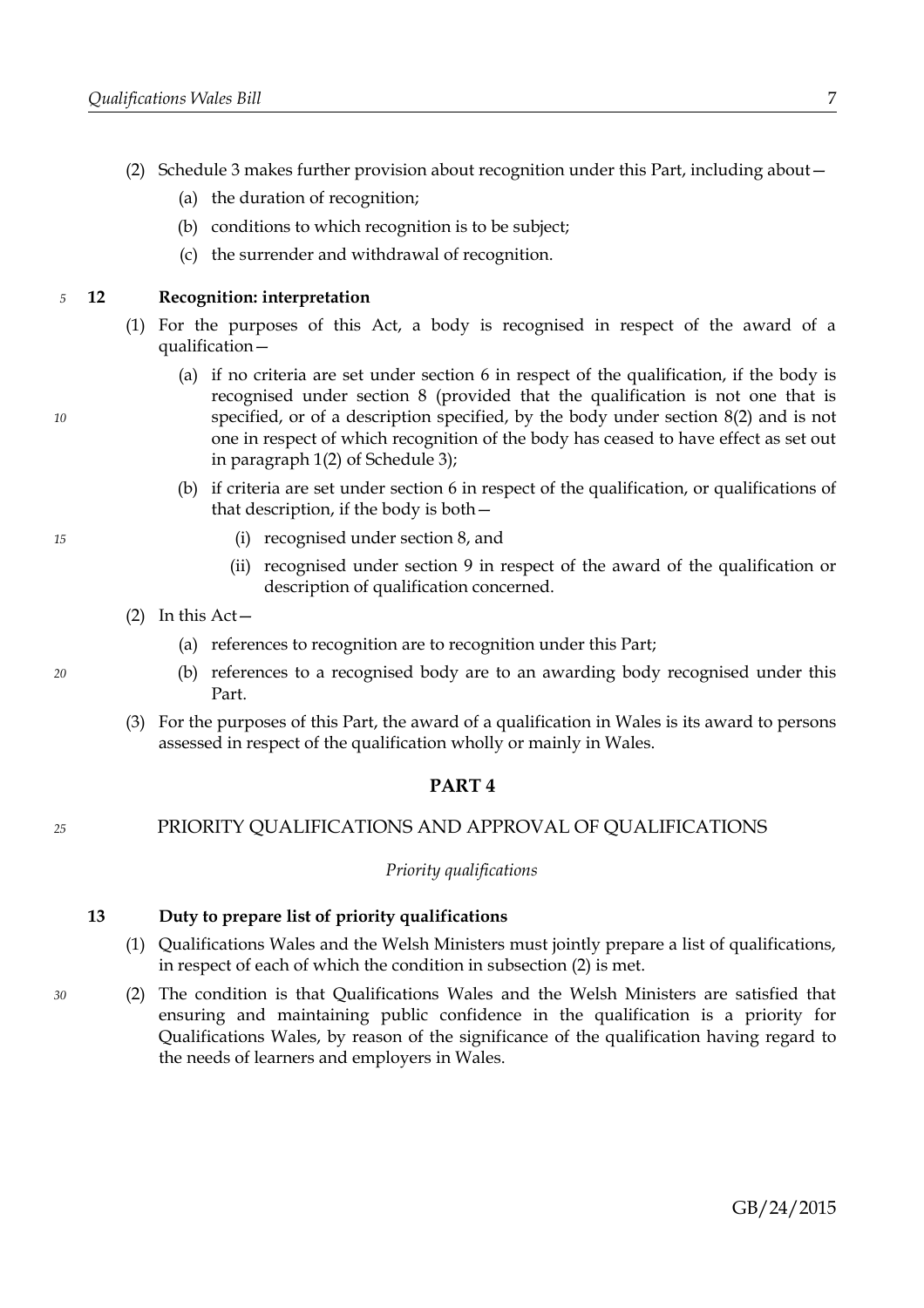- (3) The list may make provision by reference to qualifications, or descriptions of qualification.
- (4) The list must be published, in whatever way Qualifications Wales and the Welsh Ministers agree.
- (5) Qualifications Wales and the Welsh Ministers may jointly review the list and, if they consider it appropriate, revise it.
- <span id="page-11-3"></span> $(6)$  In this Act –
	- (a) references to a priority qualification are to a qualification included on the list, or to a qualification that is of a description included on the list;
	- (b) references to a restricted priority qualification are to a priority qualification in respect of which a determination under section [14](#page-11-2) has effect;
	- (c) references to a unrestricted priority qualification are to a priority qualification in respect of which no determination under section [14](#page-11-2) has effect.

### <span id="page-11-2"></span>**14 Restricted priority qualifications**

- (1) Qualifications Wales may make a determination under this section in respect of a priority qualification if the condition in subsection [\(3\)](#page-11-1) is met.
	- (2) A determination under this section is a determination specifying the maximum number (being either one or more) of forms of the qualification that are to be capable of being approved under this Part at any one time.
- <span id="page-11-1"></span>(3) The condition is that Qualifications Wales is satisfied that, having regard to the principal aims of Qualifications Wales, and to the objectives in subsection [\(4\),](#page-11-0) it is desirable to restrict the number of forms of the qualification that are approved by Qualifications Wales under this Part to the maximum number that is specified in the determination.
	- (4) The objectives are to—
		- (a) avoid inconsistency between different forms of the same qualification (whether by reference to the level of attainment indicated by different forms of the same qualification, or otherwise), and
		- (b) enable Qualifications Wales to exercise choice between different awarding bodies, in entering into arrangements under section [15,](#page-12-0) and between different forms of a qualification, in granting approval under section [17.](#page-13-0)
	- (5) Qualifications Wales must publish a determination under this section.
	- (6) Qualifications Wales must exercise its functions under sections [15](#page-12-0) to [17](#page-13-0) so as to secure that the number of forms of a restricted priority qualification approved by it under this Part does not exceed the maximum number specified in the determination under this section in respect of the qualification.
	- (7) If Qualifications Wales proposes to make a determination under this section in respect of a qualification, it must before doing so—

*10*

*15*

*5*

*20*

<span id="page-11-0"></span>*25*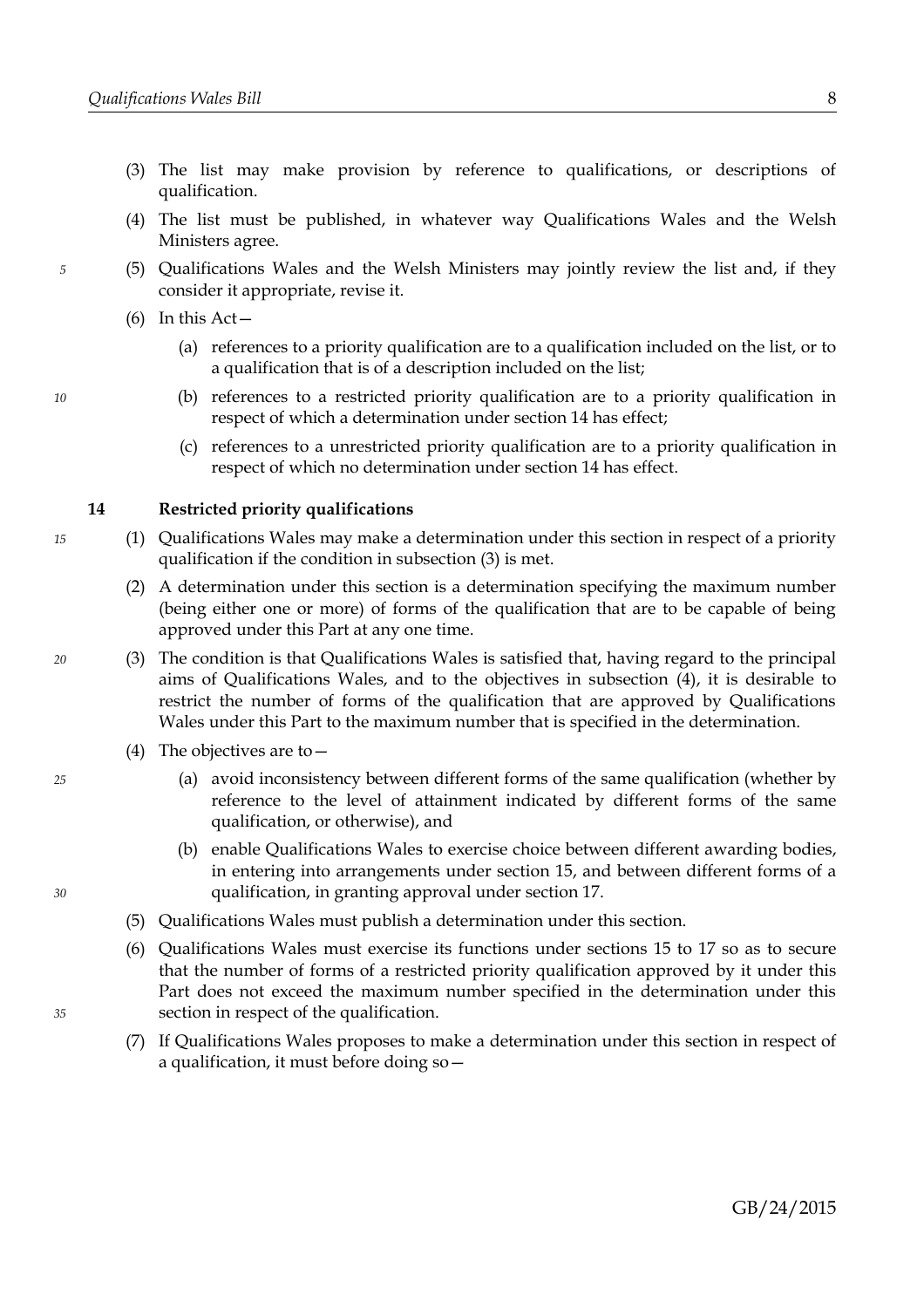- (a) notify each recognised body, and any other person that Qualifications Wales considers might reasonably be expected to have an interest in the proposed determination, of the proposal, and
- (b) consider any representations made to it by those persons in respect of the proposal.
- (8) A determination under this section may be revoked or varied; and the preceding provisions of this section apply for the purposes of a variation of a determination as if it was the making of a determination.

### <span id="page-12-0"></span>**15 Power to make arrangements for development of restricted priority qualification**

- (1) Qualifications Wales may enter into arrangements with an awarding body the effect of which is to provide for the body to develop a new form of a restricted priority qualification, with a view to the prospective approval of that form of the qualification under section [16.](#page-12-1)
	- (2) The arrangements may make provision about, among other things—
		- (a) criteria to be met by the form of the qualification to be developed;
		- (b) payments to be made by Qualifications Wales in respect of its development.
	- (3) Qualifications Wales must prepare a scheme making provision about the making of arrangements under this section.
	- (4) Qualifications Wales must exercise its functions in accordance with the scheme.
	- (5) The scheme must provide for a procedure that is open, fair and transparent.
		- (6) Qualifications Wales may revise the scheme.
		- (7) The scheme must be published by Qualifications Wales.

### <span id="page-12-1"></span>**16 Approval of a restricted priority qualification developed in accordance with section [15](#page-12-0) arrangements**

- (1) This section applies where a form of a restricted priority qualification has been developed by an awarding body in accordance with arrangements under section [15.](#page-12-0)
	- (2) If the awarding body is recognised in respect of the award of the qualification concerned, it may make an application to Qualifications Wales for approval of the form of the qualification under this section.
- (3) Qualifications Wales must consider whether to approve the form of the qualification for award in Wales by the body concerned.
- (4) Qualifications Wales may if it considers it appropriate to do so approve the form of the qualification for award in Wales by the body concerned.
- (5) But this is subject to section [21](#page-14-0) (power to specify minimum requirements).
- (6) For the purposes of this Part, the award of a form of a qualification in Wales is its award to persons assessed in respect of the qualification wholly or mainly in Wales.

*20*

*25*

*30*

*35*

*5*

*10*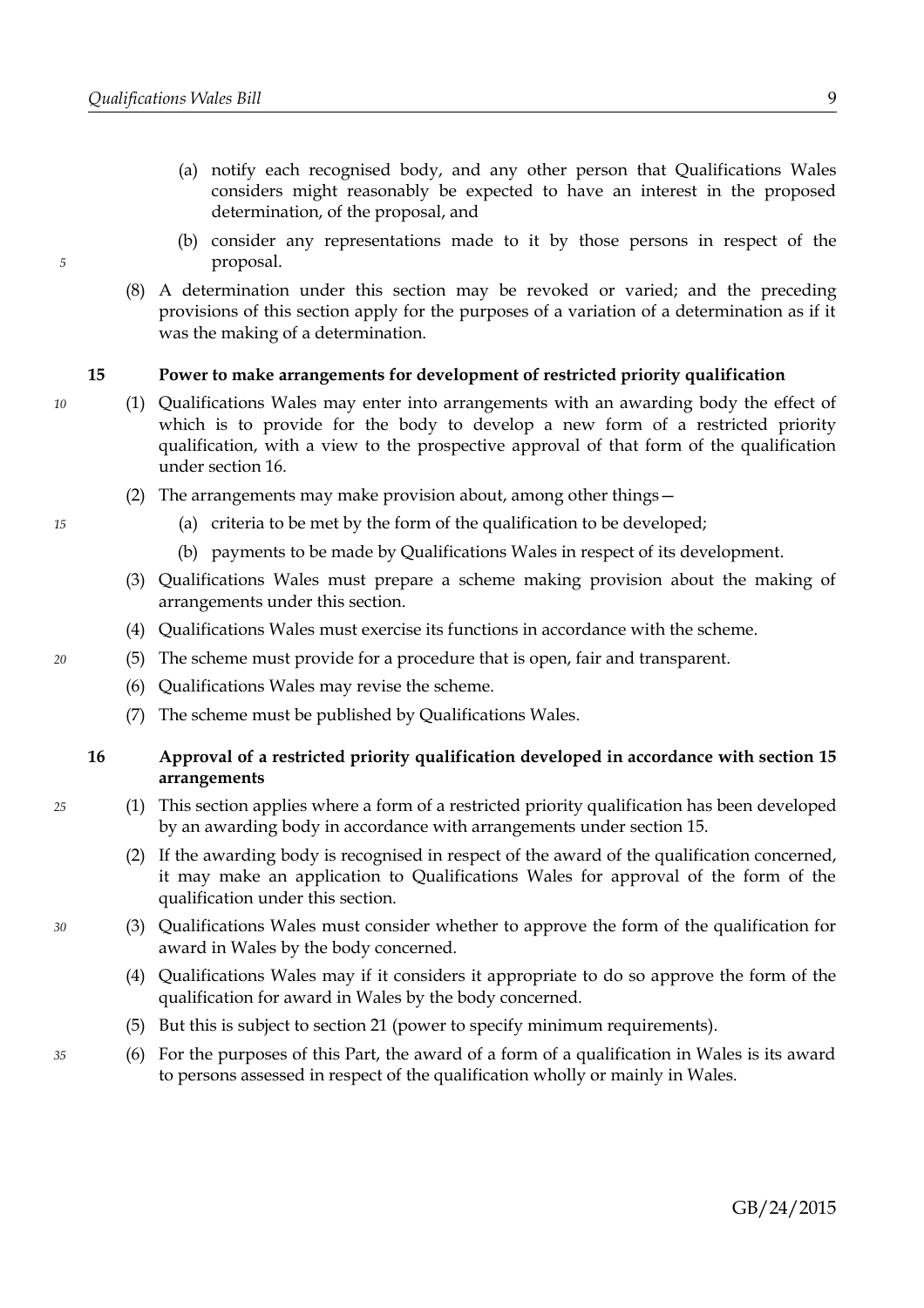### <span id="page-13-0"></span>**17 Approval of a restricted priority qualification in the absence of section [15](#page-12-0) arrangements**

- (1) This section applies for the purpose of the approval by Qualifications Wales of a form of a qualification that is a restricted priority qualification, but in respect of which Qualifications Wales does not propose to enter into arrangements under section [15.](#page-12-0)
- <span id="page-13-1"></span>(2) Qualifications Wales may, on an application from a body that is recognised in respect of the award of the qualification concerned, if it considers it appropriate to do so approve a form of the qualification for award in Wales by the body concerned.
- (3) Qualifications Wales must prepare a scheme making provision about—
	- (a) the making of applications for approval under subsection [\(2\);](#page-13-1)
	- (b) the consideration by Qualifications Wales of those applications.
- (4) Qualifications Wales must exercise its functions in accordance with the scheme.
- (5) The scheme must provide for a procedure that is open, fair and transparent.
- (6) Qualifications Wales may revise the scheme.
- (7) The scheme must be published by Qualifications Wales.
	- (8) Subsection [\(2\)](#page-13-1) is subject to section [21](#page-14-0) (power to specify minimum requirements).

### <span id="page-13-4"></span>**18 Approval of unrestricted priority qualifications**

- (1) This section applies where an application is made to Qualifications Wales for approval of a form of an unrestricted priority qualification by an awarding body that is recognised in respect of the award of the qualification concerned.
- (2) Qualifications Wales must consider whether to approve the form of the qualification for award in Wales by the body concerned.
- (3) Qualifications Wales may if it considers it appropriate to do so approve the form of the qualification for award in Wales by the body concerned.
- (4) But this is subject to section [21](#page-14-0) (power to specify minimum requirements).

### *Other qualifications*

### <span id="page-13-3"></span>**19 Approval of qualifications that are not priority qualifications**

- (1) This section applies where—
	- (a) an application is made to Qualifications Wales, for approval of a form of a qualification, by an awarding body that is recognised in respect of the award of the qualification concerned, and
	- (b) Qualifications Wales is satisfied that the qualification concerned is not a priority qualification.
- <span id="page-13-2"></span>(2) Qualifications Wales may at its discretion determine whether to consider the form of the qualification for approval.
- (3) If Qualifications Wales does consider the form of the qualification for approval it may approve the form of the qualification for award in Wales by the body concerned, if it considers it appropriate to do so.

*25*

*20*

*5*

*10*

*15*

*30*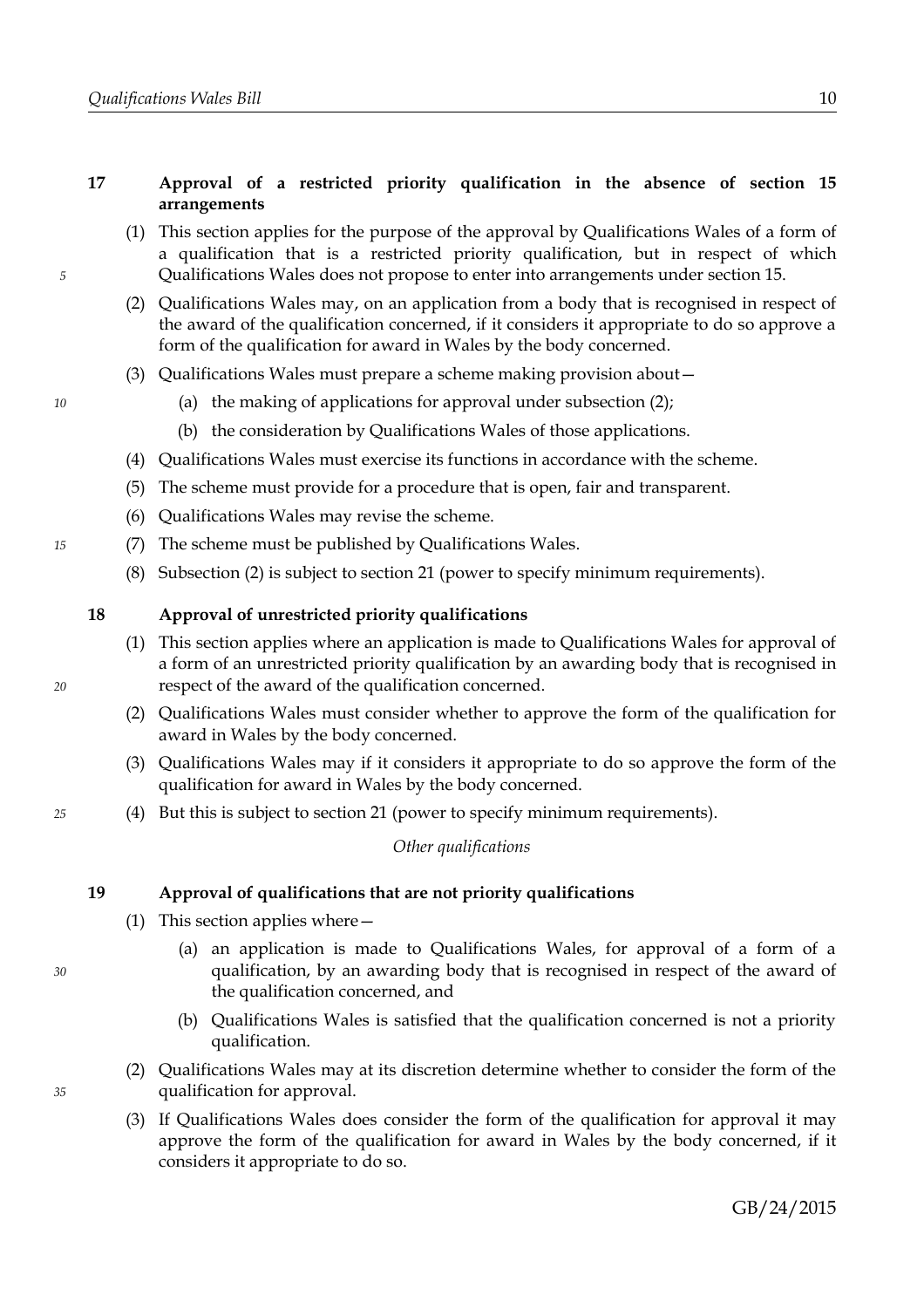- (4) But this is subject to section [21](#page-14-0) (power to specify minimum requirements).
- (5) Qualifications Wales must prepare a scheme making provision about the making of determinations under subsection [\(2\).](#page-13-2)
- (6) The scheme must, among other things, set out factors likely to be taken into account by Qualifications Wales in determining whether to consider a form of qualification for approval.
- (7) Qualifications Wales must exercise its functions in accordance with the scheme.
- (8) Qualifications Wales may revise the scheme.
- (9) The scheme must be published by Qualifications Wales.

*Approval criteria*

### **20 Approval criteria**

- (1) Qualifications Wales must set and publish criteria to be applied by it in deciding whether to approve a form of a qualification under this Part.
- (2) The criteria may make different provision by reference to different qualifications or different descriptions of qualification.
- (3) Qualifications Wales may revise the criteria.
- (4) If Qualifications Wales revises the criteria, it must publish the criteria as revised.

*Power for Welsh Ministers to specify minimum requirements*

### <span id="page-14-0"></span>**21 Power to specify minimum requirements**

- (1) The Welsh Ministers may by regulations specify minimum requirements, in relation to a qualification, that are to be met by any form of that qualification approved under this Part.
- (2) The requirements must relate to the knowledge, skills or understanding required to be demonstrated for the purpose of determining whether a person is to be awarded the qualification.
- (3) But a requirement may be specified in relation to a qualification only if the Welsh Ministers are satisfied that it is necessary to specify that requirement in order to ensure that the curriculum pursued by persons taking a course leading to the qualification is appropriate for the reasonable needs of those persons.
- (4) Before making regulations under this section specifying minimum requirements, the Welsh Ministers must consult Qualifications Wales and such other persons (if any) as they consider appropriate, specifying—
	- (a) the proposed minimum requirements, and
	- (b) their reasons for proposing them.
- (5) Where requirements have been specified in relation to a qualification by regulations under this section, Qualifications Wales may not approve a form of that qualification under this Part unless satisfied that form of the qualification complies with those requirements.

*15*

*20*

*25*

*30*

*35*

*10*

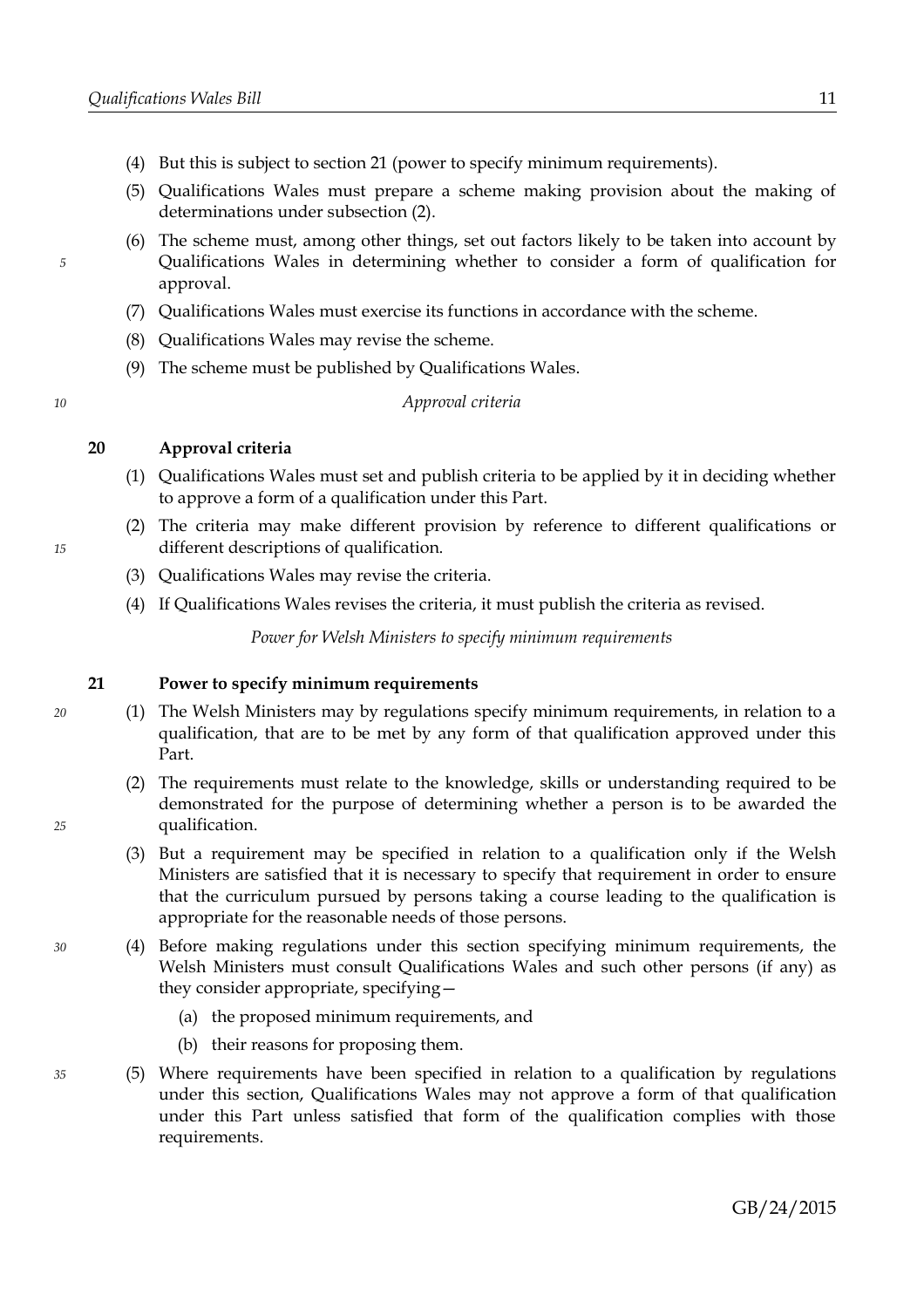*Supplementary provision relevant to all approvals*

### <span id="page-15-3"></span>**22 Conditions of approval**

- (1) Approval of a form of a qualification—
	- (a) must be subject to a condition within subsection [\(2\),](#page-15-0) and
	- (b) is to be subject to any other conditions Qualifications Wales may impose either at the time of granting approval or subsequently.
- <span id="page-15-0"></span>(2) A condition within this subsection is a condition requiring a form of a qualification that is to be awarded as an approved qualification to be identified by an approval number.
- (3) An approval number is a number (with or without letters or symbols) allocated to a qualification by Qualifications Wales.
- <span id="page-15-2"></span>(4) A form of a qualification is awarded as an approved qualification only if it is awarded with its approval number in accordance with the condition mentioned within subsection  $(2).$
- (5) The conditions that may be imposed by Qualifications Wales may make different provision, in respect of the award of the same qualification, for different purposes (including among other things by reference to the circumstances in which, or the persons or descriptions of persons to whom, a qualification is awarded).
- (6) If after approving a form of a qualification for award by a recognised body Qualifications Wales—
	- (a) imposes new conditions to which the approval is to be subject, or
	- (b) varies the conditions to which the approval is to be subject,

it must give notice to the awarding body of the new (or varied) conditions.

- (7) The notice must—
	- (a) specify the date on which the new conditions (or the conditions as varied) will come into effect, and
	- (b) give reasons for the change.

### <span id="page-15-1"></span>**23 Duration of approval**

- (1) Approval under section [16](#page-12-1) or [17—](#page-13-0)
	- (a) has effect from whatever date is specified by Qualifications Wales, and
	- (b) is to be granted for a limited period specified by Qualifications Wales on granting approval.
- (2) Approval under section [18](#page-13-4) or [19—](#page-13-3)
	- (a) has effect from whatever date is specified by Qualifications Wales, and
	- (b) may be granted indefinitely or for a limited period specified by Qualifications Wales on granting approval.

*35*

*30*

*15*

*5*

*10*

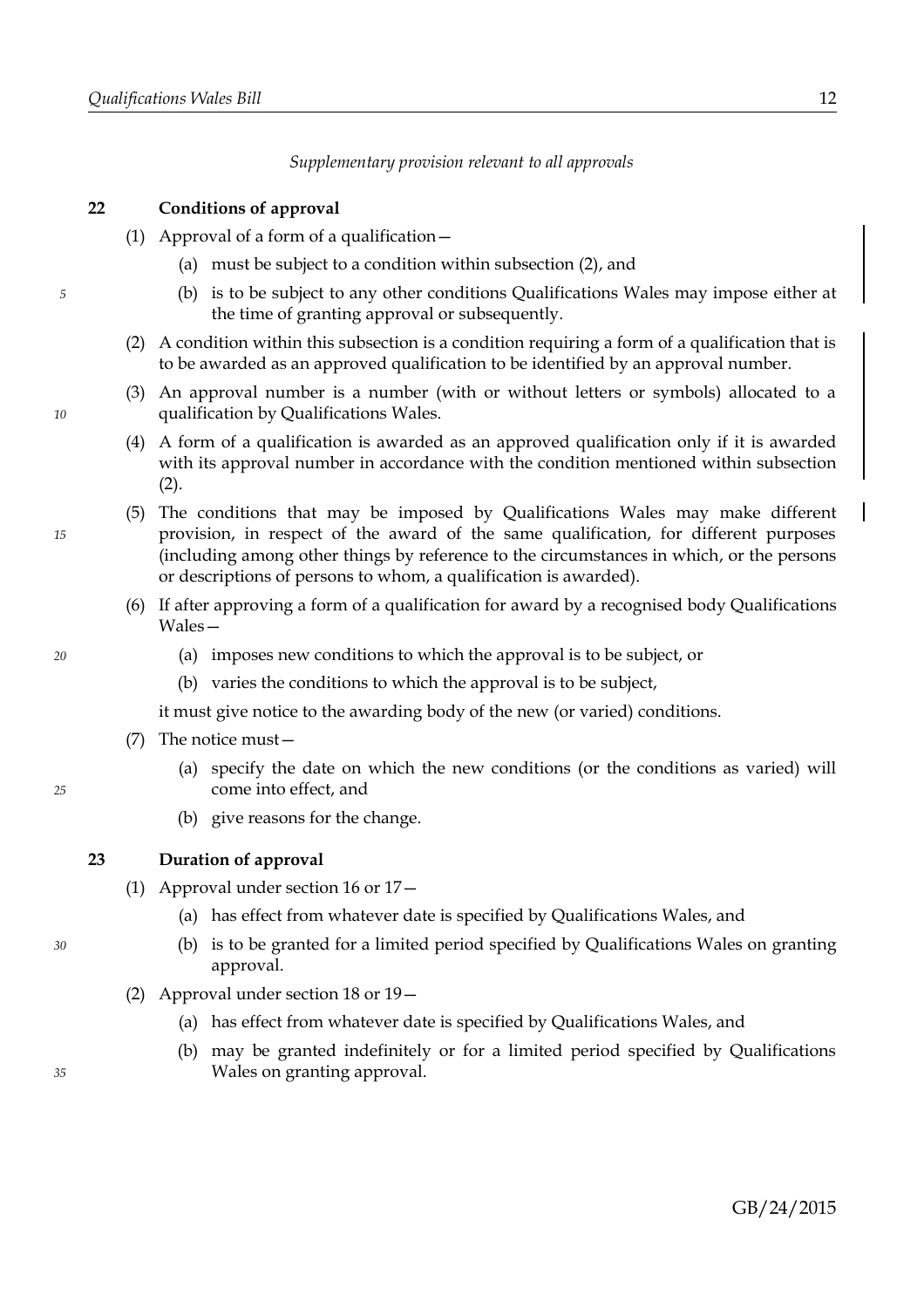### **24 Rules about applications for approval**

- (1) Qualifications Wales must make rules about the making of applications to it under this Part.
- (2) The rules may make different provision for different purposes.
- (3) The rules may make provision about—
	- (a) the form and contents of applications;
	- (b) the way in which applications are to be made (including as to any fee payable in respect of an application).
	- (4) The rules made under this section must be published by Qualifications Wales.

*Surrender and withdrawal of approval*

### <span id="page-16-0"></span>**25 Surrender of approval**

- (1) An awarding body may give notice to Qualifications Wales that it wishes approval of a form of a qualification awarded by it to cease to have effect (a "surrender notice").
- (2) A surrender notice must specify the date with the expiry of which the body wishes the approval to cease to have effect.
- (3) As soon as reasonably practicable after receipt of a surrender notice, Qualifications Wales must give notice to the awarding body (an "acknowledgement of surrender") providing that the approval is to cease to have effect with the expiry of the date specified in the surrender notice or, if Qualifications Wales thinks appropriate, with the expiry of a different date.
- (4) If the acknowledgement of surrender specifies that the approval is to cease to have effect with the expiry of a different date from that specified in the surrender notice, the acknowledgement of surrender must give reasons for this.
- (5) The approval ceases to have effect with the expiry of the date specified in the acknowledgement of surrender.
- (6) In determining whether the approval is to cease to have effect with the expiry of the date specified in the surrender notice, or with the expiry of a different date, Qualifications Wales is to have regard to—
	- (a) the need to avoid prejudice to persons who are seeking, or might reasonably be expected to seek, to obtain the form of the qualification concerned;
	- (b) the body's wish that approval should cease to have effect with the expiry of the date specified in the surrender notice.

### **26 Transitional provision in connection with surrender of approval**

- (1) This section applies for the purposes of an acknowledgement of surrender under section [25.](#page-16-0)
- (2) If Qualifications Wales considers it appropriate to do so for the purpose of avoiding prejudice to persons who are seeking, or might reasonably be expected to seek, to obtain the form of the qualification concerned, it may make provision in the acknowledgement of surrender that is within subsection [\(3\).](#page-17-0)

*20*

*15*

*5*

*10*

*25*

*30*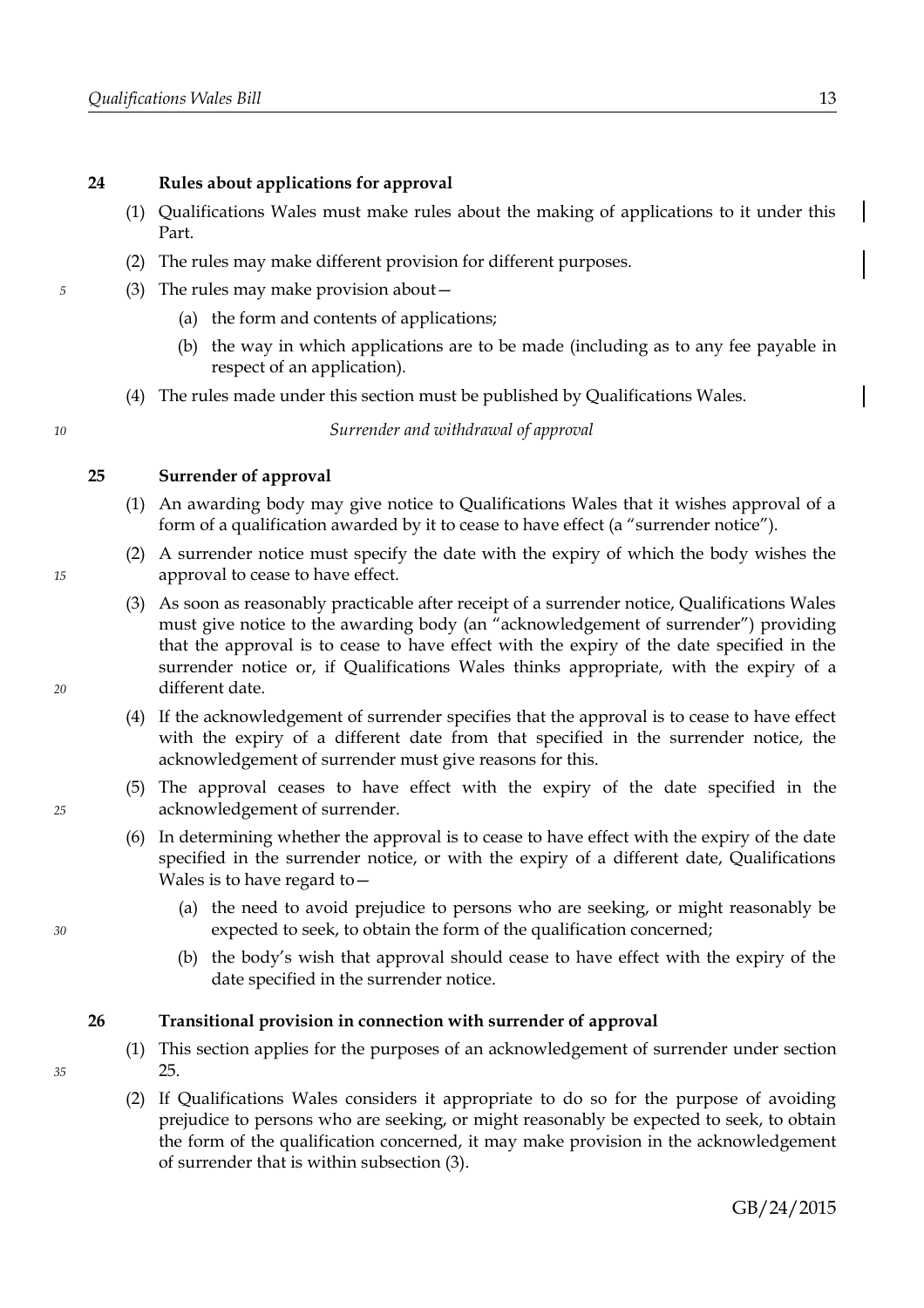- <span id="page-17-0"></span>(3) Provision within this subsection is provision to the effect that, from the expiry of the surrender date until the expiry of the extension date, the form of the qualification is to be treated, for purposes specified by Qualifications Wales in the acknowledgement of surrender, as being approved under this Part by Qualifications Wales for award by the body concerned.
- (4) If Qualifications Wales makes provision within subsection  $(3)$  -
	- (a) it must give reasons for this in the acknowledgement of surrender, and
	- (b) the form of the qualification is to be treated, from the expiry of the surrender date, for the purposes specified in the acknowledgement of surrender, and until the expiry of the extension date, as being approved under this Part for award by the body concerned.
- (5) In this section—

"extension date" ("*dyddiad estyn*") means a date specified by Qualifications Wales in the acknowledgement of surrender for the purposes of this section;

"surrender date" ("*dyddiad ildio*") means the date specified by Qualifications Wales in the acknowledgement of surrender as being the date from the expiry of which the approval is to cease to have effect.

### <span id="page-17-2"></span>**27 Withdrawal of approval**

- (1) Qualifications Wales may withdraw approval under this Part of a form of a qualification if it is satisfied that—
	- (a) a condition to which the approval is subject has not been complied with,
	- (b) the body by which the form of the qualification is awarded has ceased to be recognised in respect of the award of the qualification concerned, or
	- (c) in the case of an approval of a form of a qualification granted under section [18](#page-13-4) or [19,](#page-13-3) the qualification concerned has become a restricted priority qualification.
- (2) Before withdrawing approval, Qualifications Wales must give the awarding body concerned notice of its intention to do so.
- (3) The notice must—
	- (a) explain why Qualifications Wales proposes to withdraw approval, and
	- (b) specify when Qualifications Wales proposes to decide whether to withdraw approval.
- (4) In deciding whether to withdraw approval, Qualifications Wales must have regard to any representations made by the awarding body.
- <span id="page-17-1"></span>(5) If Qualifications Wales decides to withdraw approval, it must give notice to the awarding body of the decision, specifying the date with the expiry of which withdrawal of approval will take effect (the "withdrawal date").
- <span id="page-17-3"></span>(6) At any time before the withdrawal date, Qualifications Wales may, with the agreement of the awarding body concerned, give notice to the body varying the date on which withdrawal is to take effect.

*35*

*30*

*15*

*20*

*25*

*5*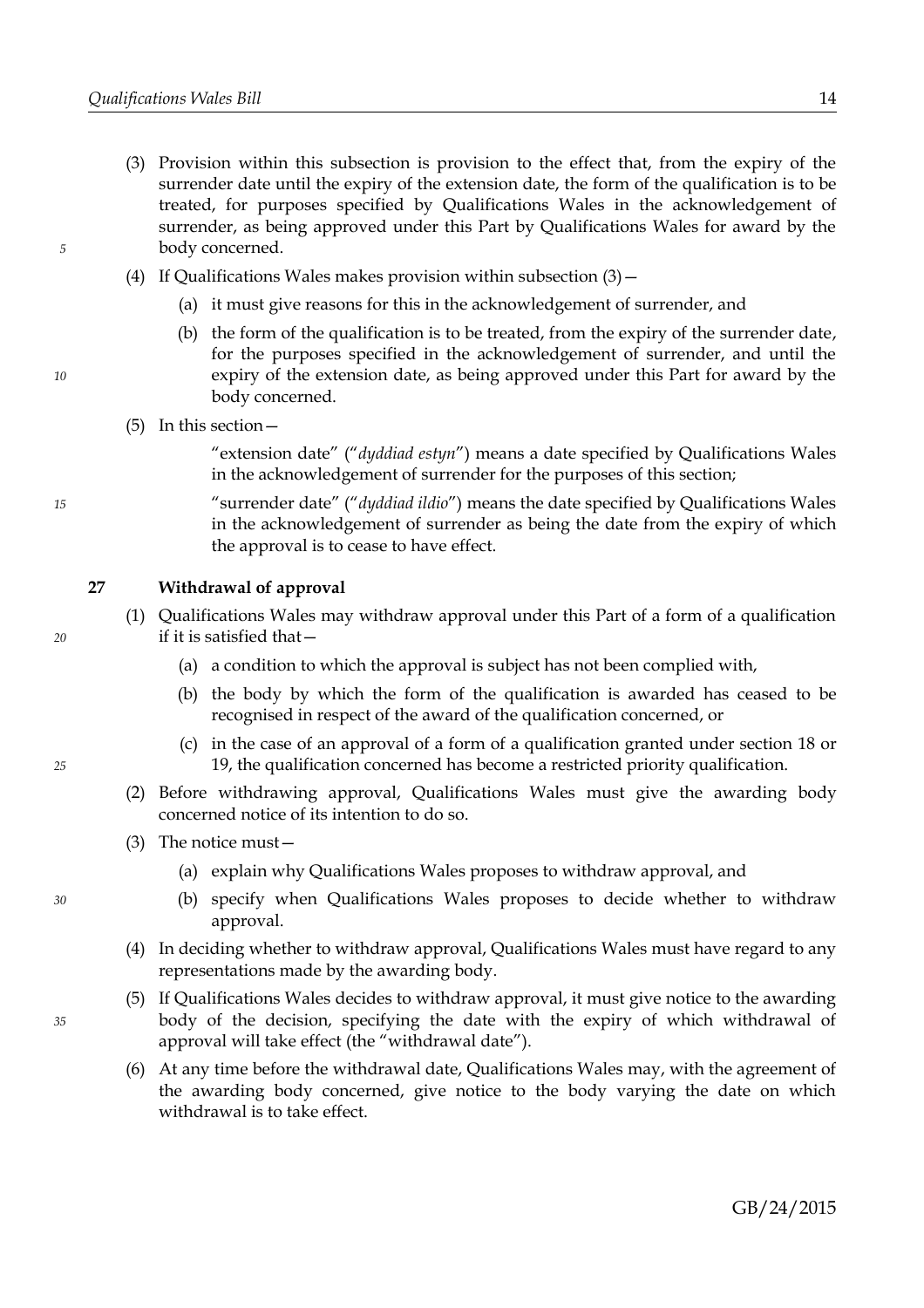- (7) Where notice under subsection [\(6\)](#page-17-3) is given, the date specified in the notice as the withdrawal date is to be treated, as from the date on which the notice is given, as being the withdrawal date for the purposes of any further notice under that subsection.
- (8) In determining a date for the purposes of this section, Qualifications Wales is to have regard to the need to avoid prejudice to persons who are seeking, or might reasonably be expected to seek, to obtain the form of the qualification.

### **28 Transitional provision in connection with withdrawal of approval**

- (1) This section applies for the purposes of notice under section [27](#page-17-2)[\(5\).](#page-17-1)
- (2) If Qualifications Wales considers it appropriate to do so for the purpose of avoiding prejudice to persons who are seeking, or might reasonably be expected to seek, to obtain the form of the qualification concerned, it may make provision in the notice that is within subsection [\(3\).](#page-18-3)
- <span id="page-18-3"></span>(3) Provision within this subsection is provision to the effect that, from the expiry of the withdrawal date until the expiry of the extension date, the form of the qualification is to be treated, for purposes specified by Qualifications Wales in the notice, as being approved under this Part by Qualifications Wales for award by the body concerned.
- (4) If Qualifications Wales makes provision within subsection  $(3)$ 
	- (a) it must give reasons for this in the notice, and
	- (b) the form of the qualification is to be treated, from the expiry of the withdrawal date, for the purposes specified in the notice, and until the expiry of the extension date, as being approved under this Part for award by the body concerned.
- (5) In this section—

"extension date" ("*dyddiad estyn*") means a date specified by Qualifications Wales in the notice for the purposes of this section;

"withdrawal date" ("*dyddiad tynnu'n* ô*l*") means the date specified by Qualifications Wales in the notice as being the date from the expiry of which withdrawal of approval is to take effect.

### <span id="page-18-0"></span>**PART 5**

### DESIGNATION OF OTHER QUALIFICATIONS

#### <span id="page-18-1"></span>**29 Designation of other qualifications** *30*

- (1) Qualifications Wales may, on application under subsection [\(2\),](#page-18-2) designate a form of qualification under this section.
- <span id="page-18-2"></span>(2) An application under this subsection is an application by a recognised body to Qualifications Wales for a form of qualification—
	- (a) offered by it, and

### *35*

*15*

*10*

*5*

*25*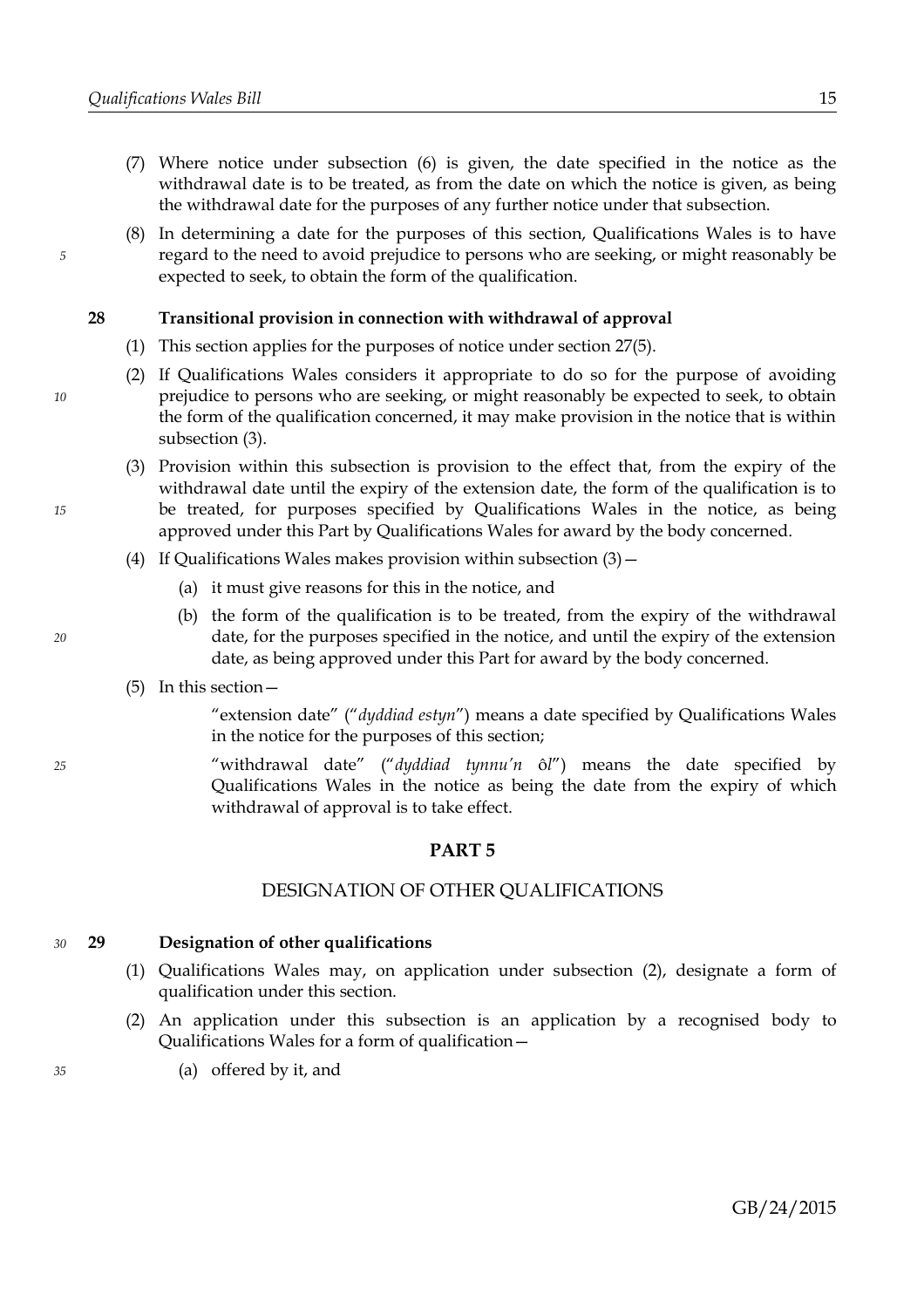(b) in respect of which it is recognised,

to be designated under this section.

- (3) Qualifications Wales may not designate a form of qualification under this section unless it is satisfied that the following conditions are met.
- <span id="page-19-4"></span><span id="page-19-3"></span>(4) The conditions are that—
	- (a) it would be appropriate for a course of education or training that is within section [34](#page-21-1)[\(2\)](#page-21-2) and that leads to the award of the form of qualification to be publicly funded, and
	- (b) it is currently appropriate, with a view to permitting that public funding, to designate the form of qualification under this section rather than approve it under Part [4.](#page-10-0)
- (5) For the purposes of subsection  $(4)(a)$  a course of education or training is publicly funded if it is funded by the Welsh Ministers or a local authority in Wales, or provided by or on behalf of a maintained school in Wales (within the meaning given by section [34](#page-21-1)[\(12\)\)](#page-22-0).
- (6) The reference in subsection  $(4)(a)$  to a course of education or training is a reference to a specific course of education or training or to such courses generally.
- (7) In this Part, references to a section [29](#page-18-1) designation are to a designation of a form of a qualification under this section.

### <span id="page-19-6"></span>**30 Further provision about section [29](#page-18-1) designations**

- <span id="page-19-1"></span>(1) If Qualifications Wales makes a section [29](#page-18-1) designation, it must specify the date from which the designation has effect and the date with the expiry of which it ceases to have effect.
	- (2) A section [29](#page-18-1) designation ceases to have effect—
		- (a) if the awarding body in respect of which the form of qualification in question is designated ceases to be recognised in respect of that form of qualification, at the same time as that recognition ceases to have effect (for which see paragraph [1](#page-46-2)[\(2\)](#page-46-1) of Schedule [3\)](#page-46-0);
		- (b) if the form of qualification in question is approved under Part [4,](#page-10-0) from the coming into effect of the approval as specified under section [23](#page-15-1) (but see section [31\)](#page-20-0).
- <span id="page-19-5"></span><span id="page-19-2"></span>(3) Subsection [\(4\)](#page-19-0) applies where a form of a qualification is designated under section [29](#page-18-1) and the qualification is a restricted priority qualification (for which see section [14\)](#page-11-2).
- <span id="page-19-0"></span>(4) The section [29](#page-18-1) designation referred to in subsection [\(3\)](#page-19-2) ceases to have effect from the coming into effect of the first approval of any form of the restricted priority qualification under section [16](#page-12-1) or [17](#page-13-0) as specified under section [23](#page-15-1) (but see section [31\)](#page-20-0).
- (5) If a section [29](#page-18-1) designation ceases to have effect in accordance with subsection [\(2\)](#page-19-1) or [\(4\),](#page-19-0) Qualifications Wales must give the awarding body concerned notice of the date from which the designation ceases to have effect.

*10*

*15*

*20*

*25*

*30*

*35*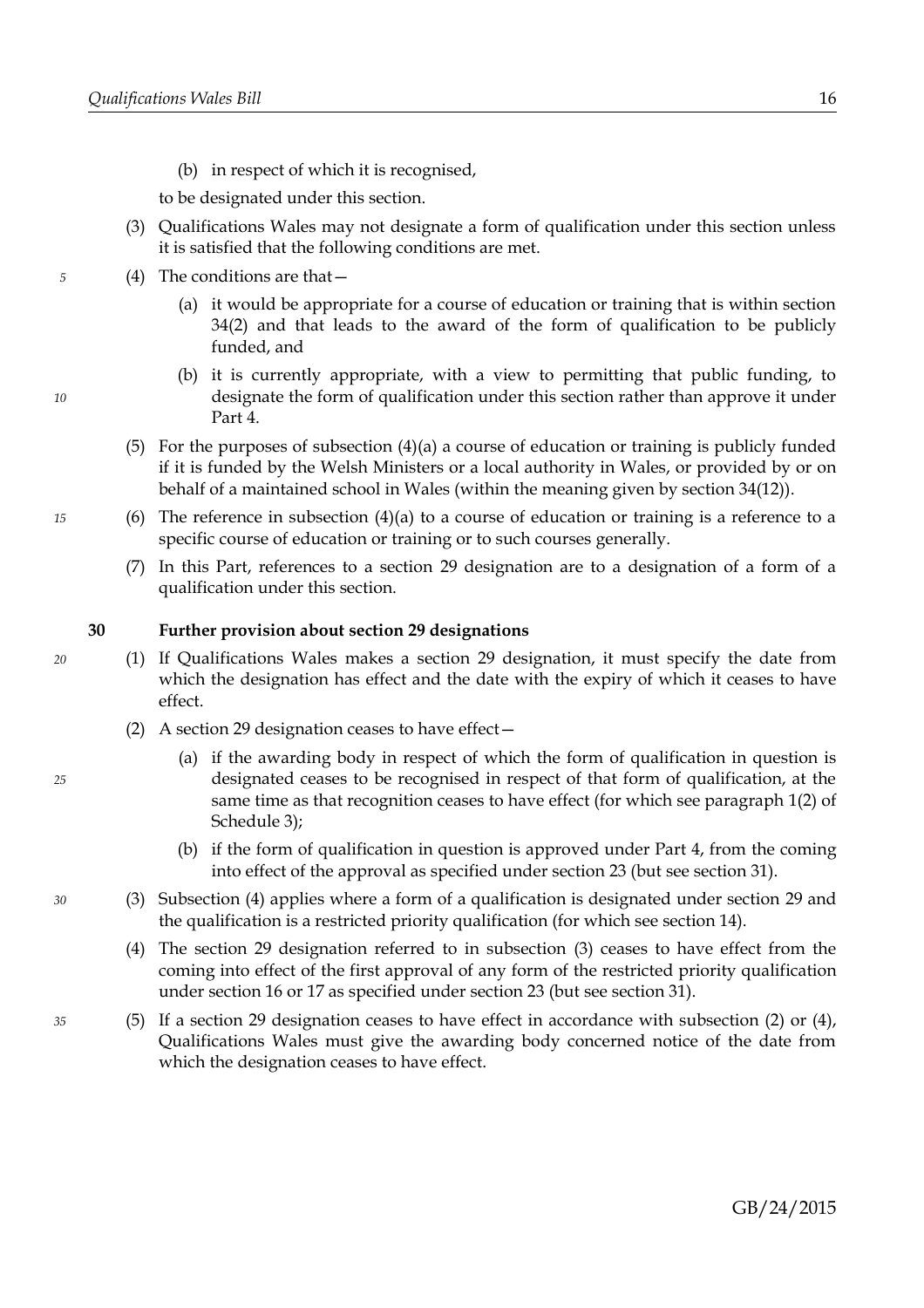- <span id="page-20-3"></span>(6) Qualifications Wales may specify that a section [29](#page-18-1) designation is to have effect for specific purposes, including by reference to the circumstances in which the qualification is awarded and the person or description of person to whom the qualification may be awarded.
- (7) A section [29](#page-18-1) designation must be published by Qualifications Wales.

### <span id="page-20-0"></span>**31 Transitional provision in connection with section [29](#page-18-1) designations**

- (1) If Qualifications Wales considers it appropriate to do so for the purpose of avoiding prejudice to persons who are seeking, or might reasonably be expected to seek, to obtain a form of qualification that has been designated under section [29,](#page-18-1) it may make provision that is within subsection [\(2\).](#page-20-2)
- <span id="page-20-2"></span>(2) Provision within this subsection is provision to the effect that, despite section [30](#page-19-6)[\(2\)](#page-19-1)[\(b\)](#page-19-5) or [\(4\),](#page-19-0) a form of qualification designated under section [29](#page-18-1) is to be treated, for purposes specified by Qualifications Wales, as being designated under section [29](#page-18-1) until the expiry of a date specified by Qualifications Wales.

#### **32 Revocation of section [29](#page-18-1) designations** *15*

- (1) Qualifications Wales may revoke a section [29](#page-18-1) designation.
- (2) Before revoking a section [29](#page-18-1) designation, Qualifications Wales must give the recognised body in respect of which the form of qualification in question is designated notice of its intention to do so.
- (3) The notice must—
	- (a) explain why Qualifications Wales proposes to revoke the section [29](#page-18-1) designation, and
	- (b) specify when Qualifications Wales proposes to decide whether to revoke the section [29](#page-18-1) designation.
	- (4) In deciding whether to revoke a section [29](#page-18-1) designation, Qualifications Wales must have regard to any representations made by the recognised body.
		- (5) If Qualifications Wales decides to revoke a section [29](#page-18-1) designation, it must give notice to the recognised body of the decision explaining when the revocation is to take effect.
	- (6) The revocation is to take effect on 1 September falling in the year after the decision to revoke has been made but the revocation applies only in relation to a learner starting a course of education or training on or after that date.
	- (7) The notice under subsection [\(5\)](#page-20-1) must be given—
		- (a) if the decision to revoke is made on 31 December, on that day, or
		- (b) if the decision to revoke is made on any other day, promptly and in any event on or before the 31 December following the decision.
	- (8) Notice of a decision to revoke a section [29](#page-18-1) designation must be published by Qualifications Wales.

*10*

*5*

*30*

*35*

<span id="page-20-1"></span>*25*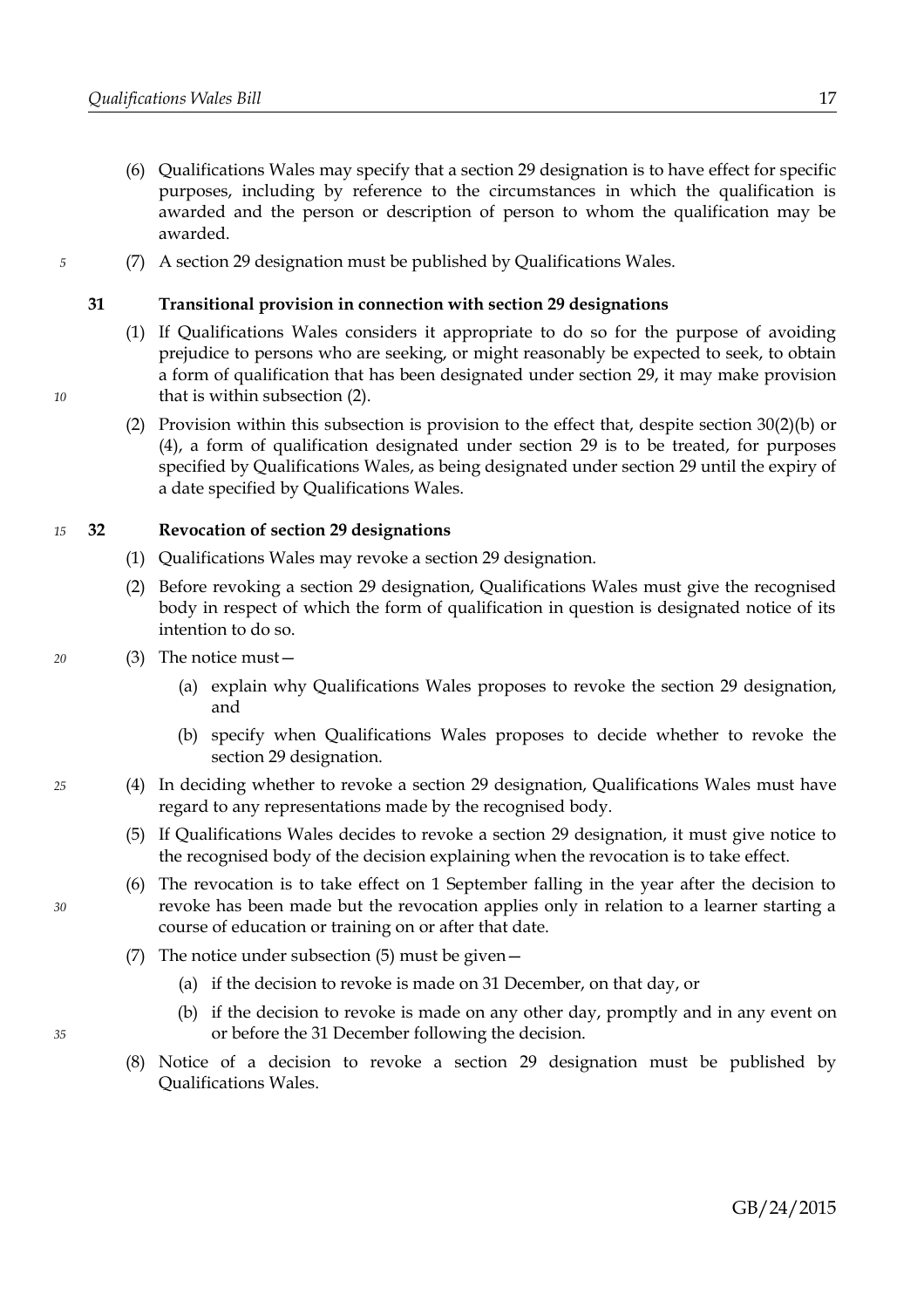- (1) Qualifications Wales must make rules about the making of applications to it under section [29.](#page-18-1)
- (2) The rules may make different provision for different purposes.
- (3) The rules may make provision about—
	- (a) the form and contents of applications;
	- (b) the way in which applications are to be made (including as to any fee payable in respect of an application).
	- (4) The rules made under this section must be published by Qualifications Wales.

### <span id="page-21-0"></span>**PART 6**

# FURTHER PROVISION RELEVANT TO RECOGNITION, APPROVAL AND DESIGNATION

### *Funding etc of certain courses*

### <span id="page-21-1"></span>**34 Restriction on funding and provision of certain courses**

- <span id="page-21-7"></span>(1) Unless a requirement set out in subsection [\(3\)](#page-21-4) or [\(5\)](#page-21-5) is met, a course of education or training that leads to the award of a form of a qualification and is within subsection [\(2\)](#page-21-2) must not be—
	- (a) funded by an authorised body, or
	- (b) provided by or on behalf of a maintained school in Wales.
- <span id="page-21-6"></span><span id="page-21-2"></span>(2) A course of education or training is within this subsection if it is provided, or proposed to be provided—
	- (a) by or on behalf of a school or institution or employer, and
	- (b) for pupils who are of compulsory school age, or above compulsory school age but under 19.

### <span id="page-21-4"></span>(3) The requirement is that—

- (a) the form of qualification to which the course leads is awarded by a recognised body as an approved qualification, and
- <span id="page-21-3"></span>(b) if the form of the qualification is subject to an award limitation condition, the provision of the course is not such that it leads to the award of the qualification to a person otherwise than in accordance with that condition.
- (4) In subsection [\(3\)](#page-21-4)[\(b\),](#page-21-3) an award limitation condition is a condition to which approval of the form of qualification under Part [4](#page-10-0) is subject and which relates to the person or description of person to whom the qualification may be awarded.
- <span id="page-21-5"></span>(5) The requirement is that—

*5*

*10*

*15*

*20*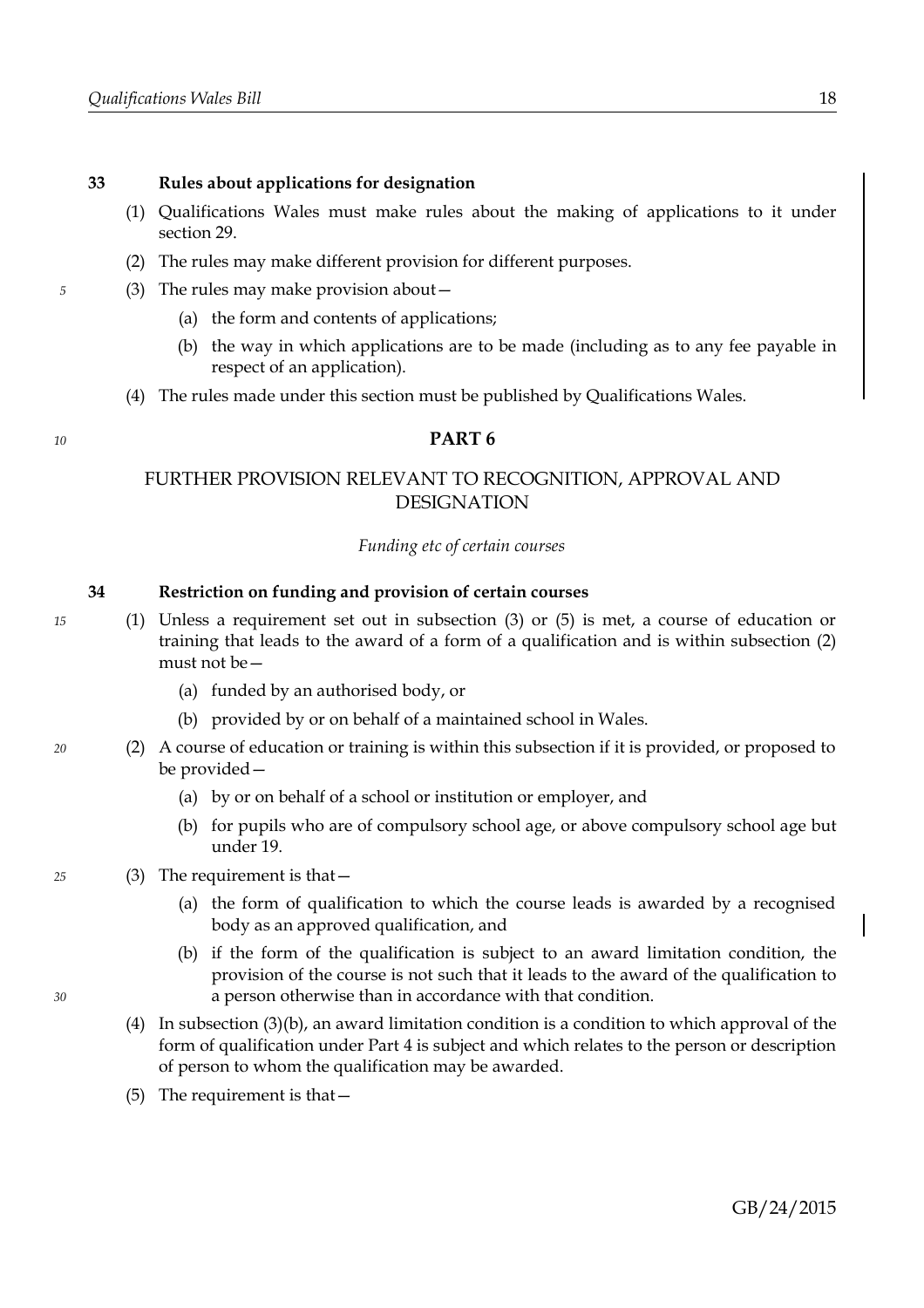- (a) the form of the qualification to which the course leads is awarded by a recognised body and is designated under section [29,](#page-18-1) and
- (b) if Qualifications Wales has specified purposes under section [30](#page-19-6)[\(6\)](#page-20-3) for which the designation is to have effect, the provision of the course is not such that it leads to the award of the qualification otherwise than in accordance with those purposes.
- (6) In relation to a maintained school, the local authority and governing body must carry out their functions with a view to securing that subsection [\(1\)](#page-21-7)[\(b\)](#page-21-6) is not contravened.
- (7) The restriction imposed by this section does not apply in respect of the provision of a course of education or training to a person with a learning difficulty.
- <span id="page-22-1"></span>(8) Nor does the restriction apply in respect of a course of education or training designated by the Welsh Ministers for the purpose of this section.
- (9) A designation under subsection [\(8\)](#page-22-1) may make provision—
	- (a) generally in respect of a course or description of course, or
	- (b) in respect of a course or description of course provided in circumstances, or to a person or description of person, specified in the designation.
- (10) A designation under subsection  $(8)$ 
	- (a) must be in writing;
	- (b) may be varied or revoked.
- (11) In this section, references to a course leading to a form of a qualification include references to a course that is one of two or more components leading to a form of the qualification.
- <span id="page-22-0"></span>(12) In this section—

"authorised body" ("*corff awdurdodedig*") means—

- (a) the Welsh Ministers;
- (b) a local authority in Wales;

"maintained school" ("*ysgol a gynhelir*") means—

- (a) a community, foundation or voluntary school;
- (b) a community special school.

*Delineation of roles of Qualifications Wales and Ofqual*

#### <span id="page-22-2"></span>**35 Award in Wales of an approved qualification: restriction on application of conditions imposed by Ofqual** *30*

(1) Any condition to which recognition of an awarding body by Ofqual under section 132 of the Apprenticeships, Skills, Children and Learning Act 2009 (c.22) (recognition of awarding bodies) is subject does not apply in respect of, or for the purposes of, any award in Wales by that body of a form of qualification awarded as an approved qualification (but this does not affect the application, if any, of those conditions in respect of or for the purposes of the award in Wales of a form of qualification that is not awarded as an approved qualification, even if that form is designated under section [29\)](#page-18-1).

*15*

*10*

*5*

*20*

*25*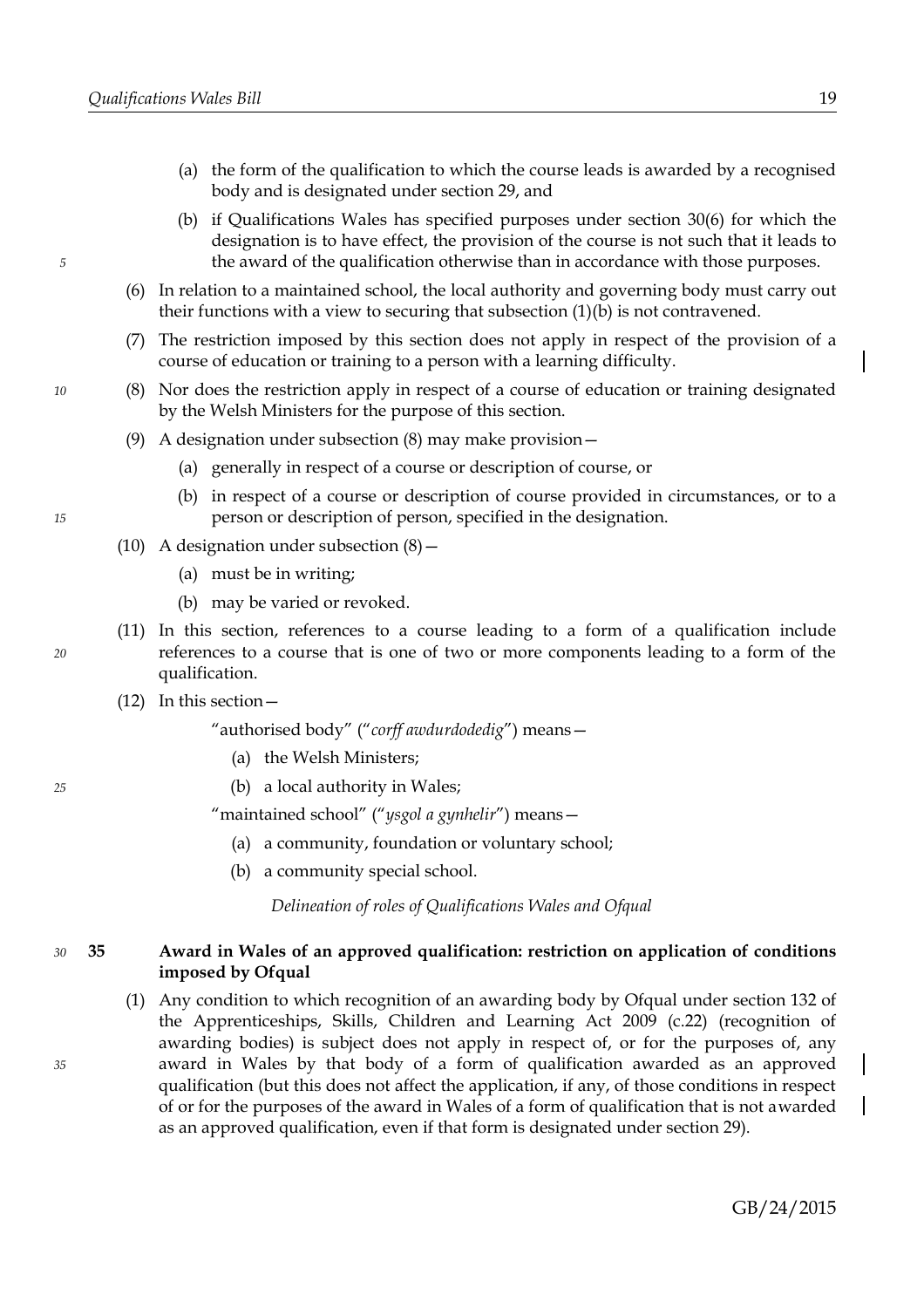- (2) Accordingly, in section 132 of the Apprenticeships, Skills, Children and Learning Act 2009, after subsection (9), insert—
	- "(10) See section [35](#page-22-2) of the Qualifications Wales Act 2015 for provision about the effect of conditions imposed by or under this section, in respect of or for the purposes of the award in Wales by an awarding body of a form of a qualification awarded as an approved qualification (for which see section [22](#page-15-3)[\(4\)](#page-15-2) of that Act)."
- (3) In this section "Ofqual" means the Office of Qualifications and Examinations Regulation established under section 127 of the Apprenticeships, Skills, Children and Learning Act 2009.
- (4) For the purposes of this section and section [36,](#page-23-2) the award of a form of a qualification in Wales is its award to persons assessed in respect of the qualification wholly or mainly in Wales.

### <span id="page-23-2"></span>**36 Restriction on application of conditions imposed by Qualifications Wales**

- <span id="page-23-1"></span>(1) Any condition within subsection [\(2\)](#page-23-1) applies only in respect of, or for the purposes of, the award in Wales by an awarding body of a form of a qualification in respect of the award of which the body is recognised under Part [3.](#page-7-0)
	- (2) The conditions are the conditions to which recognition of the body under section [8](#page-8-0) or [9](#page-9-0) is subject.

### <span id="page-23-0"></span>**PART 7**

### ENFORCEMENT POWERS OF QUALIFICATIONS WALES

<span id="page-23-3"></span>**37 Power to give directions**

- (1) If it appears to Qualifications Wales that an awarding body has failed or is likely to fail to comply with a condition to which its recognition is subject, Qualifications Wales may direct the body to take or refrain from taking specified steps with a view to securing compliance with the condition.
- (2) If it appears to Qualifications Wales that an awarding body that awards an approved qualification has failed or is likely to fail to comply with a condition to which that approval is subject, Qualifications Wales may direct the body to take or refrain from taking specified steps with a view to securing compliance with the condition.
- (3) Before giving an awarding body a direction under this section, Qualifications Wales must give notice to the body concerned of its intention to do so.
- (4) The notice must—
	- (a) set out Qualifications Wales' reasons for proposing to give the direction;
	- (b) specify when Qualifications Wales proposes to decide whether to give the direction.
- (5) In deciding whether to give the direction, Qualifications Wales must have regard to any representations made by the awarding body.
- (6) An awarding body must comply with a direction given to it under this section.

*30*

*35*

*25*

*5*

*10*

*20*

*15*

# GB/24/2015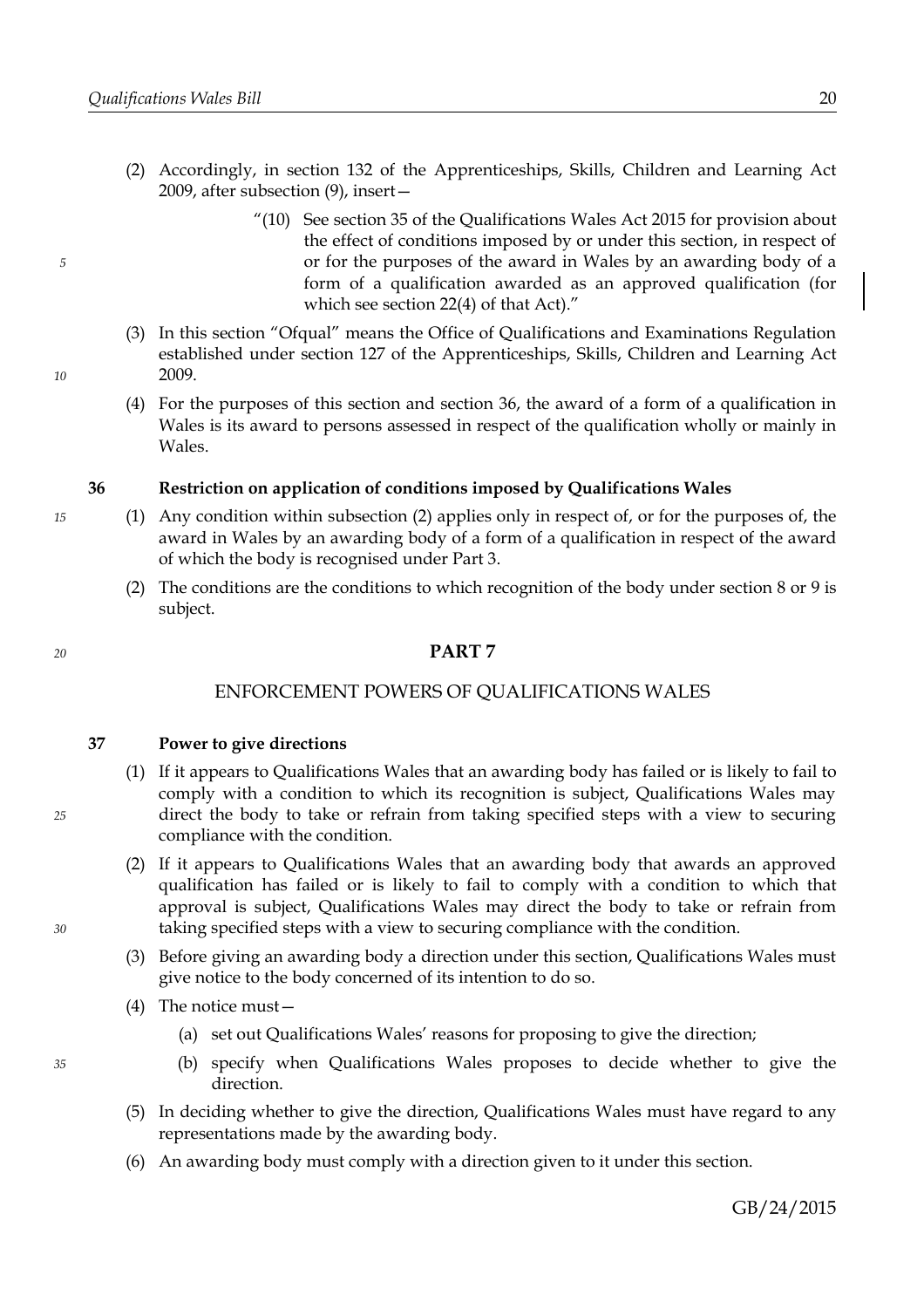- (7) A direction under this section—
	- (a) must be in writing;
	- (b) may be varied or revoked by a later direction;
	- (c) is enforceable by a mandatory order on the application of Qualifications Wales.

#### <span id="page-24-4"></span>**38 Power to impose monetary penalties** *5*

- (1) If it appears to Qualifications Wales that an awarding body has failed to comply with a condition to which its recognition is subject, Qualifications Wales may impose a monetary penalty on the body.
- (2) If it appears to Qualifications Wales that an awarding body that awards an approved qualification has failed to comply with a condition to which that approval is subject, Qualifications Wales may impose a monetary penalty on the body.
- <span id="page-24-5"></span>(3) A "monetary penalty" is a requirement to pay to Qualifications Wales a penalty of an amount determined by it in accordance with regulations.
- (4) Before imposing a monetary penalty, Qualifications Wales must give notice to the awarding body concerned of its intention to do so.
- <span id="page-24-3"></span>(5) The notice must—
	- (a) set out Qualifications Wales' reasons for proposing to impose the penalty;
	- (b) specify the proposed amount of the penalty;
	- (c) specify a period with the expiry of which Qualifications Wales proposes to decide whether to impose the penalty.
- <span id="page-24-2"></span>(6) The period specified under subsection  $(5)(c)$  $(5)(c)$  must be a period of at least 28 days beginning with the date of the notice.
- (7) In deciding whether to impose the penalty, Qualifications Wales must have regard to any representations made by the awarding body.
- <span id="page-24-1"></span><span id="page-24-0"></span>(8) If Qualifications Wales decides to impose a monetary penalty, it must give the awarding body concerned a notice specifying—
	- (a) the amount of the penalty, and
	- (b) the period within which payment must be made.
	- (9) The period specified under subsection [\(8\)](#page-24-1)[\(b\)](#page-24-0) must be a period of at least 28 days beginning with the date of the notice.
- (10) The notice must also contain information as to  $-$ 
	- (a) the grounds for imposing the penalty,
	- (b) how payment may be made,
	- (c) rights of appeal under section [39,](#page-25-1) and
	- (d) the consequences of non-payment.
- (11) Any sums received by Qualifications Wales by way of a monetary penalty imposed under this section or interest under section [40](#page-25-0) must be paid by it into the Welsh Consolidated Fund.

*35*

*15*

*10*

*20*

*25*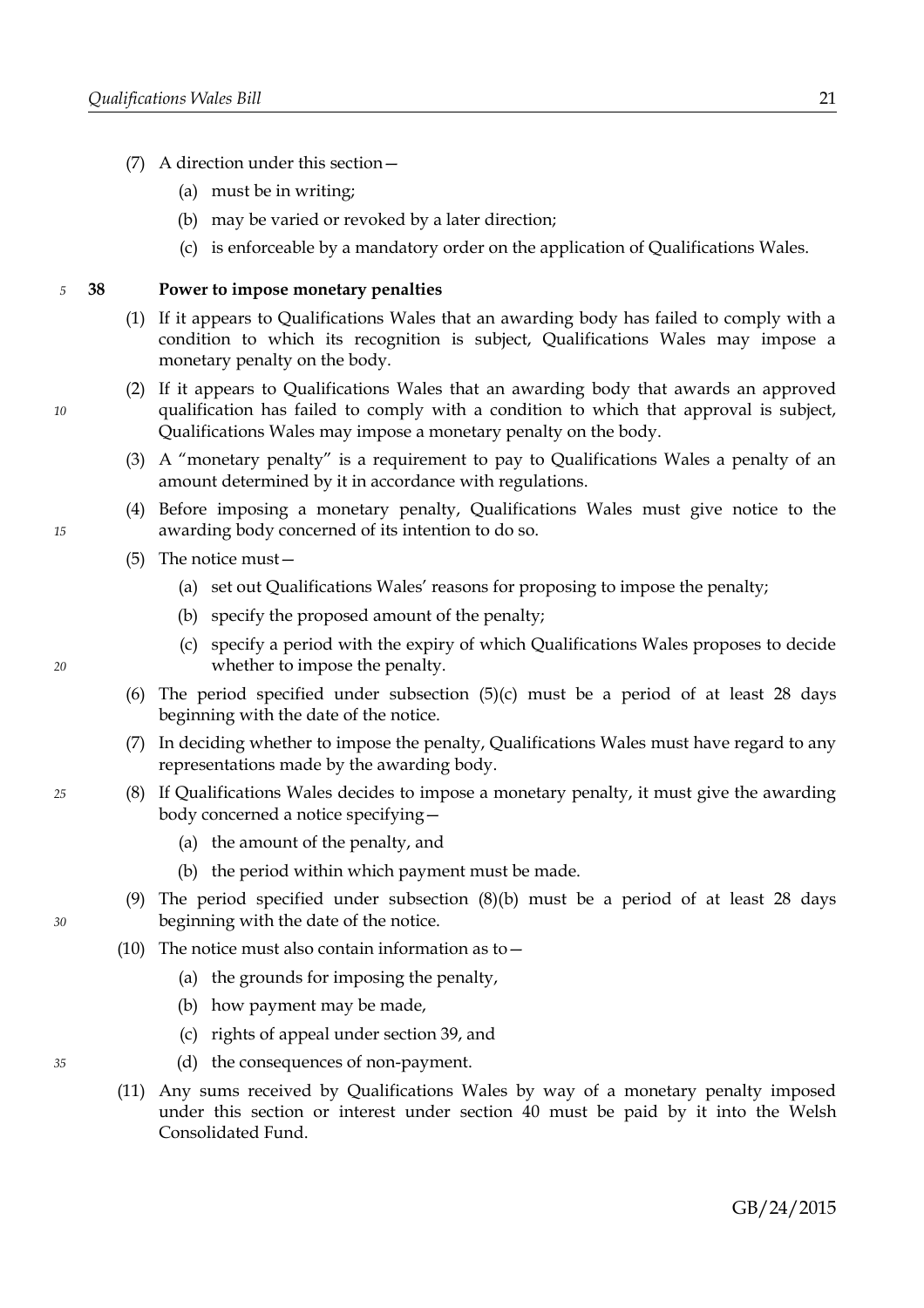### <span id="page-25-1"></span>**39 Monetary penalties: appeals**

- (1) An awarding body may appeal to the First-tier Tribunal against—
	- (a) a decision to impose a monetary penalty on the body under section [38;](#page-24-4)
	- (b) a decision as to the amount of the penalty.
- (2) An appeal under this section may be made on the ground—
	- (a) that the breach of condition in respect of which the monetary penalty was imposed did not occur, or
	- (b) that the decision was otherwise—
		- (i) based on an error of fact,
		- (ii) wrong in law, or
		- (iii) unreasonable.
	- (3) If an appeal is made under this section, the requirement to pay the penalty is suspended until the appeal is withdrawn or determined.
	- (4) On an appeal under this section the Tribunal may  $-$ 
		- (a) withdraw the requirement to pay the penalty;
		- (b) confirm that requirement;
		- (c) vary that requirement;
		- (d) remit the decision whether to confirm the requirement to pay the penalty, or any matter relating to that decision, to Qualifications Wales.

#### <span id="page-25-0"></span>**40 Monetary penalties: interest** *20*

- (1) Subsection [\(3\)](#page-25-3) applies if all or part of a monetary penalty imposed on an awarding body under section [38](#page-24-4) is unpaid at the end of the period ending with the applicable date.
- <span id="page-25-2"></span>(2) The applicable date is the latest of  $-$ 
	- (a) the last date on which payment may be made in accordance with the notice given under section [38](#page-24-4)[\(8\);](#page-24-1)
	- (b) the last date on which the awarding body may make an appeal under section [39](#page-25-1) in respect of the penalty, if no such appeal is made on or before that date;
	- (c) if an appeal under section [39](#page-25-1) in respect of the penalty is made on or before the date referred to in paragraph  $(b)$  –
		- (i) the final day of the period of 14 days beginning with the date on which the appeal is determined, or
		- (ii) if the appeal is withdrawn before being determined, the final day of the period of 14 days beginning with the date on which the appeal is withdrawn.
- <span id="page-25-3"></span>(3) The unpaid amount of the penalty for the time being carries interest, beginning with the day after the applicable date, at the rate for the time being specified in section 17 of the Judgments Act 1838 (c.110) (and does not also carry interest as a judgment debt under that section).

*15*

<span id="page-25-4"></span>*10*

*5*

*25*

*35*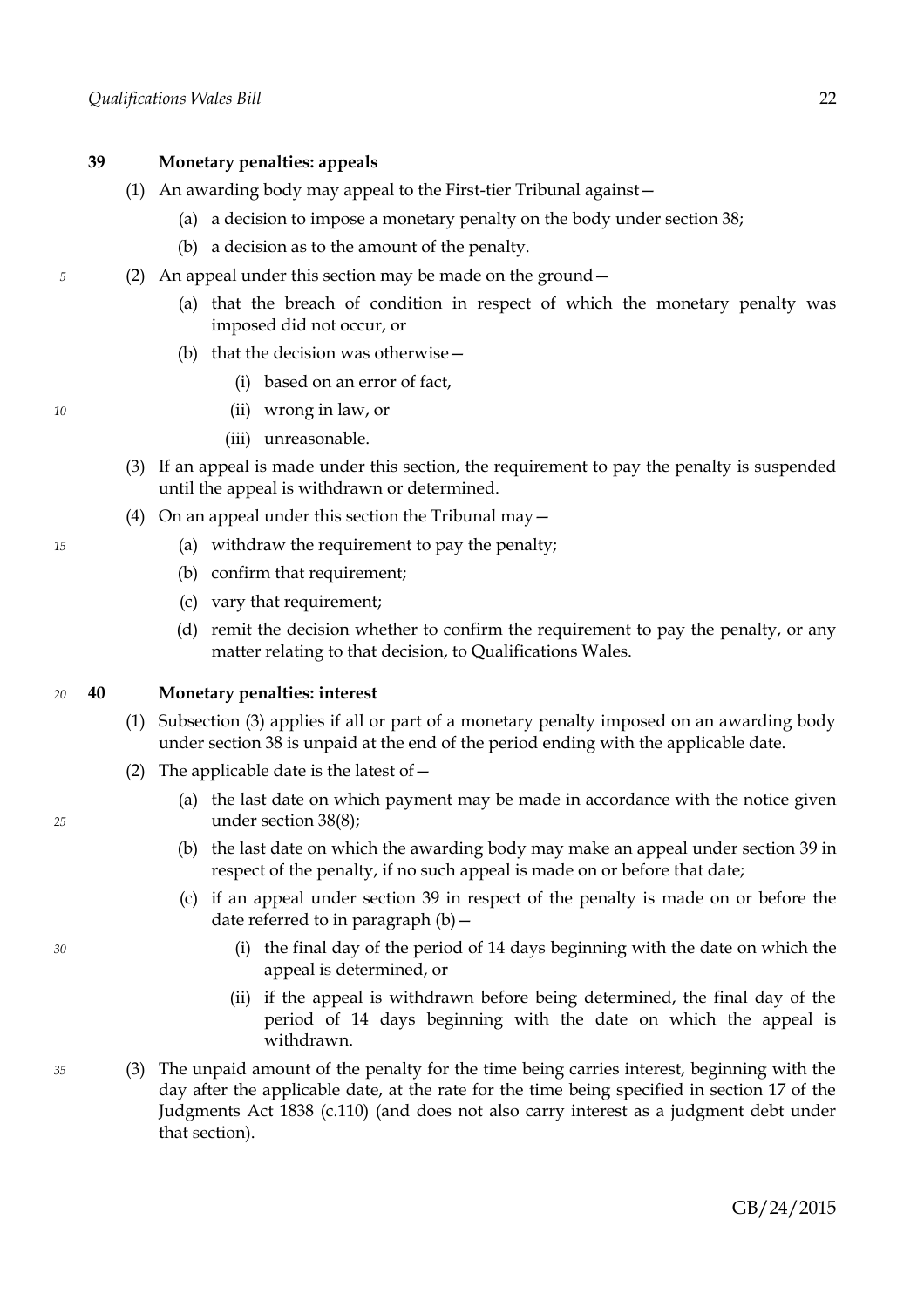- (4) The total amount of interest imposed under subsection [\(3\)](#page-25-3) must not exceed the amount of the penalty.
- (5) No interest is payable in respect of any period during which the requirement to pay a monetary penalty is suspended under section [39](#page-25-1)[\(3\).](#page-25-4)

#### <span id="page-26-1"></span>**41 Costs recovery for imposition of sanctions** *5*

- <span id="page-26-0"></span>(1) Qualifications Wales may, by notice, require an awarding body on which a sanction has been imposed to pay the costs incurred by Qualifications Wales in connection with imposing the sanction.
- (2) The references in subsection [\(1\)](#page-26-0) to imposing a sanction are to  $-$ 
	- (a) giving a direction under section [37;](#page-23-3)
	- (b) imposing a monetary penalty under section [38;](#page-24-4)
	- (c) withdrawing recognition under paragraph [19](#page-52-0) of Schedule [3.](#page-46-0)
- (3) "Costs" includes, among other things—
	- (a) investigation costs;
	- (b) administration costs;
	- (c) costs of obtaining expert advice (including legal advice).
- <span id="page-26-4"></span><span id="page-26-3"></span>(4) A notice given to an awarding body under subsection [\(1\)](#page-26-0) must—
	- (a) specify the amount required to be paid,
	- (b) specify the period within which payment must be made, and
	- (c) contain a detailed breakdown of the amount specified.
- (5) The period specified under subsection [\(4\)](#page-26-4)[\(b\)](#page-26-3) must be a period of at least 28 days beginning with the date on which the notice is sent.
- (6) The notice must also contain information as to  $-$ 
	- (a) how payment may be made,
	- (b) rights of appeal under section [42,](#page-26-2) and
	- (c) the consequences of non-payment.

### <span id="page-26-2"></span>**42 Costs recovery: appeals**

- (1) An awarding body may appeal to the First-tier Tribunal against—
	- (a) a decision under section [41](#page-26-1)[\(1\)](#page-26-0) to require the body to pay costs;
	- (b) a decision as to the amount of those costs.
- (2) An appeal under this section may be made on the ground—
	- (a) that the decision was based on an error of fact;
	- (b) that the decision was wrong in law;
	- (c) that the decision was unreasonable.
- <span id="page-26-5"></span>(3) If an appeal is made under this section, the requirement to pay the costs is suspended until the appeal is withdrawn or determined.

*25*

*10*

*15*

*20*

*30*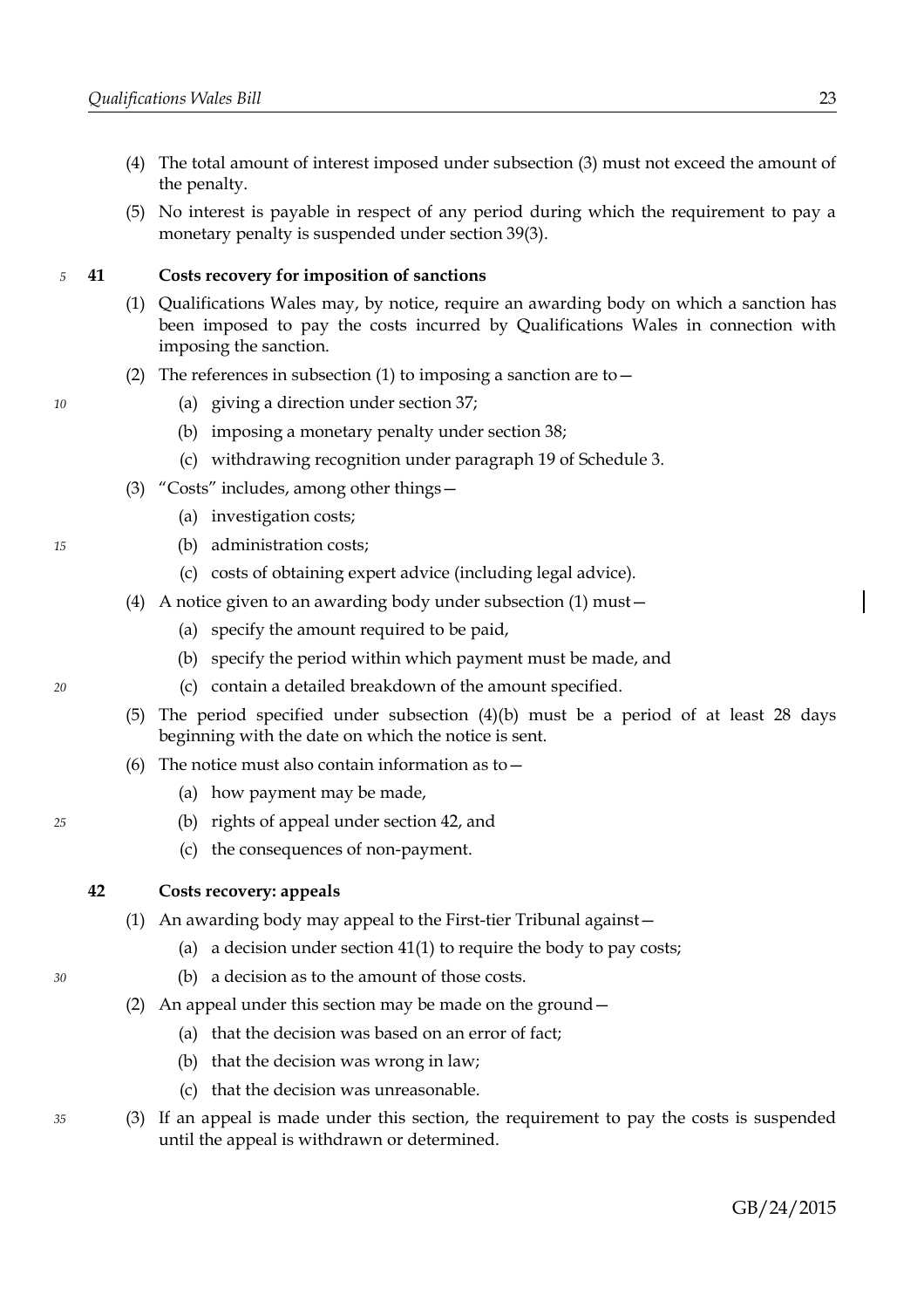- (4) On an appeal under this section the Tribunal may  $-$ 
	- (a) withdraw the requirement to pay the costs;
	- (b) confirm that requirement;
	- (c) vary that requirement;
	- (d) remit the decision whether to confirm the requirement to pay the costs, or any matter relating to that decision, to Qualifications Wales.

### **43 Costs: interest**

- (1) Subsection [\(3\)](#page-27-1) applies if all or part of an amount of costs that an awarding body is required to pay under section [41](#page-26-1)[\(1\)](#page-26-0) is unpaid at the end of the period ending with the applicable date.
	- (2) The applicable date is the latest of  $-$ 
		- (a) the last date on which payment may be made in accordance with the notice given under section [41;](#page-26-1)
		- (b) the last date on which the awarding body may make an appeal under section [42](#page-26-2) in respect of the costs, if no such appeal is made on or before that date;
		- (c) if an appeal under section [42](#page-26-2) in respect of the costs is made on or before the date referred to in paragraph [\(b\)—](#page-27-2)
			- (i) the final day of the period of 14 days beginning with the date on which the appeal is determined, or
			- (ii) if the appeal is withdrawn before being determined, the final day of the period of 14 days beginning with the date on which the appeal is withdrawn.
	- (3) The unpaid amount of the costs for the time being carries interest, beginning with the day after the applicable date, at the rate for the time being specified in section 17 of the Judgments Act 1838 (c.110) (and does not also carry interest as a judgment debt under that section).
	- (4) The total amount of interest imposed under subsection [\(3\)](#page-27-1) must not exceed the amount of the costs.
	- (5) No interest is payable in respect of any period during which the requirement to pay the costs is suspended under section [42](#page-26-2)[\(3\).](#page-26-5)

### **44 Entry and inspection of premises**

- (1) An authorised person may apply to a justice of the peace for an order under this section in respect of premises occupied by a recognised body.
- (2) The justice of the peace may make an order under this section only if satisfied that the requirements in subsections [\(3\)](#page-27-0) to [\(5\)](#page-28-0) are met.
- <span id="page-27-0"></span>(3) The first requirement is that there are reasonable grounds for believing that the body has failed to comply with—
	- (a) a condition to which its recognition is subject, or

<span id="page-27-2"></span>*15*

*10*

*5*

<span id="page-27-1"></span>*25*

*20*

*30*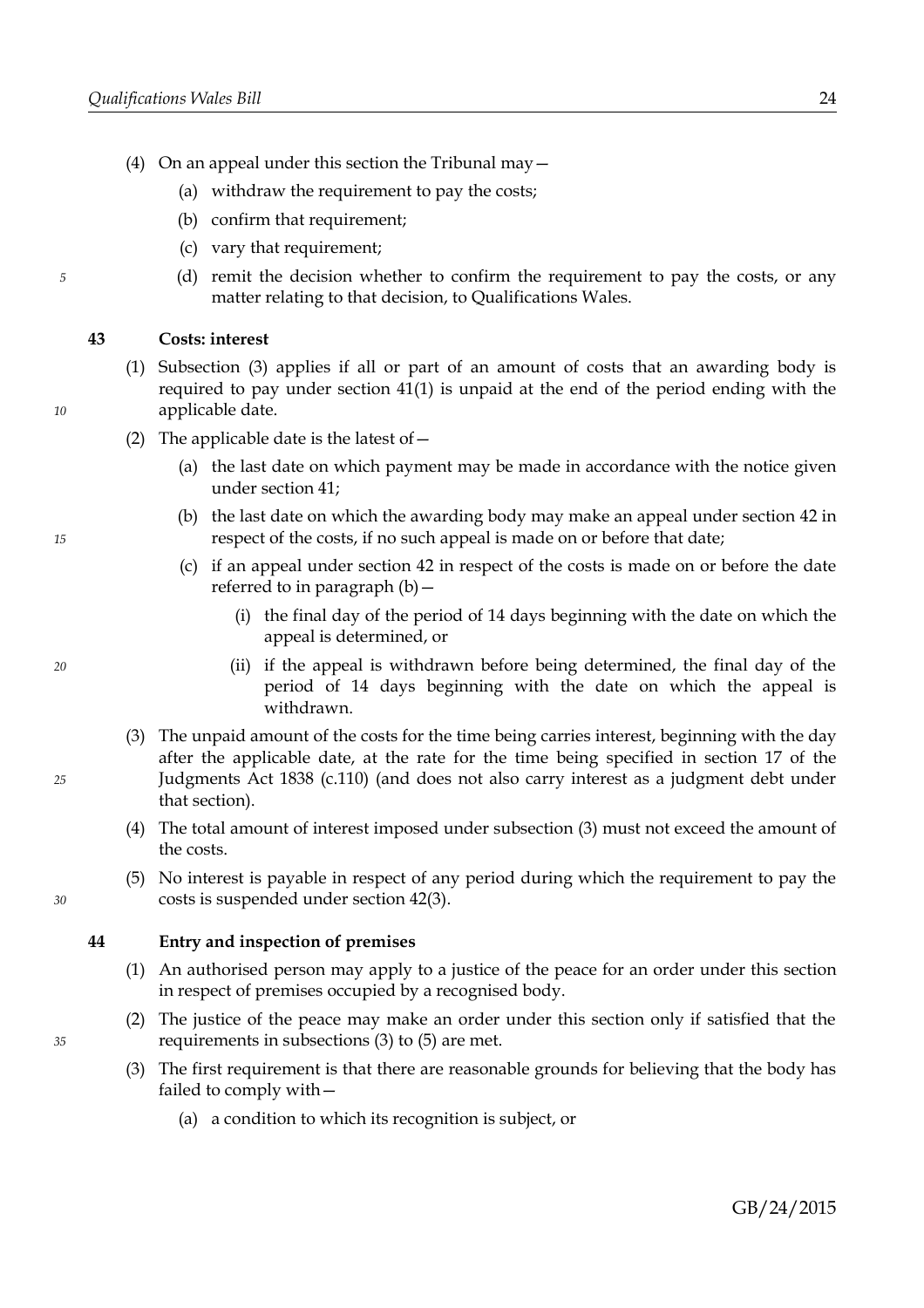- (b) a condition to which approval under Part [4](#page-10-0) of a form of a qualification awarded by it is subject.
- (4) The second requirement is that—
	- (a) entry to the premises has been, or is likely to be, refused, or
	- (b) requesting entry would be likely to defeat the object of the entry.
- <span id="page-28-0"></span>(5) The third requirement is that entry to the premises is necessary to ascertain whether there has been a breach of the condition by reference to which the requirement in subsection [\(3\)](#page-27-0) is met.
- (6) When an order under this section is in force, an authorised person and any constable accompanying the authorised person in accordance with the order may, for the purpose of ascertaining whether there has been a breach of a condition referred to in subsection  $(3)$  —
	- (a) enter the premises specified in the order;
	- (b) inspect and copy records and documents found on the premises or remove them from the premises;
	- (c) require access to, and inspect and check the operation of, any computer or other electronic device found on the premises, and any associated apparatus or material found on the premises, which is or has been in use in connection with records or other documents;
	- (d) require—
		- (i) the person by whom or on whose behalf the electronic device is or has been so used, or
		- (ii) any person having charge of, or otherwise concerned with the operation of, the device, apparatus or material,
		- to afford the authorised person such assistance as the authorised person may reasonably require (including, among other things, the making of information available for inspection or copying in a legible form).
- (7) An order under this section must specify—
	- (a) the premises to which it relates;
	- (b) the period for which the order is in force.
- (8) An order under this section may—
	- (a) permit or require the authorised person to be accompanied by a constable;
	- (b) restrict the time at which the power of entry conferred by the order may be exercised;
	- (c) require notice of the order to be given to the recognised body concerned.

*5*

*20*

*25*

*30*

*35*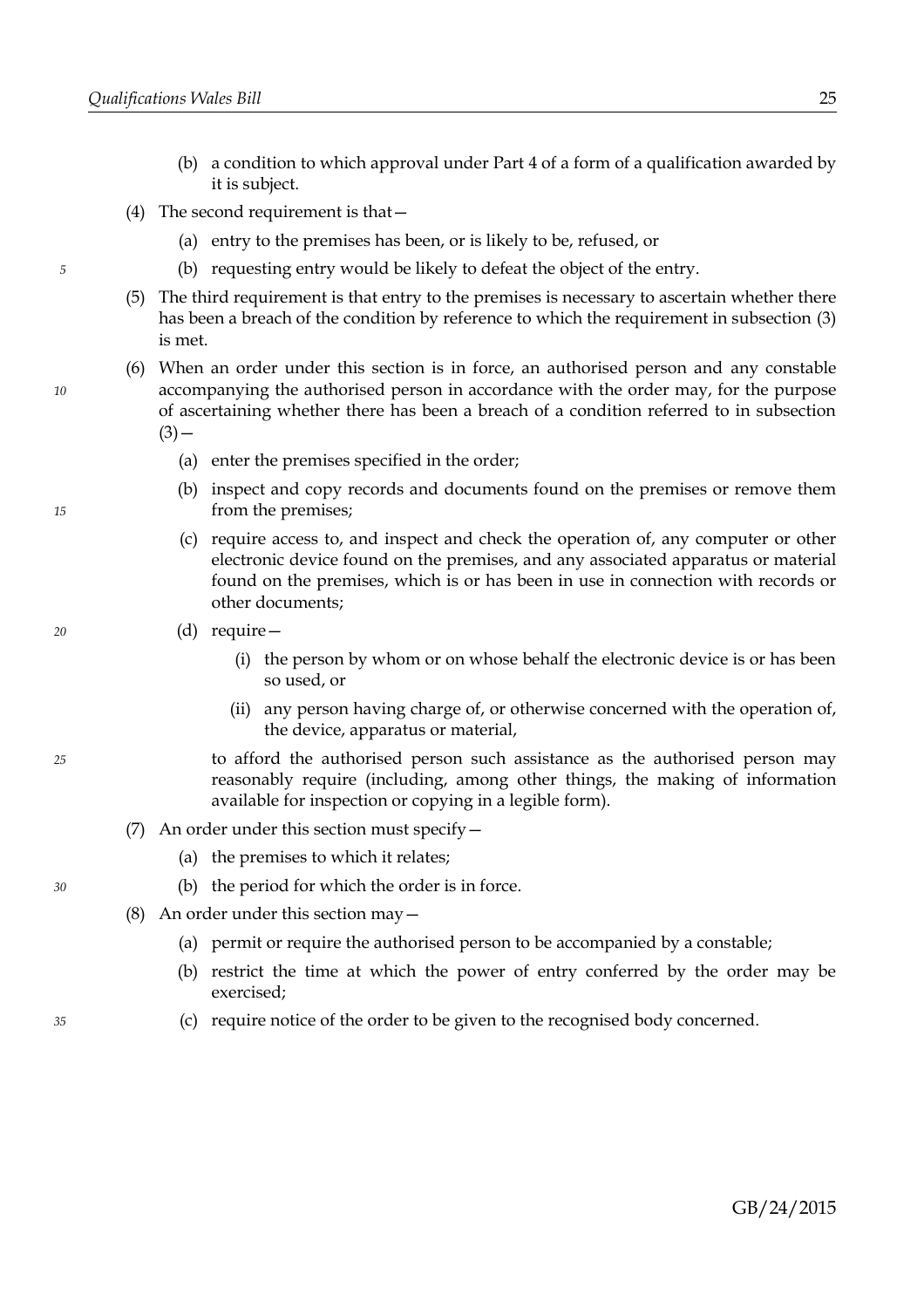- (9) A constable accompanying the authorised person in accordance with the order may (if necessary) use reasonable force to enable the exercise of the powers conferred by the order.
- (10) References in this section to an authorised person are to a member of the staff of Qualifications Wales who is authorised (generally or specifically) by Qualifications Wales for the purposes of this section.

### <span id="page-29-0"></span>**PART 8**

### SUPPLEMENTARY

### *Commercial activities*

#### <span id="page-29-4"></span>**45 Provision of services etc by Qualifications Wales** *10*

- (1) Qualifications Wales may, on a commercial basis, provide consultancy and other services in connection with any of its functions or any other matter related to qualifications.
- (2) Services may be provided under this section on such terms and subject to such conditions (if any) as Qualifications Wales may determine, including (among other things) as to fees charged by Qualifications Wales.
- <span id="page-29-1"></span>(3) Qualifications Wales may, with the Welsh Ministers' approval, form a company to provide services under this section.
- (4) Qualifications Wales is to be the sole member of any company formed under subsection [\(3\).](#page-29-1)

### *Review and research*

<span id="page-29-3"></span>**46 Review and research**

- <span id="page-29-6"></span><span id="page-29-2"></span>(1) Qualifications Wales may keep under review—
	- (a) the awarding of approved qualifications by a recognised body;
	- (b) the awarding of forms of qualification designated under section [29](#page-18-1) by a recognised body;
	- (c) any other activities of a recognised body which Qualifications Wales considers are relevant to the body's recognition;
	- (d) any other aspect of qualifications.
- <span id="page-29-5"></span>(2) Qualifications Wales must keep under review the respective roles played by it and by awarding bodies in respect of the Welsh qualification system.
- <span id="page-29-7"></span>(3) Qualifications Wales may carry out or commission research into any matter connected with qualifications.

*25*

*30*

*20*

*15*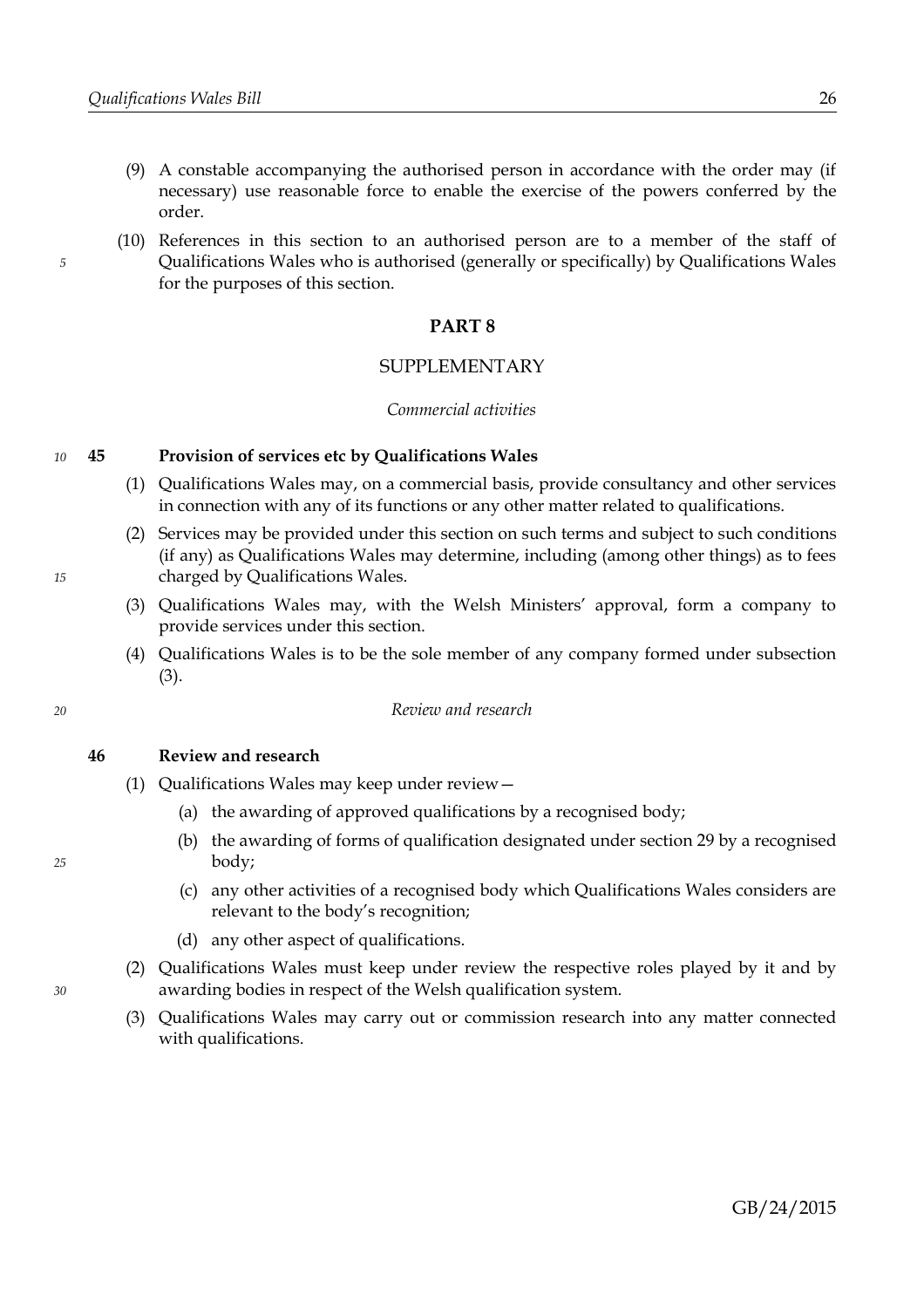*5*

*10*

*15*

*20*

*25*

*30*

*35*

### *Subsidiary functions*

### **47 Policy statement and statement about consultation**

- (1) Qualifications Wales must prepare a statement of its policy (a "policy statement") with respect to the exercise of its functions under—
	- (a) Part [3](#page-7-0) (recognition of awarding bodies);
	- (b) Part [4](#page-10-0) (priority qualifications and approval of qualifications);
	- (c) Part [5](#page-18-0) (designation of other qualifications);
	- (d) Part [7](#page-23-0) (enforcement powers of Qualifications Wales);
	- (e) section [45](#page-29-4) (provision of services etc by Qualifications Wales);
	- (f) section [46](#page-29-3)[\(1\)](#page-29-2) (reviews).
- (2) The policy statement must contain information as to—
	- (a) circumstances in which recognition of an awarding body is likely to be made subject to a special condition;
	- (b) matters likely to be taken into account by Qualifications Wales in deciding whether to designate a form of qualification under section [29,](#page-18-1) in determining the period for which such a designation is to have effect and in deciding whether to revoke such a designation;
	- (c) criteria likely to be applied by Qualifications Wales in determining whether it is appropriate in any case to impose a fee capping condition so as to secure value for money;
	- (d) matters likely to be taken into account by Qualifications Wales in determining the limit specified in a fee capping condition;
	- (e) the likely duration of a fee capping condition;
	- (f) circumstances in which a direction is likely to be given to an awarding body in accordance with a transfer condition, and the likely subject matter of any direction given in accordance with a transfer condition;
	- (g) matters likely to be taken into account by Qualifications Wales in determining whether to make a payment to an awarding body under paragraph [15](#page-50-0) of Schedule [3,](#page-46-0) and in determining the amount of any such payment;
	- (h) the circumstances in which, and occasions on which, special conditions are likely to be reviewed or revised, and the factors that are likely to be taken into account in any review or revision;
	- (i) the circumstances in which Qualifications Wales is likely to impose a monetary penalty under section [38;](#page-24-4)
	- (j) factors which Qualifications Wales is likely to take into account in determining the amount of a penalty to be imposed under that section.
- (3) Qualifications Wales must also prepare a statement setting out—
	- (a) circumstances in which Qualifications Wales proposes to carry out consultation in respect of the exercise of any of its functions;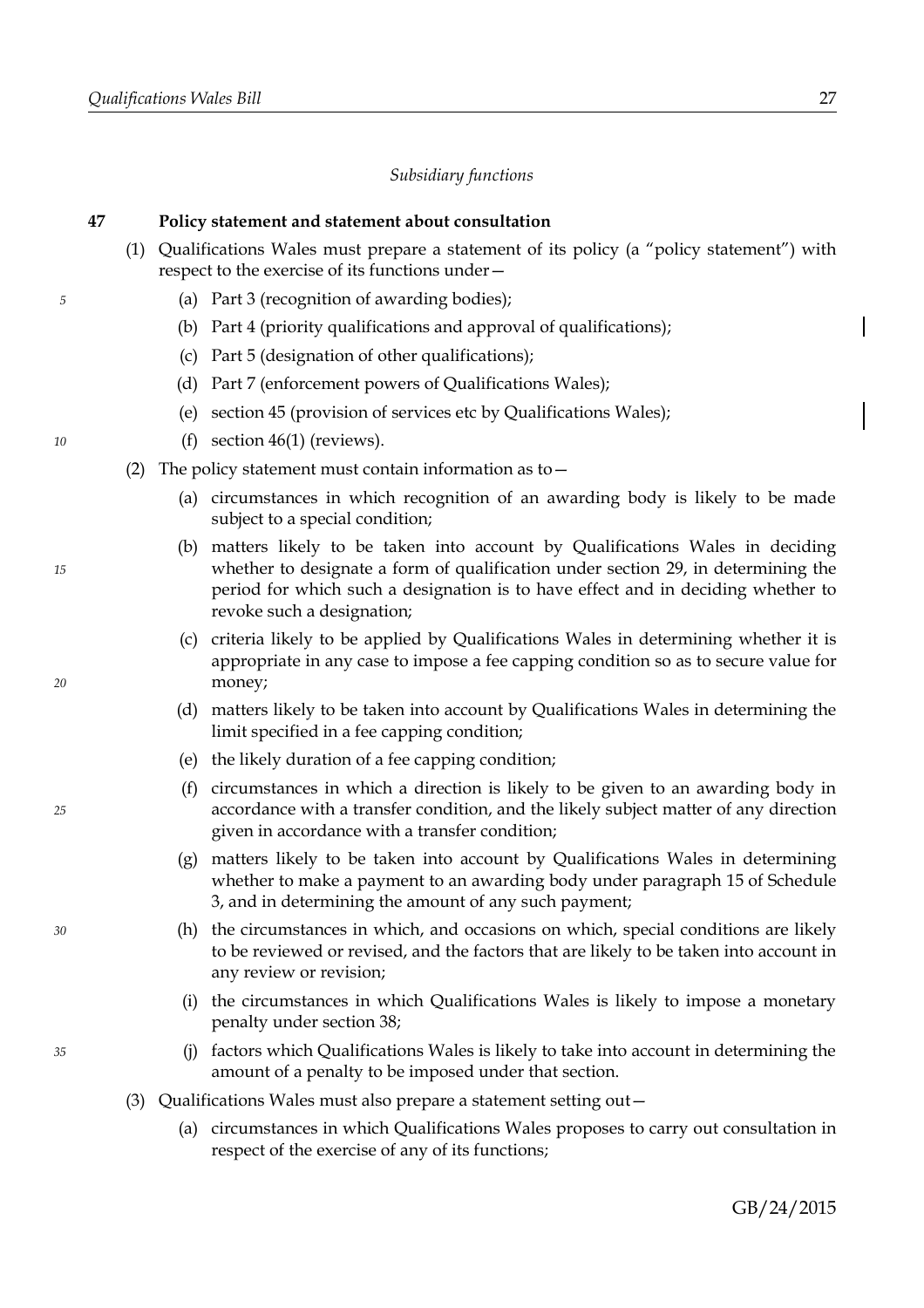- (b) the manner in which it proposes to carry out consultation.
- (4) Qualifications Wales must keep the statements prepared under this section under review, and if it considers it appropriate in consequence of a review, prepare revised statements.
- (5) Qualifications Wales must publish any statement or revised statement prepared under this section.

### <span id="page-31-1"></span>**48 Complaints**

*5*

*10*

*20*

- (1) Qualifications Wales must make arrangements for dealing with complaints made in respect of—
	- (a) the exercise of its functions;
	- (b) the awarding of approved qualifications by a recognised body;
	- (c) the awarding of forms of qualification designated under section [29](#page-18-1) by a recognised body;
	- (d) any other activities of a recognised body which Qualifications Wales considers are relevant to the body's recognition.
- (2) Qualifications Wales must publish the arrangements. *15*
	- (3) The arrangements may (among other things) make provision—
		- (a) about the type of complaint in respect of which they apply;
		- (b) for a complaint to be referred to a person who is independent of Qualifications Wales.
	- (4) A person is independent of Qualifications Wales, for this purpose—
		- (a) in the case of an individual, if he or she is neither a member of Qualifications Wales nor a member of Qualifications Wales' staff;
		- (b) in the case of a body, if none of the body's members is a member of Qualifications Wales nor a member of Qualifications Wales' staff.

#### **49 Charging scheme** *25*

- <span id="page-31-0"></span>(1) Qualifications Wales may charge fees to be paid by an awarding body in respect of the costs incurred by it in relation to that body in connection with—
	- (a) the exercise of its functions under Part [3](#page-7-0) (recognition of awarding bodies),
	- (b) the exercise of its functions under Part [4](#page-10-0) (priority qualifications and approval of qualifications),
	- (c) the exercise of its functions under Part [5](#page-18-0) (designation of other qualifications),
	- (d) the exercise of its functions under section  $46(1)(a)$  $46(1)(a)$  $46(1)(a)$  to [\(c\)](#page-29-5) (review of approved qualifications, designated qualifications and recognised bodies), or
	- (e) the handling of a complaint against an awarding body under arrangements made under section [48.](#page-31-1)
- (2) Any fees charged by Qualifications Wales in connection with the matters referred to in subsection [\(1\)](#page-31-0) must be charged in accordance with a scheme prepared and published by Qualifications Wales that sets out the fees payable in respect of those matters.

*35*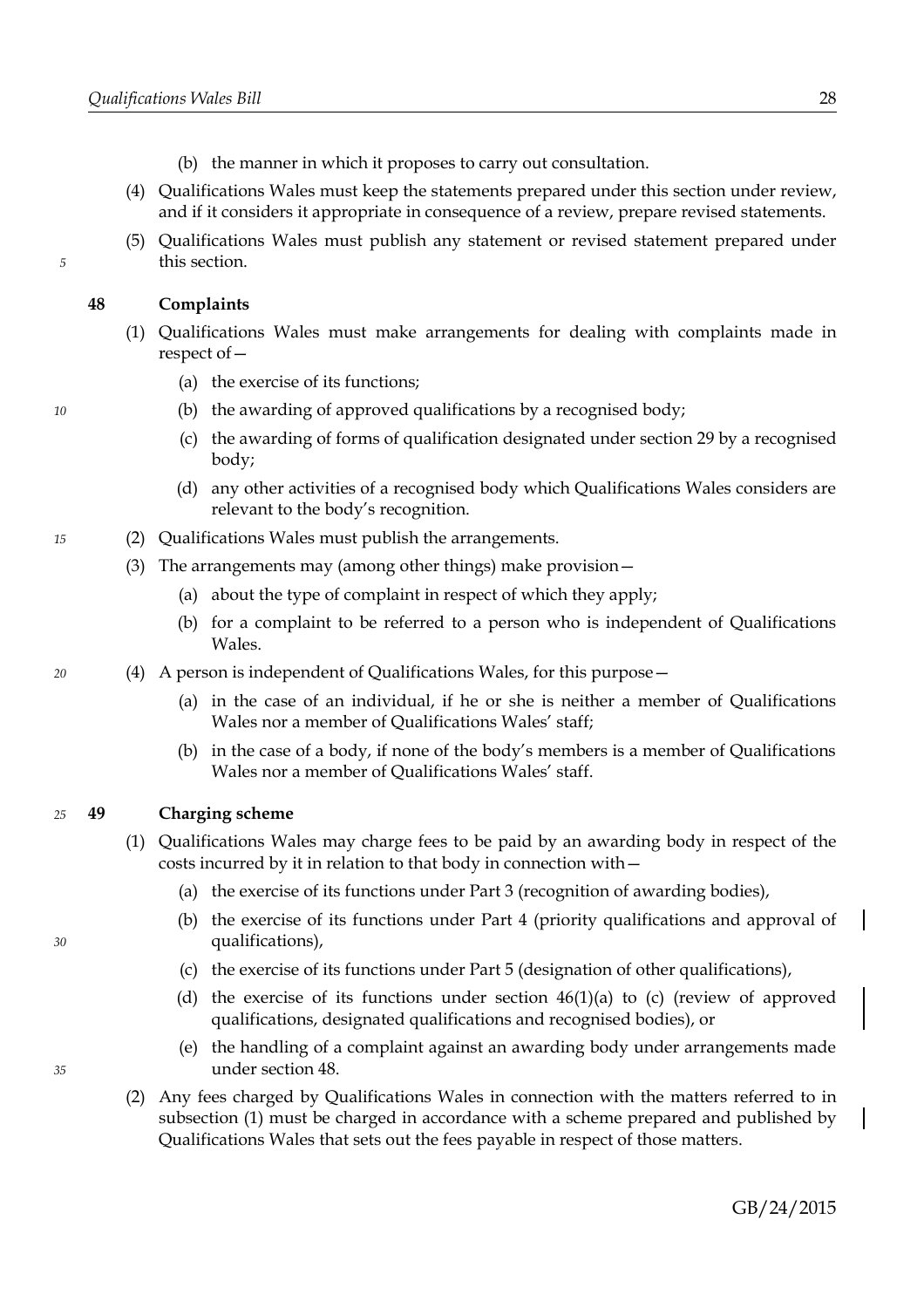- (3) Qualifications Wales may revise the scheme.
- (4) The scheme (and any revised scheme) is to be treated as having effect only if approved by the Welsh Ministers.

### **50 Grants**

- (1) Qualifications Wales may make grants to a person if Qualifications Wales considers it is appropriate to do so in connection with any of Qualifications Wales' functions.
	- (2) A grant under this section may be made subject to conditions (including conditions as to repayment).

### **51 Provision of information or advice**

*10*

*15*

*5*

If requested to do so by the Welsh Ministers, Qualifications Wales must provide the Welsh Ministers with such information or advice, on matters relating to any of its functions, as is specified in the request.

### **52 Joint working**

Qualifications Wales may work jointly with another person if Qualifications Wales considers it is appropriate to do so in connection with any of Qualifications Wales' functions.

### **53 Duty to have regard to government policy and other matters**

- <span id="page-32-1"></span>(1) In exercising its functions, Qualifications Wales must have regard to such aspects of government policy, and to such other matters, as the Welsh Ministers may direct.
- (2) A direction given under subsection  $(1)$  -
	- (a) must be published by the Welsh Ministers;
	- (b) may be varied or revoked by a later direction.

### **54 Performance of regulatory activities by Qualifications Wales**

- (1) Qualifications Wales must have regard to the principles in subsection [\(2\)](#page-32-0) in carrying out its functions under—
	- (a) Part [3](#page-7-0) (recognition of awarding bodies);
	- (b) Part [4](#page-10-0) (priority qualifications and approval of qualifications);
	- (c) Part [7](#page-23-0) (enforcement powers of Qualifications Wales);
	- (d) section  $46(1)(a)$  $46(1)(a)$  $46(1)(a)$  to [\(c\)](#page-29-5) (review of approved qualifications, designated qualifications and recognised bodies);
	- (e) section [48](#page-31-1) (complaints).
- <span id="page-32-0"></span>(2) The principles are that—
	- (a) regulatory activities should be carried out in a way that is transparent, accountable, proportionate and consistent, and
	- (b) regulatory activities should be targeted only at cases in which action is needed.

*35*

- *20*
- 

*25*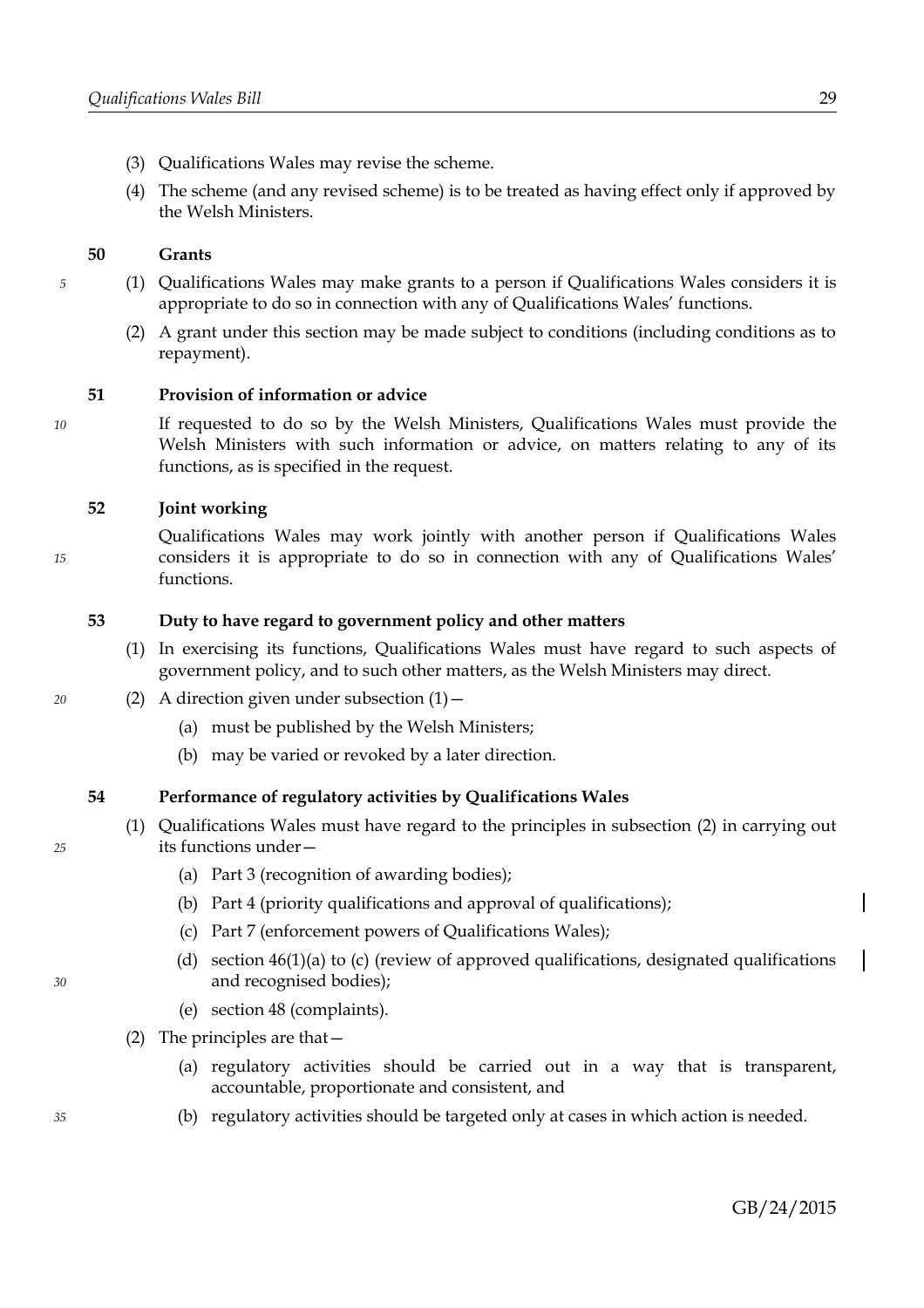# <span id="page-33-1"></span>**PART 9**

### GENERAL

### <span id="page-33-2"></span>**55 Regulations**

- (1) A power to make regulations under this Act—
	- (a) is exercisable by statutory instrument;
	- (b) includes power to make different provision for different purposes;
	- (c) includes power to make supplemental, incidental, consequential, transitional, transitory or saving provision.
- (2) A statutory instrument containing any of the following may not be made unless a draft of the instrument has been laid before, and approved by resolution of, the National Assembly for Wales—
	- (a) regulations made under section [21](#page-14-0) (power to specify minimum requirements);
	- (b) regulations made under section [38](#page-24-4)[\(3\)](#page-24-5) (power to impose monetary penalties);
	- (c) regulations made under section [59](#page-36-0) that amend or repeal any provision of an Act of Parliament or a Measure or Act of the National Assembly for Wales.
- (3) Any other statutory instrument containing regulations made under this Act is subject to annulment in pursuance of a resolution of the National Assembly for Wales.

### <span id="page-33-0"></span>**56 Interpretation of references to "qualification"**

- (1) References in this Act to a qualification, except so far as a contrary intention appears, are to an academic or vocational qualification awarded in Wales, other than—
	- (a) a foundation degree;
	- (b) a first degree;
	- (c) a degree at a higher level.
- (2) A qualification is awarded in Wales, for the purposes of this section, if there are, or may reasonably be expected to be, persons seeking to obtain the qualification who are, will be, or may reasonably be expected to be, assessed in respect of the qualification wholly or mainly in Wales.
- (3) A reference in this Act to the award of a qualification includes a reference to  $-$ 
	- (a) the award of credits in respect of components of a qualification;
	- (b) the award of a qualification by a body either jointly or with others.
- (4) References in this Act to a form of a qualification are to the particular version of a qualification that is, or is to be, offered by a particular awarding body.

*10*

*5*

### *15*

*25*

*30*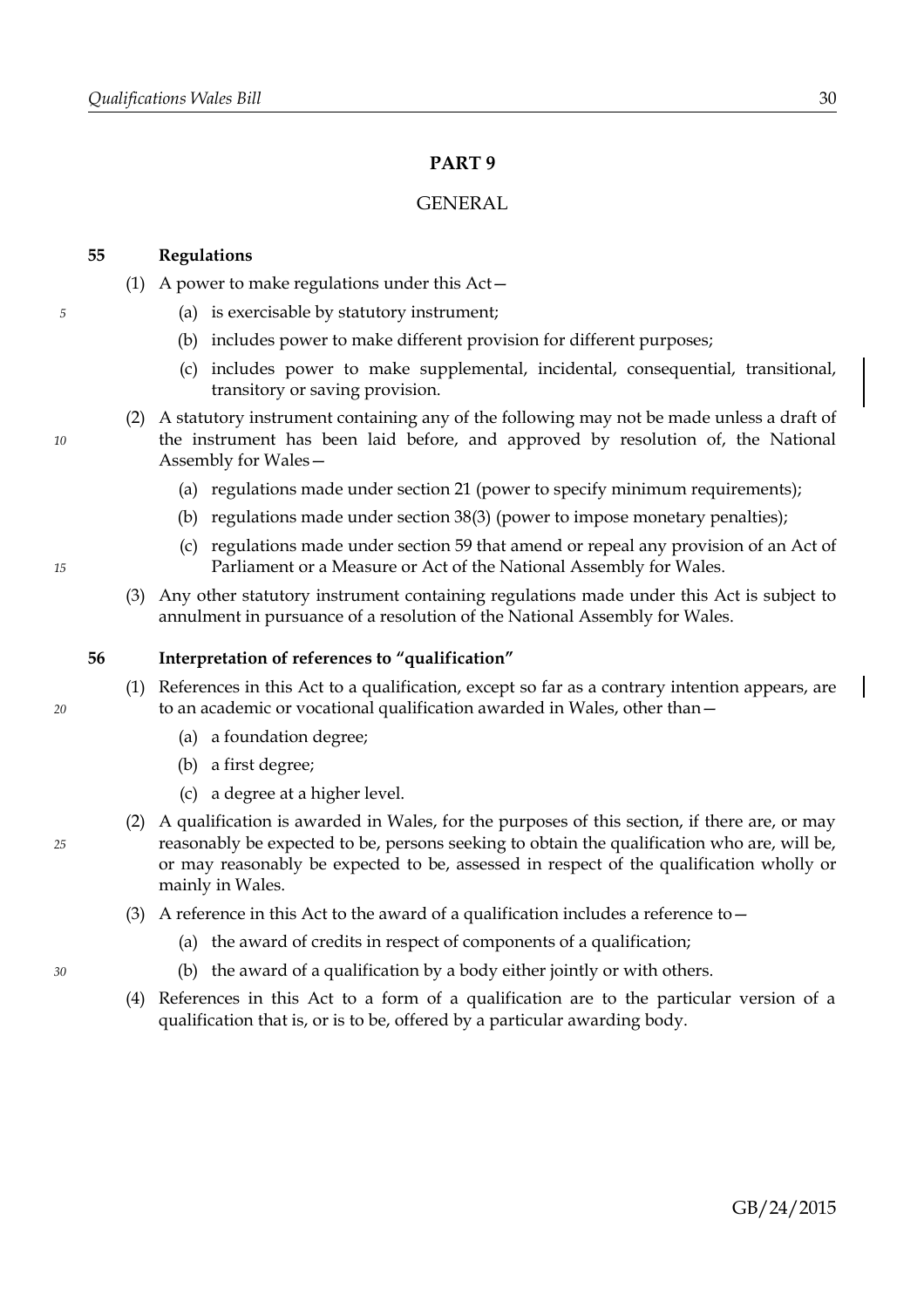### <span id="page-34-1"></span>**57 General interpretation and index of defined expressions**

- (1) The provisions of this Act and those of the Education Act 1996 (c.56) are to be read as if they were all contained in the Education Act 1996 (but this is subject to subsection [\(2\)\)](#page-34-0).
- <span id="page-34-0"></span>(2) Where for the purposes of any provision of this Act an expression is given a meaning different from that given to it in the Education Act 1996 (c.56), that meaning is to apply for the purposes of that provision, instead of the meaning given for the purposes of the Education Act 1996 (c.56).
- $(3)$  In this Act –

*5*

*10*

*15*

*20*

*25*

*30*

*35*

*40*

"approved qualification" ("*cymhwyster a gymeradwywyd*") means a form of a qualification approved by Qualifications Wales under Part [4](#page-10-0) (priority qualifications and approval of qualifications);

"assessment arrangements" ("*trefniadau asesu*"), in relation to a qualification, means arrangements for assessing relevant skills, knowledge and understanding in relation to the qualification;

"awarding body" ("*corff dyfarnu*") means a person who awards, or proposes to award, a qualification;

> "company" ("*cwmni*") means a company as defined in section 1(1) of the Companies Act 2006 (c.46);

"fee capping condition" ("*amod capio ffioedd*") has the meaning given in paragraph [6](#page-47-0) of Schedule [3;](#page-46-0)

"general recognition criteria" ("*meini prawf cydnabod cyffredinol*") has the meaning given in section [5](#page-7-1)[\(1\);](#page-7-6)

"higher education institution" ("*sefydliad addysg uwch*") means an institution within the higher education sector;

"learners" ("*dysgwyr*") means persons who are seeking to obtain, or who might reasonably be expected to seek to obtain, qualifications;

> "learning provider" ("*darparwr dysg*u") means a person by whom education or training leading to a qualification is provided;

- "monetary penalty" ("*cosb ariannol*") has the meaning given in section [38](#page-24-4)[\(3\);](#page-24-5)
- "notice" ("*hysbysiad*") means notice in writing;

the "principal aims" ("*prif nodau*") of Qualifications Wales means the aims listed in section [3](#page-6-1)[\(1\);](#page-6-0)

"priority qualification" ("*cymhwyster blaenoriaethol*") has the meaning given in section [13](#page-10-4)[\(6\);](#page-11-3)

"qualification" ("*cymhwyster*") has the meaning given in section [56;](#page-33-0)

"qualification specific recognition criteria" ("*meini prawf cydnabod sy'n benodol i gymhwyster*") has the meaning given in section [6](#page-7-4)[\(1\);](#page-7-5)

"recognised body" ("*corff cydnabyddedig*") has the meaning given in section [12](#page-10-3)[\(2\);](#page-10-2)

- "recognition" ("*cydnabyddiaeth*") has the meaning given in section [12](#page-10-3)[\(2\);](#page-10-2)
- "regulations" ("*rheoliadau*") means regulations made by the Welsh Ministers;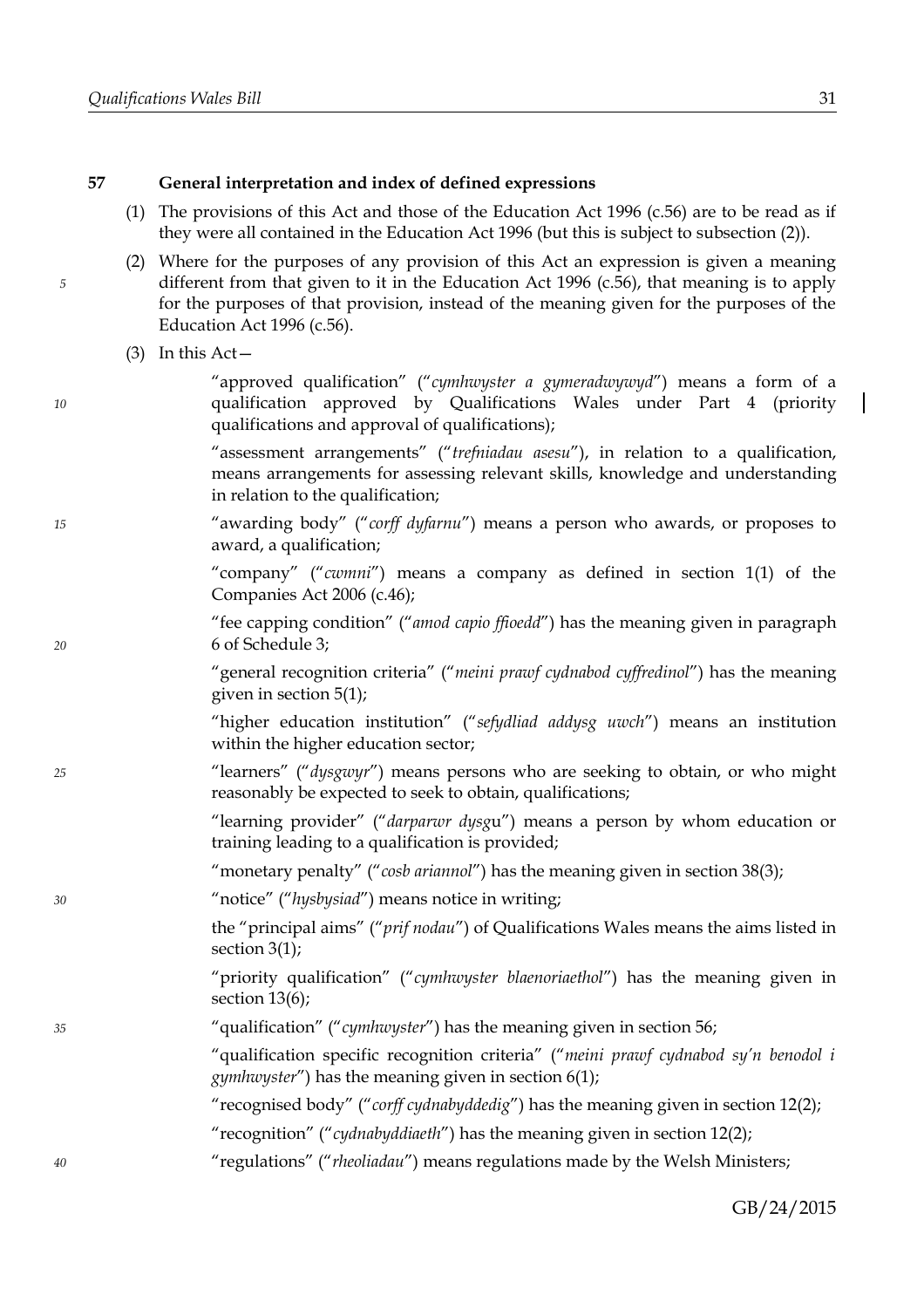"relevant knowledge, skills or understanding" ("*yr wybodaeth berthnasol, y sgiliau perthnasol neu'r ddealltwriaeth berthnasol*"), in relation to a qualification, are the knowledge, skills or understanding required to be demonstrated for the purpose of determining whether a person is to be awarded the qualification;

"restricted priority qualification" ("*cymhwyster blaenoriaethol cyfyngedig*") has the meaning given in section [13](#page-10-4)[\(6\);](#page-11-3)

"special condition" ("*amod arbennig*") has the meaning given in paragraph [4](#page-47-1) of Schedule [3;](#page-46-0)

"transfer condition" ("*amod trosglwyddo*") has the meaning given in paragraph [12](#page-49-0) of Schedule [3;](#page-46-0)

"unrestricted priority qualification" ("*cymhwyster blaenoriaethol anghyfyngedig*") has the meaning given in section [13](#page-10-4)[\(6\);](#page-11-3)

"Welsh qualification system" ("*system gymwysterau Cymru*") has the meaning given in section [3](#page-6-1)[\(3\).](#page-6-2)

(4) For the purposes of this Act a person is assessed wholly or mainly in Wales, in respect of a qualification, only if the activities carried out by the person for the purposes of demonstrating relevant knowledge, skills or understanding are carried out wholly or mainly in Wales.

### (5) A person has a learning difficulty, for the purposes of this Act, if the person—

- (a) has special educational needs, or
- (b) has a significantly greater difficulty in learning than the majority of persons of the person's age, or
- (c) has a disability that either prevents or hinders the person from making use of educational facilities of a kind generally provided for persons of the same age.
- (6) But a person is not to be taken to have a learning difficulty solely because the language (or form of language) in which the person is or will be taught is different from a language (or form of language) which has at any time been spoken in the person's home.
	- (7) References in this Act to a body's being recognised in respect of a qualification are to be construed in accordance with section [12.](#page-10-3)
	- (8) References in this Act to the award of a form of qualification as an approved qualification are to be construed in accordance with section [22](#page-15-3)[\(4\).](#page-15-2)

<span id="page-35-0"></span>**58 Consequential amendments**

Schedule [4](#page-56-0) contains consequential amendments.

*20*

*5*

*10*

*15*

*25*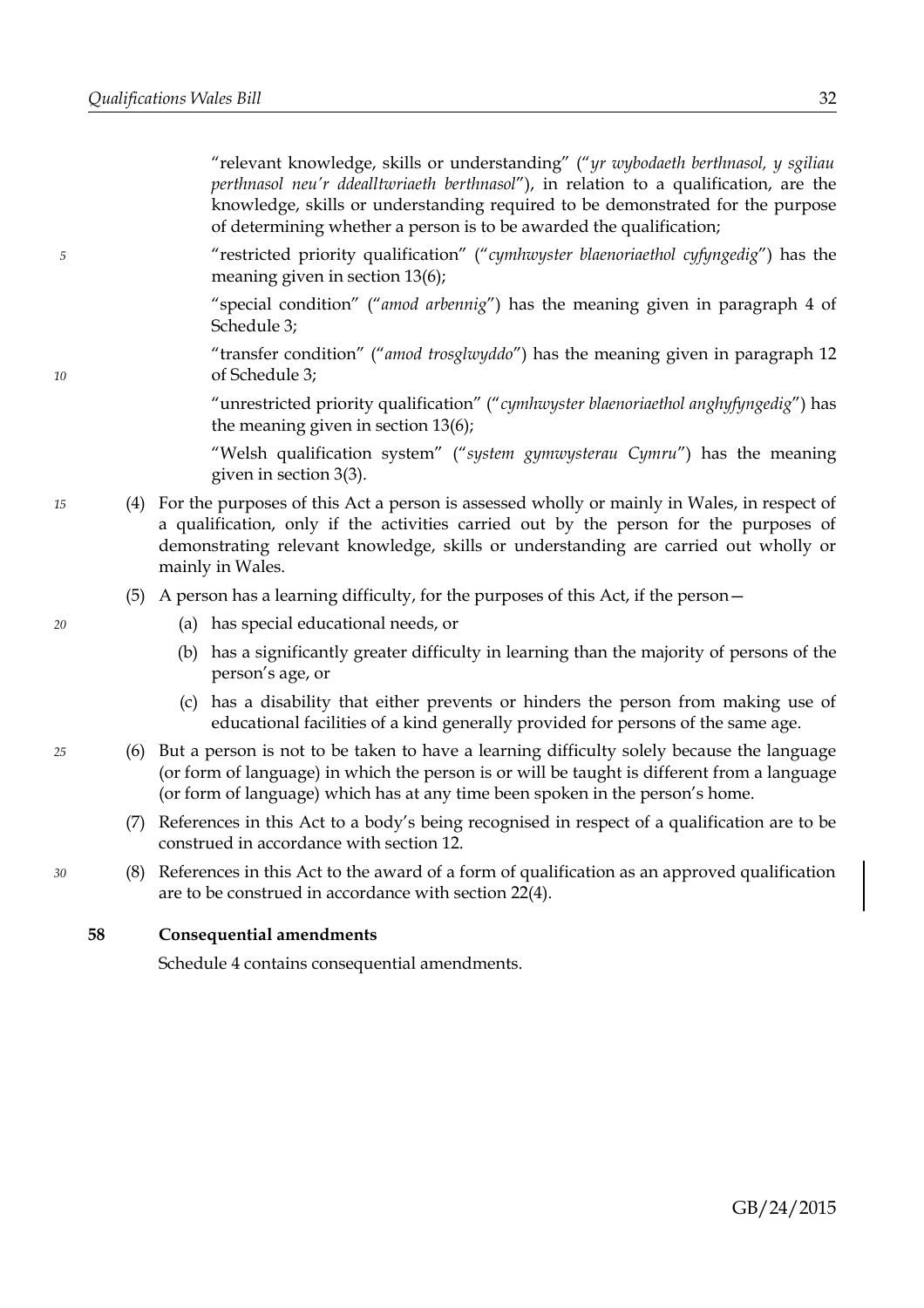### <span id="page-36-0"></span>**59 Power to make consequential and transitional provision etc**

- (1) If the Welsh Ministers consider it necessary or expedient for the purposes of, in consequence of, or for giving full effect to, any provision of this Act, they may by regulations make—
	- (a) any supplementary, incidental or consequential provision;
	- (b) any transitional, transitory or saving provision.
- (2) Regulations under this section may (among other things) amend, repeal or revoke any enactment.
- (3) In this section, "enactment" mean an enactment, whenever enacted or made, comprised in or made under—
	- (a) an Act of Parliament;
	- (b) a Measure or Act of the National Assembly for Wales.

### **60 Coming into force**

- (1) The following provisions come into force on the day on which this Act receives Royal Assent—
	- (a) section [1;](#page-4-2)
	- (b) section  $2(3)$ ;
	- (c) sections [55](#page-33-2) to [57;](#page-34-1)
	- (d) section [59;](#page-36-0)
	- (e) this section;
	- (f) section [61;](#page-36-2)
	- (g) Schedule [2.](#page-44-0)
- <span id="page-36-1"></span>(2) The other provisions of this Act come into force on such day as the Welsh Ministers may appoint by order made by statutory instrument.
- (3) An order under subsection [\(2\)](#page-36-1) may—
	- (a) appoint different days for different purposes;
	- (b) make transitional, transitory or saving provision in connection with the coming into force of a provision of this Act.

### <span id="page-36-2"></span>**61 Short title and inclusion as one of the Education Acts**

- (1) The short title of this Act is the Qualifications Wales Act 2015.
	- (2) This Act is to be included in the list of Education Acts set out in section 578 of the Education Act 1996.

*20*

*15*

*5*

*10*

*30*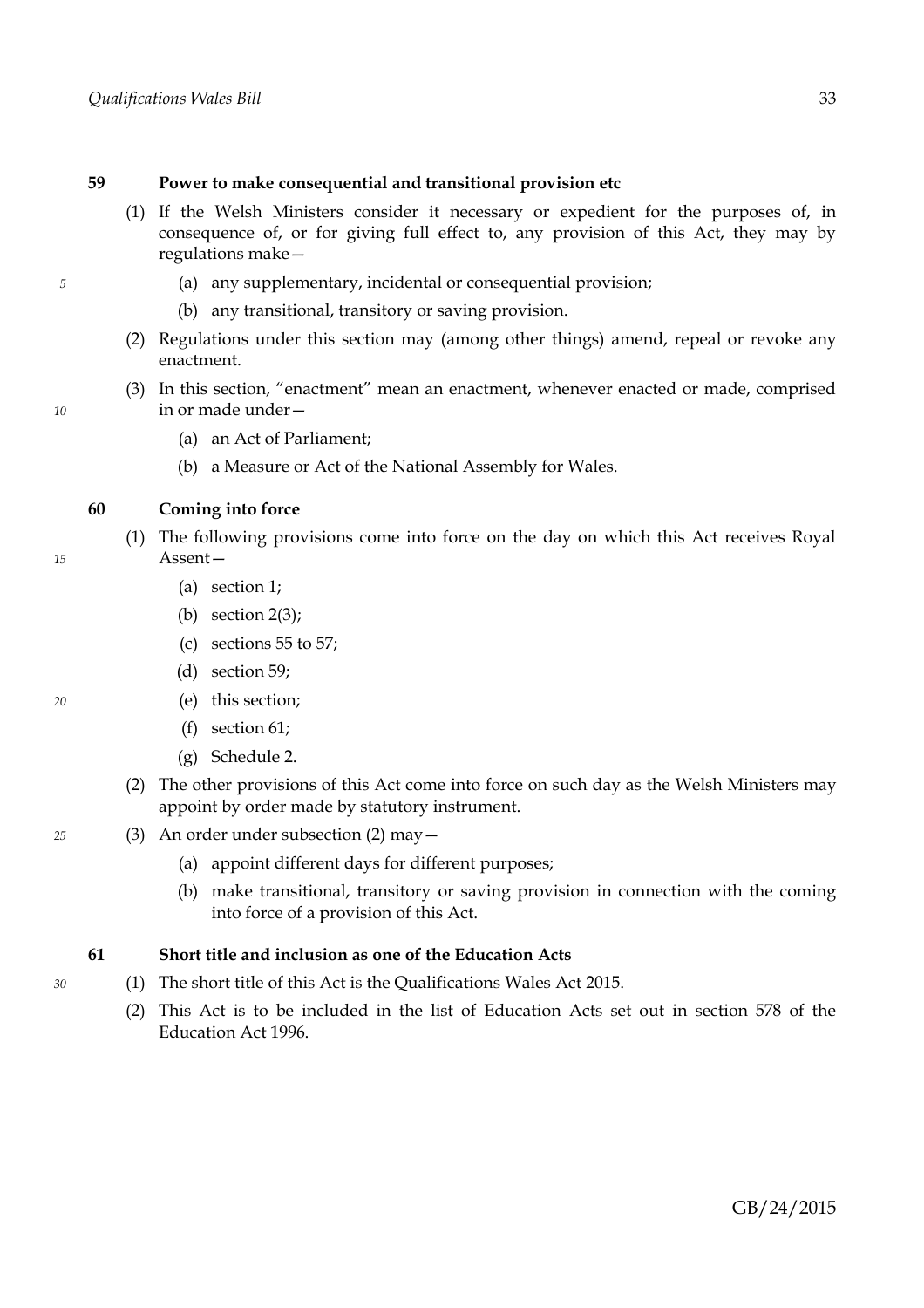### <span id="page-37-0"></span>SCHEDULE 1

*(introduced by section [2\)](#page-5-2)*

### QUALIFICATIONS WALES

### PART 1

### ESTABLISHMENT OF QUALIFICATIONS WALES

*Status*

*5*

1 Qualifications Wales is not to be regarded as the servant or agent of the Crown or as enjoying any status, immunity or privilege of the Crown.

### *Membership*

- 2 Qualifications Wales is to consist of the following members— *10*
	- (a) a person appointed under paragraph [10](#page-38-0) as the chief executive of Qualifications Wales ("the chief executive");
	- (b) a person appointed by the Welsh Ministers to chair Qualifications Wales ("the chair");
	- (c) at least eight and no more than ten other persons appointed by the Welsh Ministers under this paragraph ("ordinary members").

### *The chair and ordinary members*

- 3 (1) The chair and ordinary members hold and vacate office in accordance with the terms and conditions of their appointments.
- (2) Subject to the provisions of this Schedule, those terms and conditions are to be determined by the Welsh Ministers.
- 4 (1) A person is disqualified from being the chair or an ordinary member if the person is—
	- (a) a member of an awarding body recognised by Qualifications Wales or a member of its staff;
	- (b) a Member of the National Assembly for Wales;
	- (c) a Member of the House of Commons or the House of Lords.
	- (2) A person ceases to hold office as the chair or as an ordinary member if that person becomes disqualified.
- 5 (1) The chair is to be appointed for a term of up to three years.
- (2) A person may be reappointed as chair once only.
- <span id="page-37-1"></span>6 (1) Ordinary members are to be appointed for a term of up to three years.
	- (2) A person who has held office as an ordinary member may be reappointed.
	- (3) The terms of any reappointment may not permit an ordinary member to hold office for a total period of more than six years (whether or not continuous).

*30*

*20*

*25*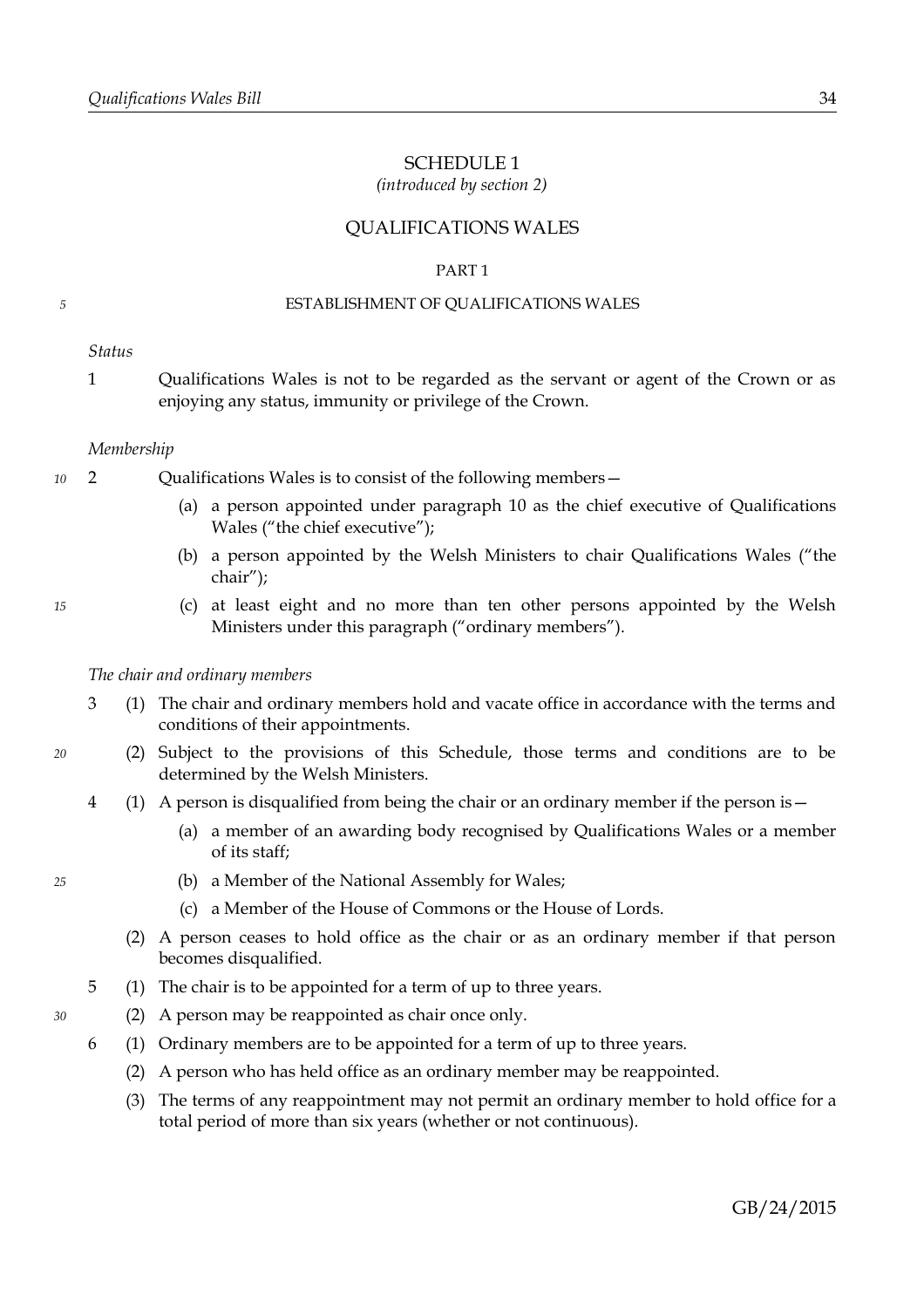- (4) But where a person previously appointed as an ordinary member has not held office as such in an immediately preceding period of three years or more, that person's previous period or periods of office as an ordinary member are to be disregarded for the purposes of sub-paragraph [\(3\).](#page-37-1)
- 7 The chair or an ordinary member may resign from office at any time by giving written notice to the Welsh Ministers and to Qualifications Wales. *5*
	- 8 The Welsh Ministers may remove the chair or an ordinary member from office if they are satisfied that the person is unable or unfit to carry out the functions of office, or is otherwise failing to do so.
- 9 Qualifications Wales may, with the Welsh Ministers' approval, pay or make provision for the payment of remuneration, allowances and pension to, or in respect of, a person who is or has been the chair or an ordinary member. *10*

### *The chief executive and other staff*

- <span id="page-38-1"></span><span id="page-38-0"></span>10 (1) The first person appointed as chief executive is to be appointed by the Welsh Ministers—
	- (a) on such terms and conditions (including conditions as to remuneration, allowances and pension) as the Welsh Ministers determine, and
	- (b) for a term of up to three years.
	- (2) Subsequent appointments (or reappointments) of a person as chief executive are to be made by Qualifications Wales.
- 11 A person may not be appointed as chief executive if the person is— *20*
	- (a) a member of an awarding body recognised by Qualifications Wales or a member of its staff;
	- (b) a Member of the National Assembly for Wales;
	- (c) a Member of the House of Commons or the House of Lords.
- 12 The previous appointment of a person as chief executive does not affect the person's eligibility for reappointment. *25*
	- 13 The chief executive is a member of Qualifications Wales' staff.
	- 14 Qualifications Wales may appoint other members of staff.
- 15 Except in relation to the first person appointed as chief executive under paragraph [10](#page-38-0)[\(1\),](#page-38-1) the following are to be determined by Qualifications Wales, with the approval of the Welsh Ministers— *30*
	- (a) the terms and conditions of its staff (including remuneration and allowances);
	- (b) the payment or provision for the payment of pension to or in respect of a member of its staff or a former member of staff.
- 16 Service as a member of Qualifications Wales' staff is not service in the civil service of the State. *35*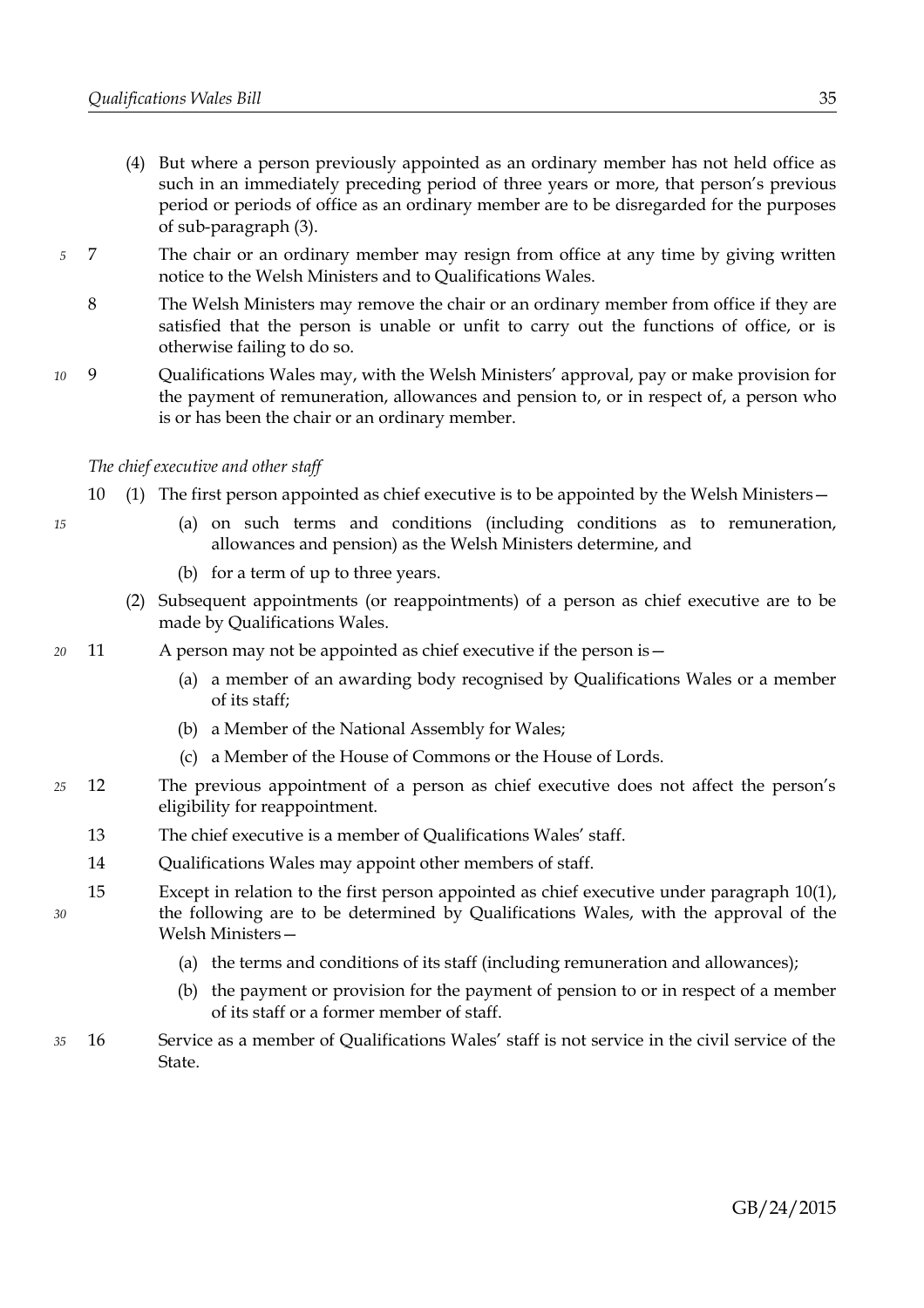### *Committees*

*5*

*10*

*15*

- <span id="page-39-0"></span>17 (1) Qualifications Wales may establish committees.
	- (2) A committee established under this paragraph may—
		- (a) establish sub-committees;
		- (b) dissolve sub-committees established by it.
	- (3) Qualifications Wales may also dissolve sub-committees established under this paragraph.
	- (4) Qualifications Wales may pay remuneration and allowances to any person who—
		- (a) is a member of a committee or a sub-committee established under this paragraph, but
		- (b) is not a member of Qualifications Wales or a member of its staff.
- 18 (1) Qualifications Wales may, in connection with the exercise of its functions, establish a committee jointly with any person.
	- (2) In this Schedule a committee established under this paragraph is referred to as a "joint committee".
	- (3) A joint committee may establish sub-committees ("joint sub-committee").
		- (4) Qualifications Wales may pay remuneration and allowances to any person who—
			- (a) is a member of a joint committee or a joint sub-committee, but
			- (b) is not a member of Qualifications Wales or a member of its staff.

### *Delegation*

- 19 (1) Qualifications Wales may delegate any of its functions to— *20*
	- (a) a member of Qualifications Wales or a member of its staff;
	- (b) a committee established by Qualifications Wales under paragraph [17;](#page-39-0)
	- (c) a joint committee.
	- (2) A function is delegated under this paragraph to the extent and on the terms that Qualifications Wales determines.
	- 20 (1) A committee established by Qualifications Wales under paragraph [17](#page-39-0) may delegate any of its functions to a sub-committee established by it.
		- (2) A function is delegated under this paragraph to the extent and on the terms that the committee determines, but this is subject to any direction given by Qualifications Wales as to what a committee established by it may or may not do.
	- 21 (1) A joint committee may delegate any of its functions to a sub-committee established by it.
		- (2) A function is delegated under this paragraph to the extent and on the terms that the joint committee determines, but this is subject to any direction given by Qualifications Wales and the person with whom it established the joint committee as to what the joint committee may or may not do.

*25*

*30*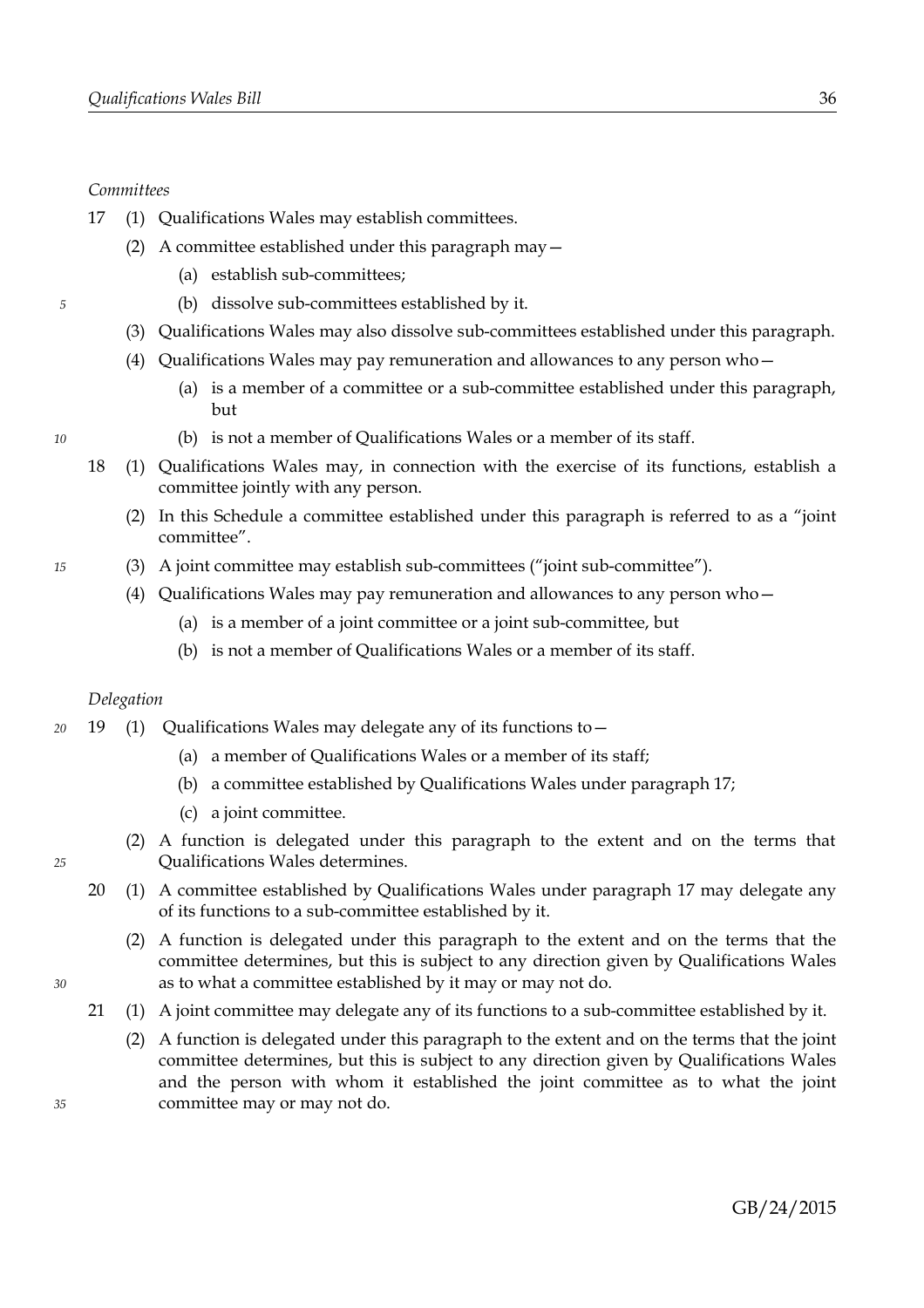### *Procedure*

- 22 Oualifications Wales may regulate -
	- (a) its own proceedings (including quorum), and
	- (b) the procedure (including quorum) of its committees (except joint committees).
- 23 A committee established by Qualifications Wales under paragraph [17](#page-39-0) may regulate the procedure (including quorum) of any sub-committee established by it. *5*
	- 24 A joint committee may regulate—
		- (a) its own procedure (including quorum), and
		- (b) the procedure (including quorum) of any sub-committee established by it.
- 25 The validity of proceedings of Qualifications Wales, of a committee or sub-committee established under paragraph [17,](#page-39-0) or of a joint committee or a joint sub-committee, is not affected by— *10*
	- (a) a vacancy;
	- (b) a defective appointment.
- *Register of interests 15*
	- 26 (1) Qualifications Wales must establish and maintain a system for the declaration and registration of its members' interests.
		- (2) Qualifications Wales must publish entries recorded in the register of members' interests.

### *Supplementary powers*

- 27 (1) Qualifications Wales may do anything that it considers necessary or appropriate for the purposes of, or in connection with, its functions. *20*
	- (2) But Qualifications Wales may not, without the approval of the Welsh Ministers—
		- (a) acquire or dispose of land or any other property, for consideration of an amount in excess of the expenditure threshold;
		- (b) borrow or lend money.
	- (3) The expenditure threshold is whatever amount (if any) is specified in a notice given by the Welsh Ministers to Qualifications Wales for the purposes of this paragraph.
	- (4) A notice under paragraph  $(3)$  -
		- (a) may specify different thresholds for different kinds of land or other property, and
		- (b) may be varied or revoked by the Welsh Ministers.

### *Annual and other reports*

- <span id="page-40-2"></span><span id="page-40-1"></span>28 (1) As soon as reasonably practicable after the end of each reporting period Qualifications Wales must prepare a report ("the annual report") giving details of -
	- (a) how Qualifications Wales has exercised its functions during the period (including by reference to its principal aims);

*35*

<span id="page-40-0"></span>*25*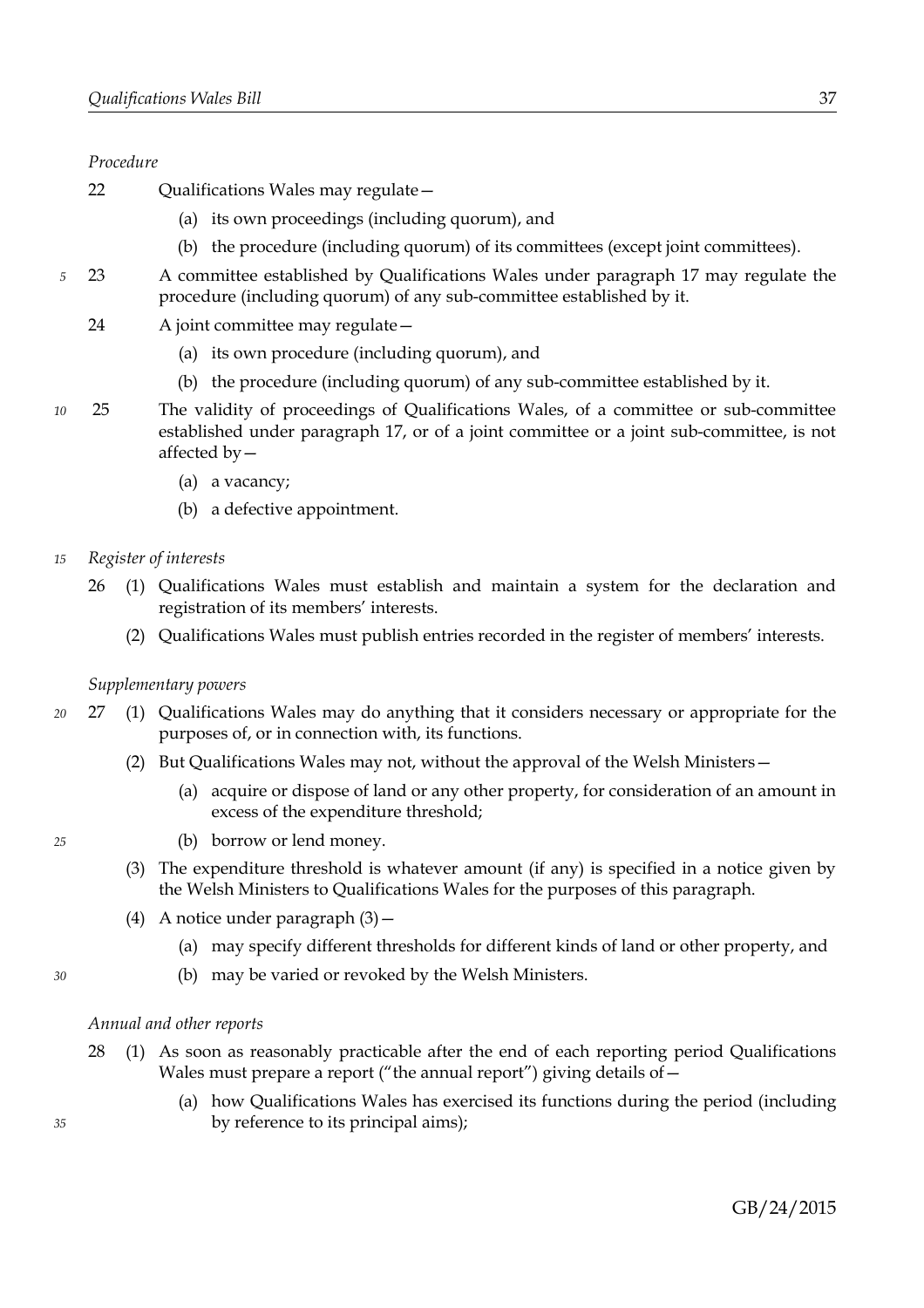- (b) Qualifications Wales' proposed activities and priorities for the next reporting period.
- <span id="page-41-2"></span>(2) The information that is to be included under sub-paragraph [\(1\)](#page-40-2)[\(a\)](#page-40-1) includes (among other things)—
	- (a) details of the conclusions of any assessment carried out by Qualifications Wales, during the reporting period, of the impact of the exercise of its functions on—
		- (i) the Welsh qualification system;
		- (ii) learners, employers and higher education institutions;
	- (b) details of how Qualifications Wales has involved stakeholders in the exercise of its functions during the reporting period;
	- (c) details of any conclusions reached, during the reporting period, as a result of any research carried out by or on behalf of Qualifications Wales under section [46](#page-29-3)[\(3\).](#page-29-7)
- <span id="page-41-1"></span>(3) In sub-paragraph [\(2\)](#page-41-2)[\(b\)](#page-41-1) "stakeholders" means those persons whom Qualifications Wales considers have an interest in the exercise of its functions.
- (4) The annual report may include any other information Qualifications Wales thinks fit.
	- (5) In this paragraph "reporting period" means—
		- (a) the period beginning with the day on which section [2](#page-5-2)[\(1\)](#page-5-3) comes into force and ending with 31 August 2016; and
		- (b) subsequently, each successive period of 12 months.
- 29 Qualifications Wales must— *20*
	- (a) lay a copy of the annual report before the National Assembly for Wales;
	- (b) publish the annual report.
	- 30 Qualifications Wales may if it thinks fit prepare and publish other reports on matters relating to its functions.

#### *Finance 25*

*5*

*10*

*15*

- <span id="page-41-0"></span>31 (1) The Welsh Ministers may make grants to Qualifications Wales of such amounts and subject to such terms and conditions (including as to repayment) as they may determine.
	- (2) The Welsh Ministers must publish any terms and conditions to which grants made under sub-paragraph [\(1\)](#page-41-0) are subject.

#### *Accounts and audit 30*

- <span id="page-41-3"></span>32 (1) Qualifications Wales must keep proper accounts and proper records in relation to the accounts.
	- (2) Qualifications Wales must prepare a statement of accounts in respect of each financial year in accordance with directions given by the Welsh Ministers.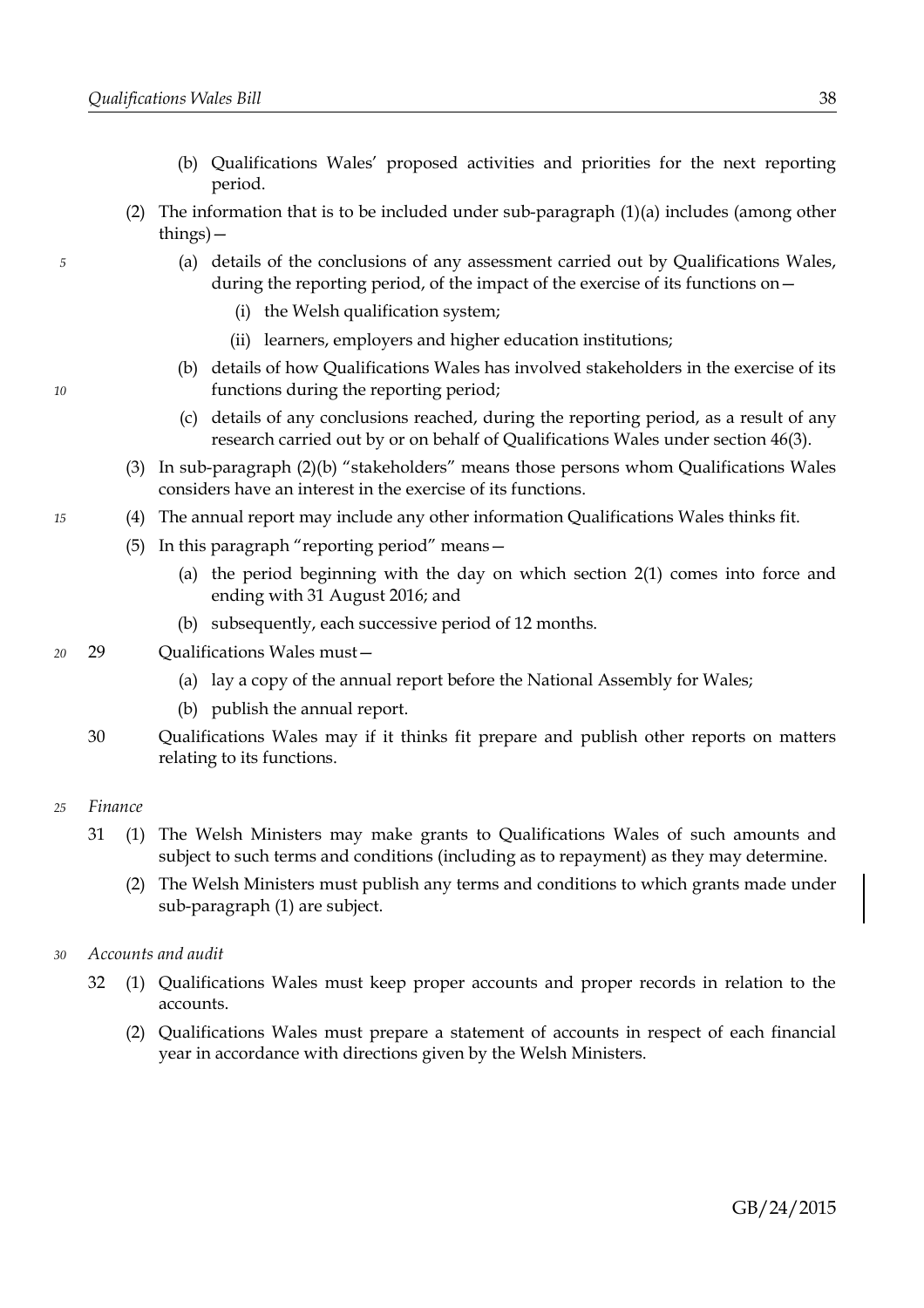- (3) The directions may make provision as to  $-$ 
	- (a) the information to be contained in the statement;
	- (b) the manner in which the information is to be presented;
	- (c) the methods and principles according to which the statement is to be prepared;
	- (d) any additional information that is to accompany the statement.
- (4) The Welsh Ministers may vary or revoke a direction they have given under this paragraph.
- <span id="page-42-1"></span>33 (1) No later than 31 August after the end of each financial year Qualifications Wales must submit its statement of accounts to the Auditor General for Wales.
- (2) The Auditor General must—
	- (a) examine, certify and report on the statement of accounts, and
	- (b) no later than 4 months after the statement was submitted, lay before the National Assembly for Wales a copy of the certified statement and report.
- 34 In paragraphs [32](#page-41-3) and [33](#page-42-1) "financial year" means—
	- (a) the period beginning on the day on which section [2](#page-5-2)[\(1\)](#page-5-3) comes into force and ending on the following 31 March;
	- (b) subsequently, each successive period of 12 months.

### *Examination of use of resources*

- <span id="page-42-0"></span>35 (1) The Auditor General for Wales may carry out examinations into the economy, efficiency and effectiveness with which resources have been used in discharging Qualifications Wales' functions.
	- (2) Sub-paragraph [\(1\)](#page-42-0) is not to be construed as entitling the Auditor General for Wales to question the merits of the policy objectives of Qualifications Wales.

### PART 2

### CONSEQUENTIAL AMENDMENTS

*Care Standards Act 2000 (c.14)*

- 36 In Schedule 2A to the Care Standards Act 2000 (persons subject to review by the commissioner under section 72B), after paragraph 10, insert—
	- "10A Qualifications Wales."
- *Freedom of Information Act 2000 (c.36) 30*
	- 37 In Part 6 of Schedule 1 to the Freedom of Information Act 2000 (other public bodies and offices: general), at the appropriate place insert—

"Qualifications Wales."

*15*

*10*

*5*

*20*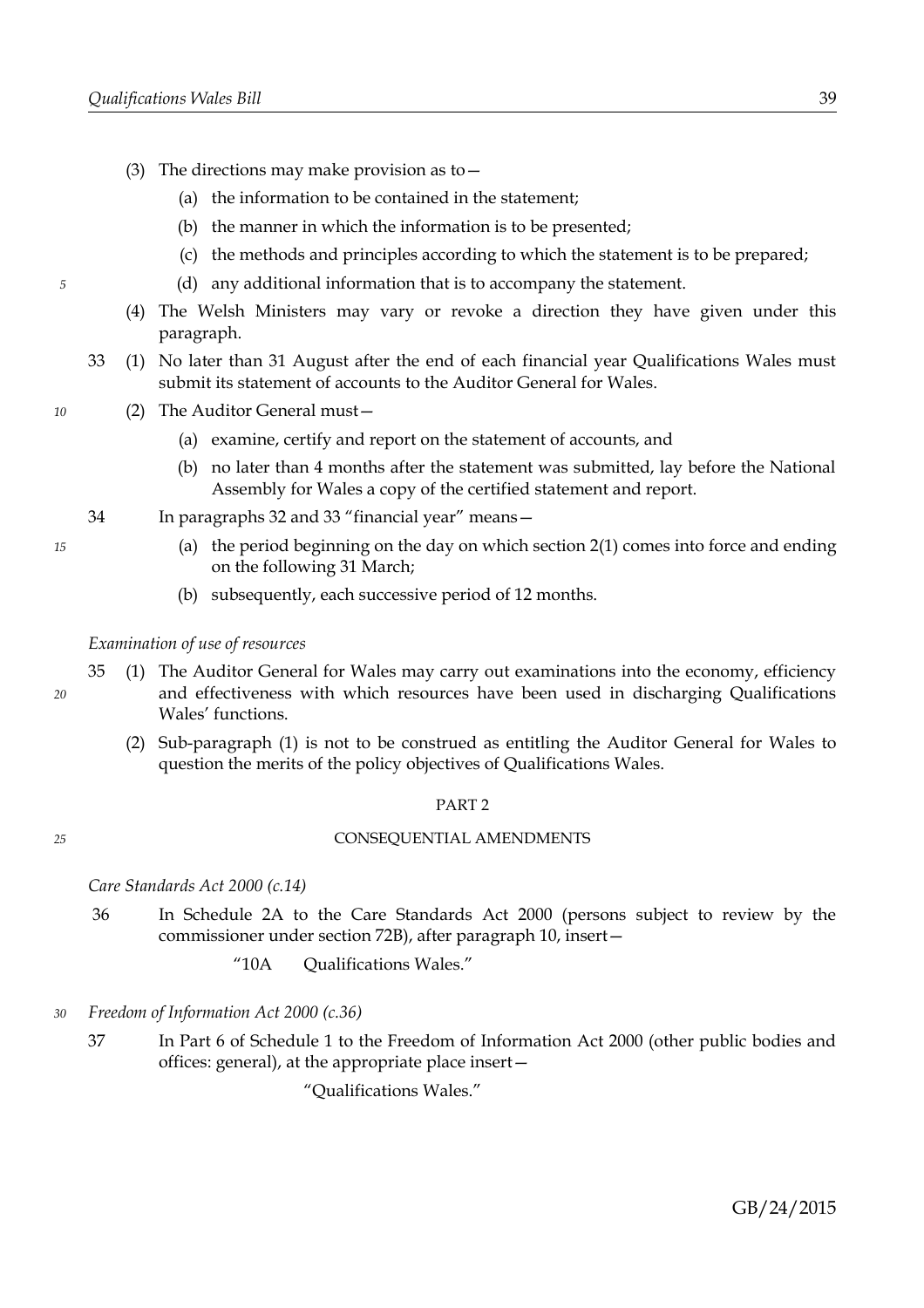*Public Services Ombudsman (Wales) Act 2005 (c.10)*

- 38 In Schedule 3 to the Public Services Ombudsman (Wales) Act 2005 (investigation of complaints etc: listed authorities), under the sub-heading "Education and training", at the end insert—
- *5*

*10*

"Qualifications Wales."

*Commissioner for Older People (Wales) Act 2006 (c.30)*

- 39 In Schedule 2 to the Commissioner for Older People (Wales) Act 2006 (persons whose functions are subject to review under section 3), under the sub-heading "Education and training"—
	- (a) omit the entry "The Qualifications, Curriculum and Assessment Authority for Wales", and
	- (b) at the end insert—

"Qualifications Wales."

### *Equality Act 2010 (c.15)*

40 In Part 2 of Schedule 19 to the Equality Act 2010 (public authorities subject to public sector equality duty: relevant Welsh authorities), under the sub-heading "Other educational bodies", at the end insert— *15*

"Qualifications Wales."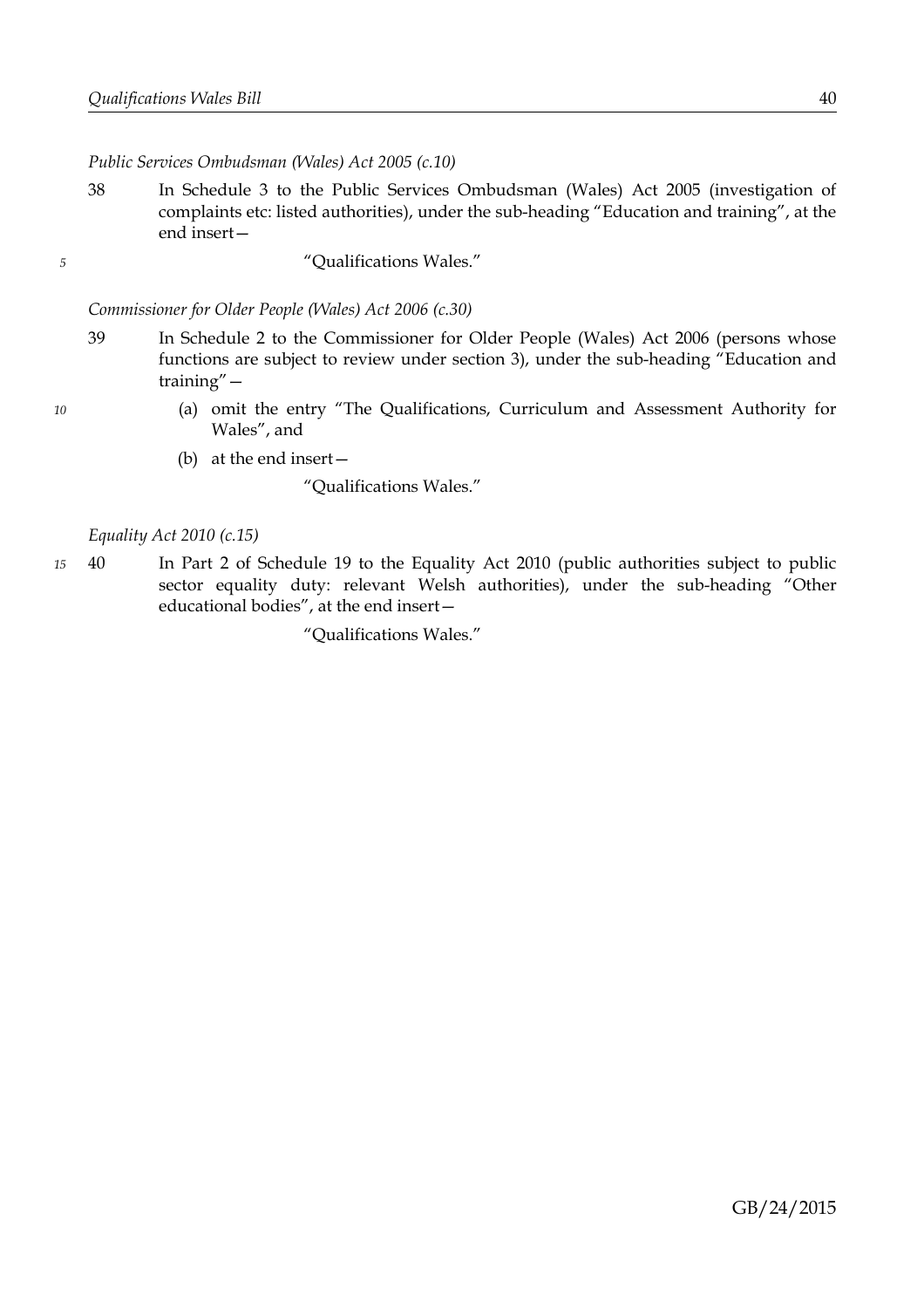### <span id="page-44-0"></span>SCHEDULE 2

### *(introduced by section [2\)](#page-5-2)*

### TRANSFERS OF PROPERTY AND STAFF TO QUALIFICATIONS WALES

- 1 (1) The Welsh Ministers may make one or more schemes providing for—
	- (a) staff of the Welsh Assembly Government to become members of staff of Qualifications Wales, and
	- (b) the transfer of property, rights and liabilities of the Welsh Ministers to Qualifications Wales.
	- (2) The things that may be transferred under a scheme under this Schedule (a "transfer scheme") include—
		- (a) property, rights and liabilities that could not otherwise be transferred;
		- (b) property acquired, and rights and liabilities arising, after the making of the scheme.
	- (3) A transfer scheme may make consequential, supplementary, incidental, transitional or transitory provision, for example so as to—
		- (a) create rights, or impose liabilities, in relation to property or rights transferred;
		- (b) make provision about the continuing effect of things done in respect of anything transferred;
		- (c) make provision about the continuation of things (including legal proceedings) in the process of being done in respect of anything transferred;
		- (d) make provision for the shared ownership or use of property;
		- (e) make provision for references to the Welsh Assembly Government or the Welsh Ministers in an instrument or other document in respect of anything transferred to be treated as references to Qualifications Wales;
		- (f) make provision which is the same as or similar to a provision made by the TUPE regulations in a case where those regulations do not apply in relation to the transfer.
- 2 A transfer scheme may provide—
	- (a) for modification by agreement;
	- (b) for modifications to have effect from the date when the original scheme came into effect.
- 3 For the purposes of this Schedule—
	- (a) an individual who holds employment in the civil service is to be treated as employed by virtue of a contract of employment, and
	- (b) the terms of the individual's employment in the civil service are to be regarded as constituting the terms of the contract of employment.
- 4 In this Schedule—

*10*

*15*

*20*

*25*

*30*

*35*

<sup>&</sup>quot;civil service" ("*gwasanaeth sifil*") means the civil service of the State;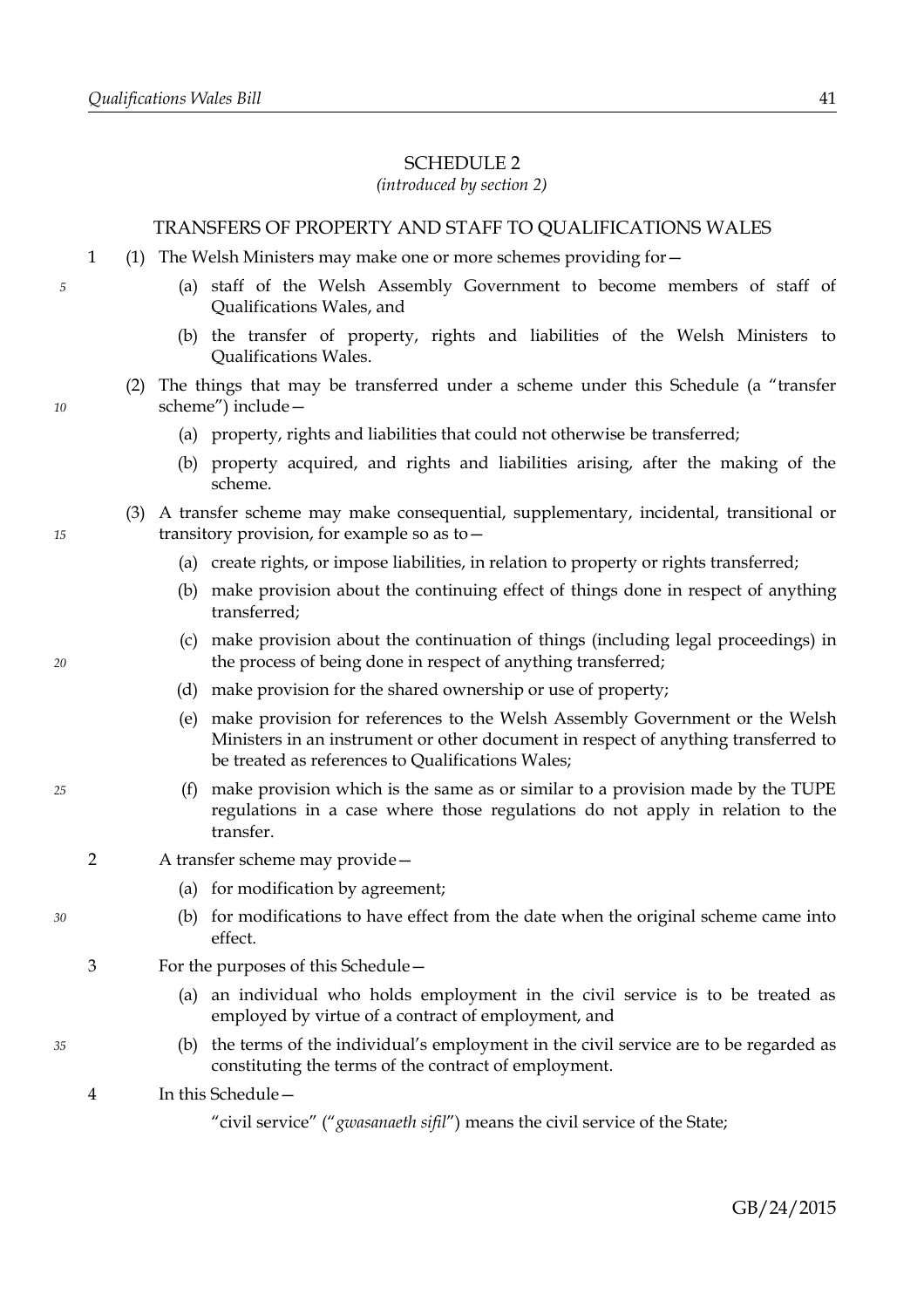*5*

"TUPE regulations" ("*rheoliadau TUPE*") means the Transfer of Undertakings (Protection of Employment) Regulations 2006 (SI 2006/246);

references to rights and liabilities include rights and liabilities relating to a contract of employment;

references to the transfer of property include the grant of a lease.

5 The Welsh Ministers must lay a copy of a transfer scheme made under this Schedule before the National Assembly for Wales.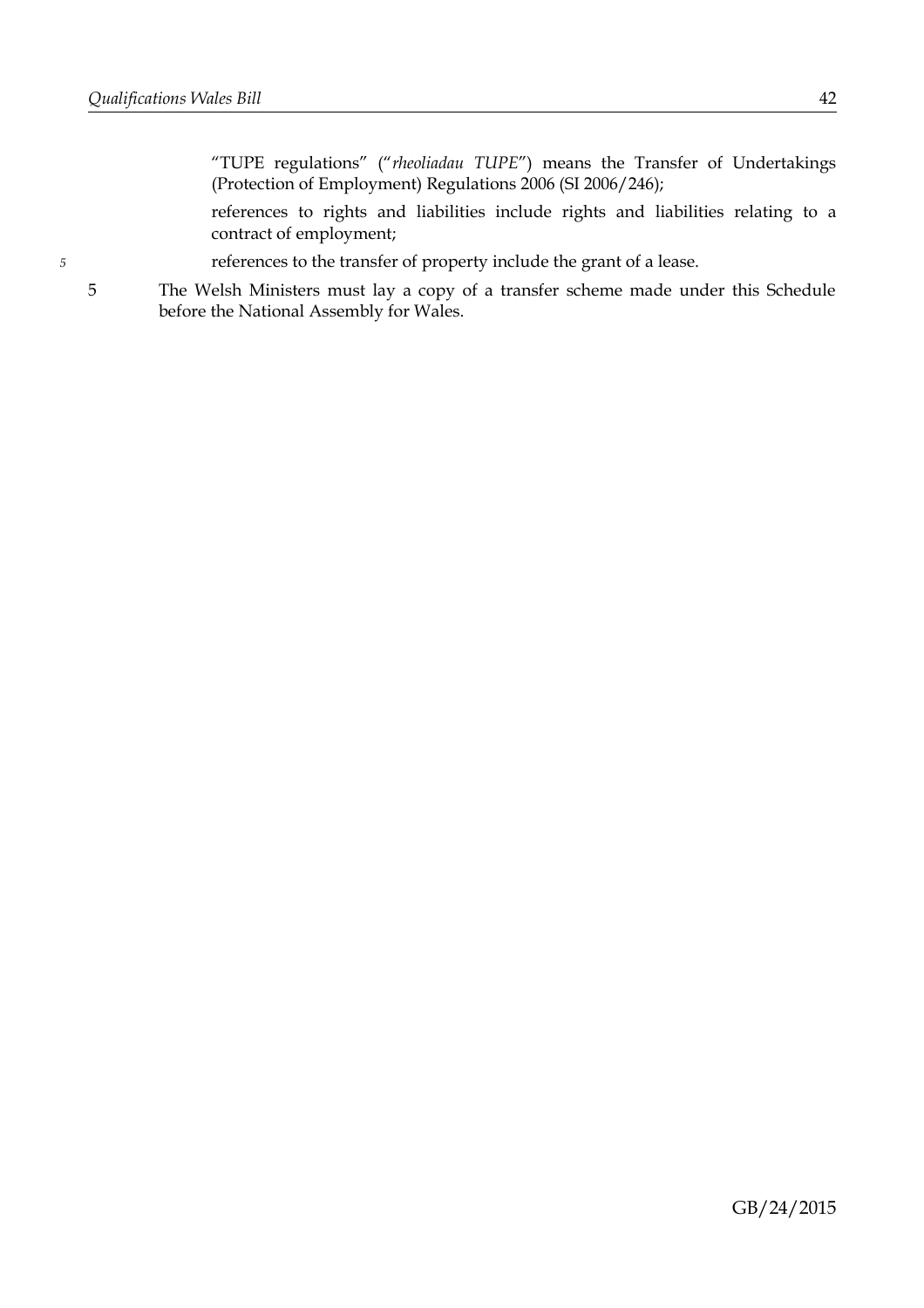# <span id="page-46-0"></span>SCHEDULE 3

*(introduced by section [11\)](#page-9-3)*

# FURTHER PROVISION ABOUT RECOGNITION OF AWARDING BODIES

### <span id="page-46-2"></span>*Duration of recognition*

- <span id="page-46-1"></span>1 (1) The recognition of an awarding body has effect from whatever date is specified by Qualifications Wales on recognising the body. *5*
	- (2) It ceases to have effect on whichever is the earliest of  $-$ 
		- (a) its surrender under paragraph [17;](#page-51-0)
		- (b) its withdrawal under paragraph [19;](#page-52-0)
		- (c) the awarding body (in the case of a body recognised under section [9\)](#page-9-0) ceasing to be recognised under section [8.](#page-8-0)

### *Standard conditions of recognition*

- <span id="page-46-5"></span>2 (1) Qualifications Wales must prepare and publish conditions (the "standard conditions") to which (subject to sub-paragraphs [\(3\)](#page-46-4) and [\(4\)\)](#page-46-3) each recognition of an awarding body is to be subject.
	- (2) The standard conditions may, among other things, make provision about compliance with directions given to a recognised body by Qualifications Wales under this paragraph.
	- (3) Different standard conditions may be set for different purposes, including among other things by reference to—
		- (a) different descriptions of awarding bodies;
		- (b) different qualifications or descriptions of qualification (including by reference to whether or not a qualification is an approved qualification or a qualification designated under section [29\)](#page-18-1);
		- (c) different circumstances in which a qualification is awarded;
		- (d) different descriptions of person to whom a qualification is awarded.
	- (4) Qualifications Wales may determine that, in a particular case, recognition of an awarding body is not to be subject to a standard condition specified in the determination which would otherwise apply.
	- (5) A determination within sub-paragraph [\(4\)](#page-46-3) may be made either at the time of granting the recognition concerned, or subsequently, and may be revoked by Qualifications Wales.
	- (6) The standard conditions may not include—
		- (a) fee capping conditions (for which see paragraphs [6](#page-47-0) to [11\)](#page-49-1);
		- (b) transfer conditions (for which see paragraphs [12](#page-49-0) to [16\)](#page-50-1).
- <span id="page-46-6"></span>3 (1) Qualifications Wales may revise the standard conditions; and if it does so, each recognition (whether granted before or after the revisions come into effect) is to be subject to the conditions as revised.

*15*

*10*

<span id="page-46-3"></span>*25*

<span id="page-46-4"></span>*20*

*35*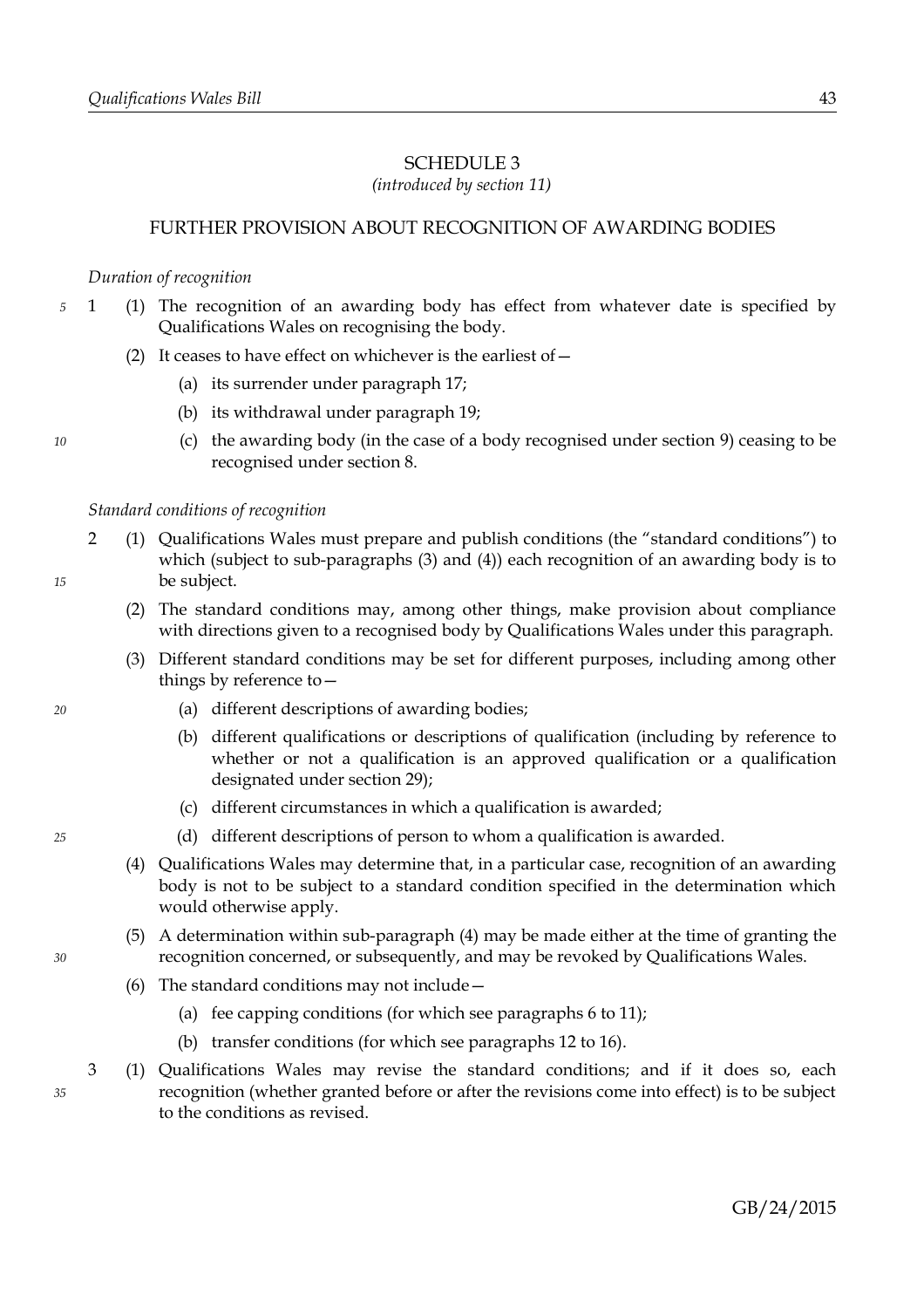*5*

*10*

*20*

<span id="page-47-5"></span>*25*

<span id="page-47-4"></span><span id="page-47-3"></span><span id="page-47-2"></span>*30*

- (2) Sub-paragraph [\(1\)](#page-46-6) is subject to paragraph [2](#page-46-5)[\(3\)](#page-46-4) and [\(4\).](#page-46-3)
- (3) If Qualifications Wales revises the standard conditions, it must—
	- (a) publish the conditions as revised,
	- (b) notify each recognised body of the revisions, and of when they are to come into effect.
- (4) Qualifications Wales may provide that a revision to the conditions is to come into effect on different dates in relation to different bodies, or in relation to different descriptions of body.
- (5) A revision is not to be treated as coming into effect in relation to a body before the body has been notified of it.

### *Special conditions to which recognition may be subject*

- <span id="page-47-1"></span>4 (1) The recognition of a body may, in addition, be made subject to any other conditions ("special conditions") specified by Qualifications Wales, either at the time of recognising the body or subsequently.
- (2) The special conditions may include— *15*
	- (a) fee capping conditions;
	- (b) transfer conditions;
	- (c) conditions making provision about compliance with directions given under this paragraph by Qualifications Wales.
	- (3) Special conditions may make different provision for different purposes, including among other things by reference to—
		- (a) different qualifications or descriptions of qualification (including by reference to whether or not a qualification is an approved qualification or a qualification designated under section [29\)](#page-18-1);
		- (b) different circumstances in which a qualification is awarded;
			- (c) different descriptions of person to whom a qualification is awarded.
	- 5 (1) Qualifications Wales may revise or revoke a special condition.
		- (2) If Qualifications Wales revises or revokes a special condition, it must—
			- (a) notify the body concerned of the revision or revocation, and
			- (b) specify when the revision or revocation is to come into effect.
		- (3) The date specified under sub-paragraph [\(2\)](#page-47-3)[\(b\)](#page-47-4) must not precede the date of notification under sub-paragraph [\(2\)](#page-47-3)[\(a\).](#page-47-2)
		- (4) This paragraph is subject to paragraph [11](#page-49-1) (revision of a fee capping condition).

### <span id="page-47-0"></span>*Fee capping conditions*

- 6 (1) A fee capping condition is a special condition limiting the amount charged by a recognised body in connection with— *35*
	- (a) the award by the body to a person of an approved qualification,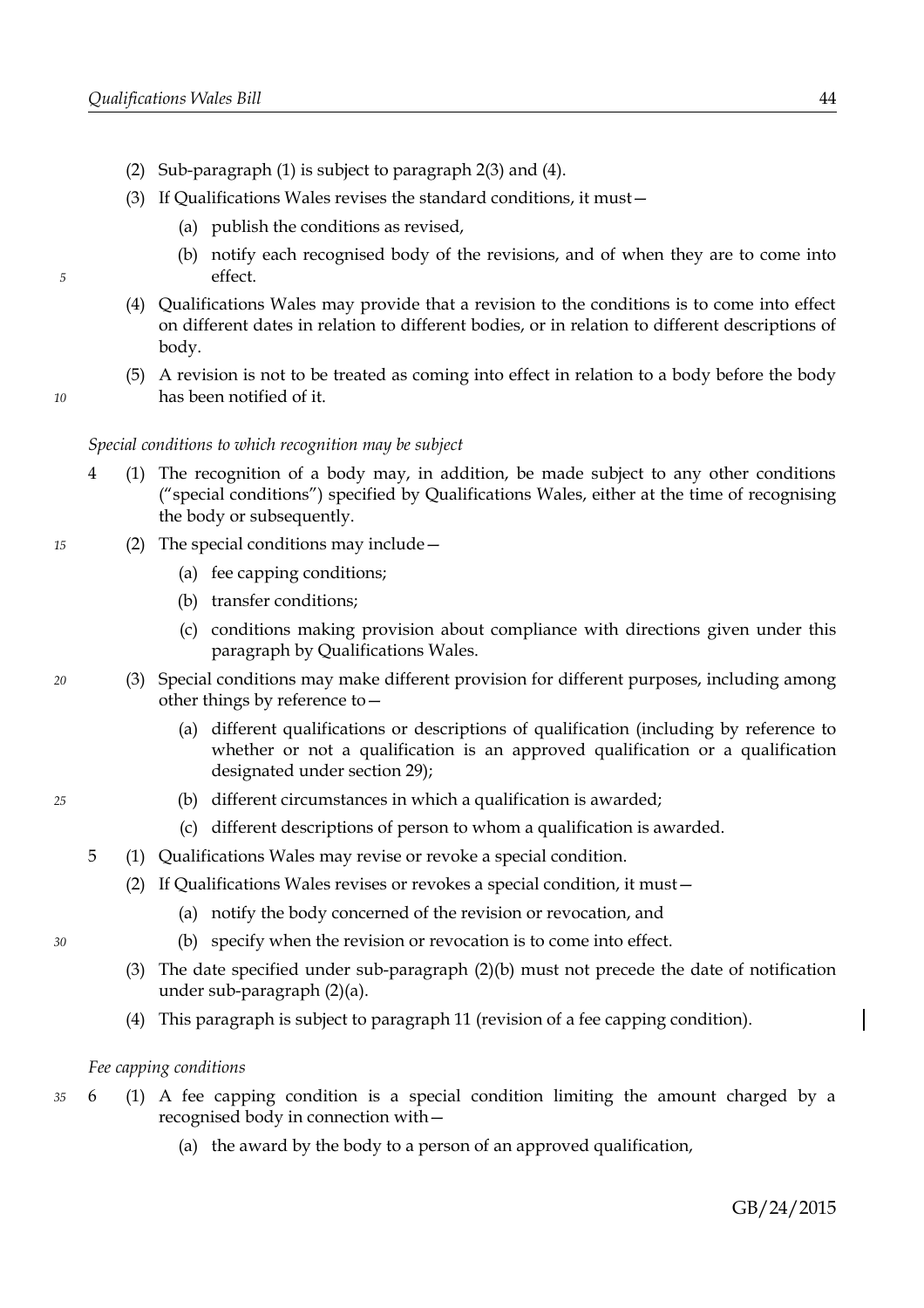- (b) the award by the body to a person of a form of a qualification that is designated under section [29,](#page-18-1) or
- (c) the provision by the body of any other service or facility in respect of the award by the body to a person of an approved qualification or of a form of qualification designated under section [29,](#page-18-1) as the case may be,

where the course of education or training leading to the qualification, and undertaken by the person concerned, is publicly funded.

- (2) A course of education or training is publicly funded, for the purposes of this paragraph, if it is—
	- (a) funded by the Welsh Ministers or a local authority in Wales, or
	- (b) provided by or on behalf of a maintained school in Wales.
- (3) In this paragraph, "maintained school" means—
	- (a) a community, foundation or voluntary school;
	- (b) a community special school.
- 7 Qualifications Wales may impose a fee capping condition only if satisfied that it is appropriate to do so to secure value for money. *15*

### *Procedure for imposing fee capping conditions*

- <span id="page-48-2"></span>8 (1) Before imposing a fee capping condition, Qualifications Wales must give the body concerned notice of its intention to do so.
- (2) The notice must—
	- (a) set out the fee capping condition Qualifications Wales proposes to impose;
	- (b) explain why Qualifications Wales proposes to impose the condition;
	- (c) specify when Qualifications Wales proposes to decide whether to impose it.
	- (3) In deciding whether to impose the condition, Qualifications Wales must have regard to any representations made by the recognised body.
- <span id="page-48-3"></span><span id="page-48-1"></span>9 (1) If Qualifications Wales decides to impose the fee capping condition, it must give notice to the recognised body of the decision.
	- (2) The notice must—
		- (a) inform the body of its right under arrangements made under paragraph [10](#page-49-2) to request a review of the decision,
		- (b) state the latest date on which any request for review may be made, and
		- (c) specify the date on which, in the absence of a request for review, the condition is to take effect.
	- (3) The date specified under sub-paragraph  $(2)(c)$  $(2)(c)$  must be a date after the latest date on which a review may be requested under arrangements made under paragraph [10.](#page-49-2)

*10*

*5*

<span id="page-48-0"></span>*35*

*20*

*25*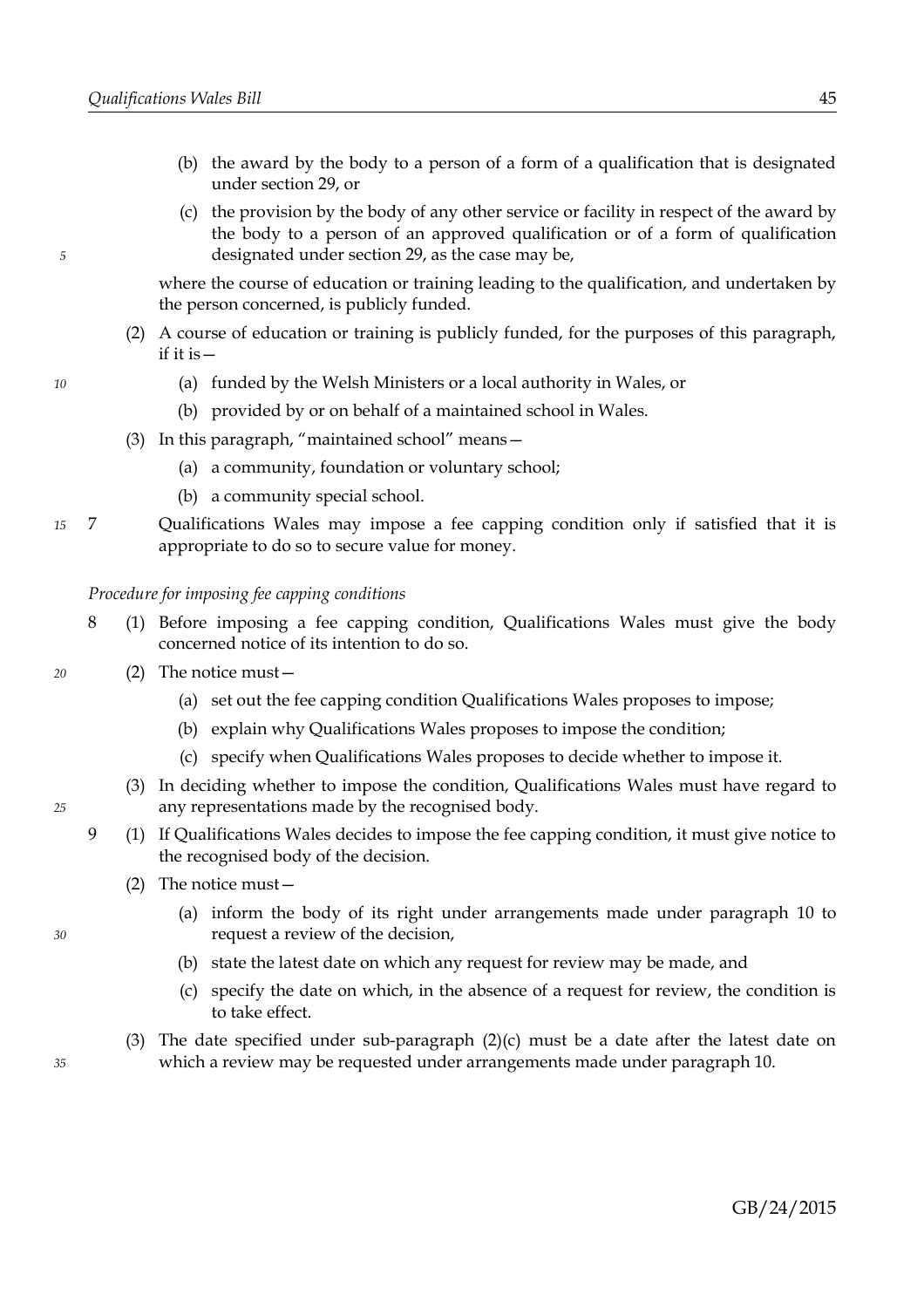*Review of fee capping conditions*

- <span id="page-49-2"></span>10 (1) Qualifications Wales must make arrangements for a decision under paragraph [9](#page-48-3) to impose a fee capping condition to be subject to review at the request of the recognised body concerned.
	- (2) The arrangements must—
		- (a) specify the period within which a review may be requested,
		- (b) make provision for recommendations to be made by the person carrying out the review to Qualifications Wales in respect of the fee capping condition concerned,
		- (c) make provision for Qualifications Wales, having considered those recommendations, either to confirm or reverse its decision to impose the condition, or to alter the condition concerned, and
		- (d) require Qualifications Wales to notify the body concerned of the outcome of the review.
		- (3) The arrangements must require a review to be carried out by a person who is independent of Qualifications Wales.
		- (4) A person is independent of Qualifications Wales, for this purpose—
			- (a) in the case of an individual, if he or she is neither a member of Qualifications Wales nor a member of Qualifications Wales' staff;
			- (b) in the case of a body, if none of the body's members is a member of Qualifications Wales nor a member of Qualifications Wales' staff.
		- (5) If following a review Qualifications Wales confirms its decision to impose a condition, or alters the condition concerned, it must give notice to the body concerned—
			- (a) setting out the condition, as confirmed or altered,
			- (b) giving reasons for the confirmation or alteration, and
			- (c) stating the date on which the condition, or the condition as altered, will take effect.

### *Revision of fee capping conditions*

<span id="page-49-1"></span>11 Paragraphs [8](#page-48-2) to [10](#page-49-2) apply in respect of a revision of a fee capping condition under paragraph [5](#page-47-5) as if the revision constituted the imposition of a fee capping condition.

### <span id="page-49-0"></span>*Transfer conditions*

- 12 (1) A transfer condition is a special condition requiring an awarding body, on the occurrence of an event specified in the condition, and on being so directed by Qualifications Wales, to make arrangements specified in the direction for the purpose of securing that a form of a qualification which is or has been awarded by the body may be awarded by another awarding body where— *30*
	- (a) the form of qualification has been approved by Qualifications Wales, or
	- (b) the form of qualification has been designated by Qualifications Wales under 2 section [29.](#page-18-1)

*20*

*25*

*15*

*5*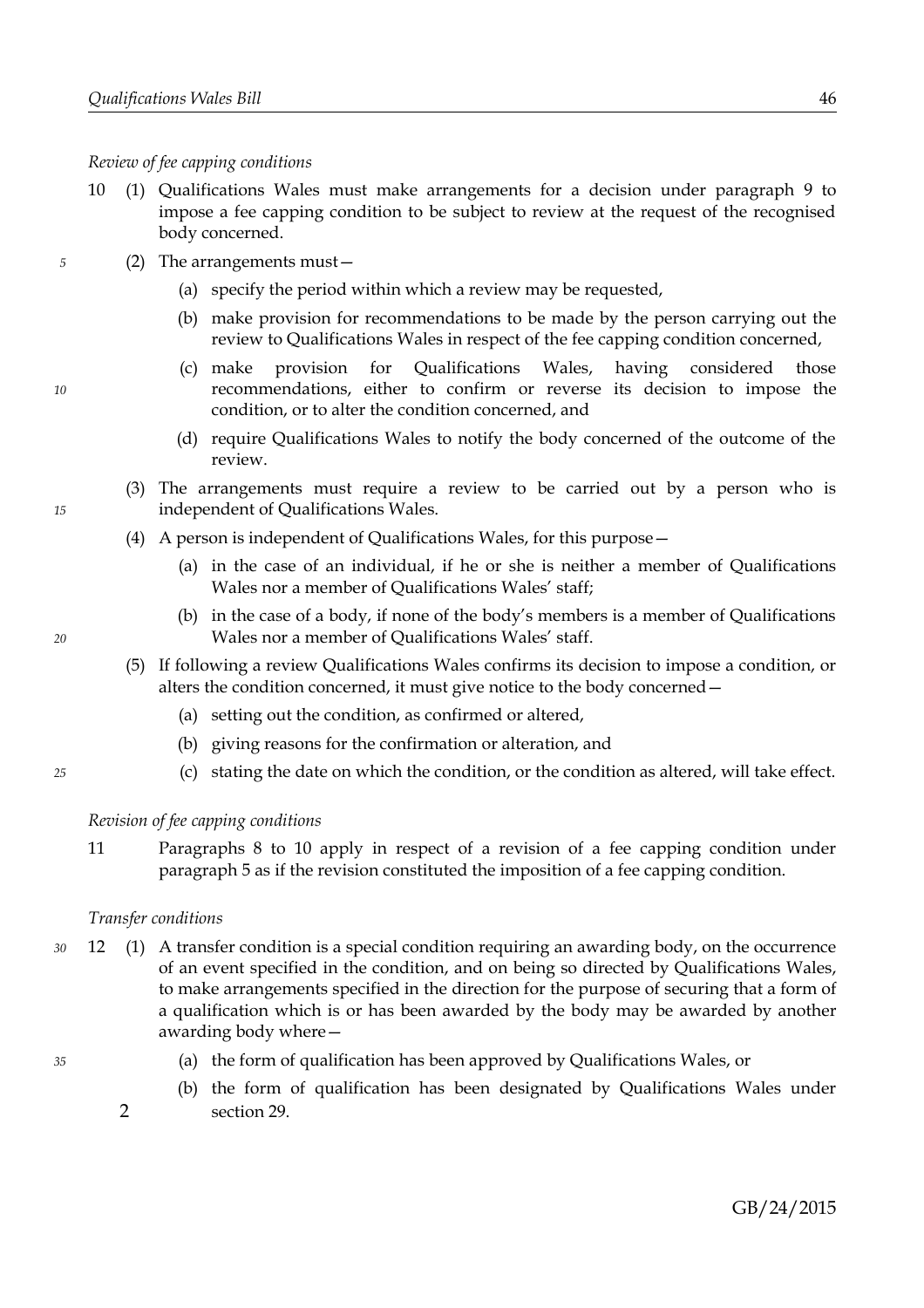- (2) The arrangements may include, among other things, provision for the transfer of property and rights and for the making of payments.
- (3) Qualifications Wales may give a direction to an awarding body in accordance with a transfer condition only if it is satisfied that it is necessary to do so in order to avoid significant adverse effects on persons who are seeking, or might reasonably be expected to seek, to obtain the form of a qualification to which the direction relates.
- 13 (1) If Qualifications Wales proposes to give a direction to an awarding body in accordance with a transfer condition, it must give the body concerned notice of the proposal.
	- (2) The notice must—
		- (a) set out the proposed direction;
		- (b) explain why Qualifications Wales proposes to give the direction;
		- (c) specify when it proposes to decide whether to give the direction.
	- (3) In deciding whether to give the direction, Qualifications Wales must have regard to any representations made by the awarding body.
- <span id="page-50-4"></span><span id="page-50-2"></span>14 (1) If Qualifications Wales decides to give the direction, it must give notice to the awarding body of the decision, setting out the direction. *15*
	- (2) The notice must—
		- (a) inform the body of its right to request a review of the decision,
		- (b) state the latest date on which any request for review may be made, and
		- (c) specify the date by which, in the absence of a request for review, the direction is to come into effect.
	- (3) The date specified under sub-paragraph  $(2)(c)$  $(2)(c)$  must be a date after the latest date on which a review may be requested under arrangements made under paragraph [16.](#page-50-1)
	- 15 If Qualifications Wales gives a direction to an awarding body in accordance with a transfer condition, it may, if it considers it reasonable and appropriate to do so in the circumstances, pay compensation to the body in respect of loss sustained by the body by reason of compliance with the direction.

### *Review of decision to give direction*

- <span id="page-50-1"></span>16 (1) Qualifications Wales must make arrangements for its decision to give the direction referred to in paragraph [14](#page-50-2) to be subject to review at the request of the awarding body concerned.
	- (2) The arrangements must—
		- (a) specify the period within which a review may be requested,
		- (b) make provision for recommendations to be made by the person carrying out the review to Qualifications Wales in respect of the direction,
		- (c) make provision for Qualifications Wales, having considered those recommendations, either to confirm or reverse its decision to give the direction, or to alter the direction, and

<span id="page-50-3"></span>*20*

<span id="page-50-0"></span>*25*

*30*

*35*

*5*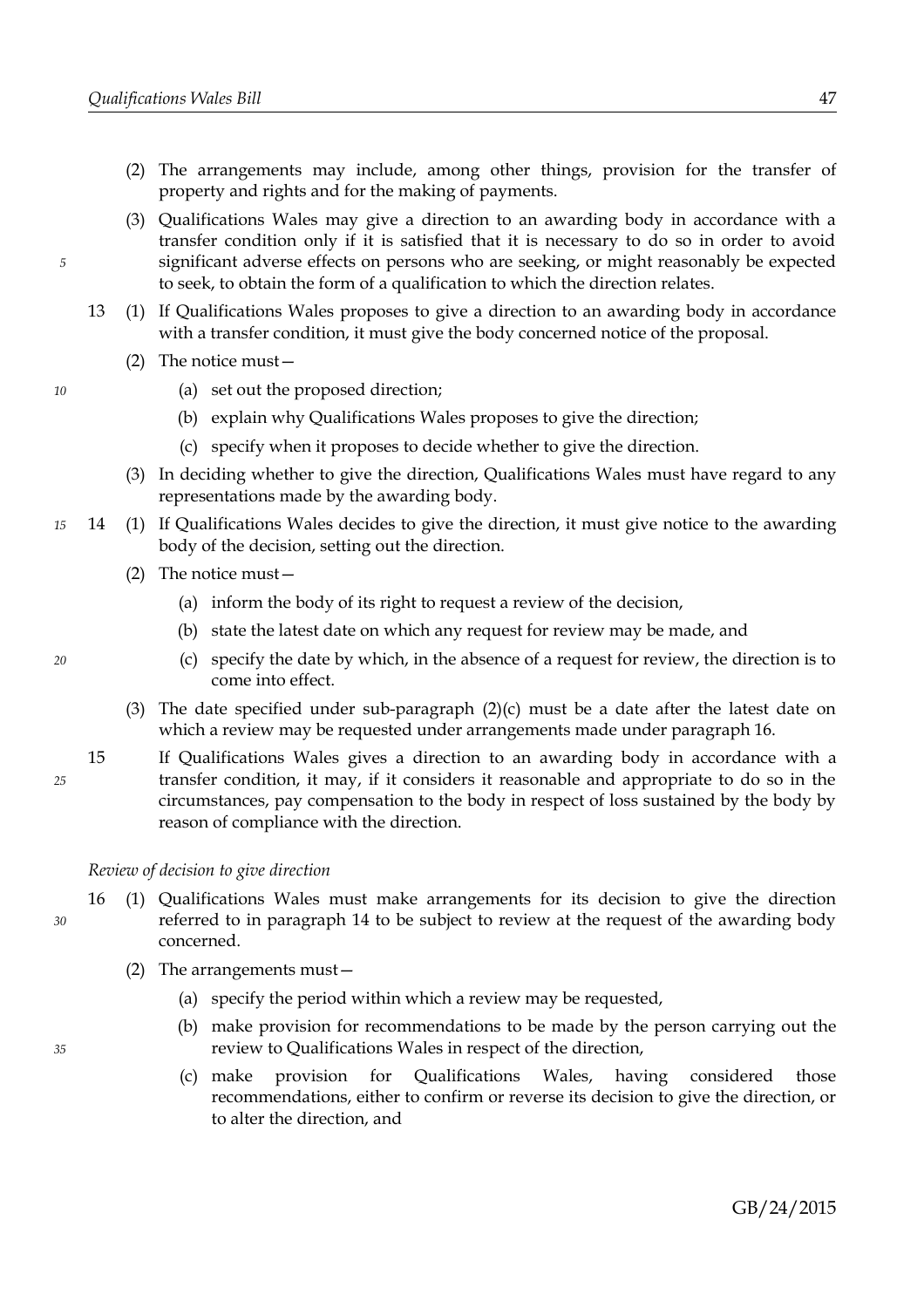- (d) require Qualifications Wales to notify the body concerned of the outcome of the review.
- (3) The arrangements must require a review to be carried out by a person who is independent of Qualifications Wales.
- (4) A person is independent of Qualifications Wales, for this purpose—
	- (a) in the case of an individual, if he or she is neither a member of Qualifications Wales nor a member of Qualifications Wales' staff;
	- (b) in the case of a body, if none of the body's members is a member of Qualifications Wales nor a member of Qualifications Wales' staff.
- (5) If following a review Qualifications Wales confirms its decision to give a direction, or alters the direction concerned, it must give notice to the body concerned—
	- (a) setting out the direction, as confirmed or altered,
	- (b) giving reasons for the confirmation or alteration, and
	- (c) stating the date on which the direction, or the direction as altered, will take effect.
- <span id="page-51-0"></span>*Surrender of recognition 15*
	- 17 (1) A recognised body may give notice (a "surrender notice") to Qualifications Wales that it wishes to cease to be recognised in respect of—
		- (a) the award of a specified qualification or description of qualification, or
		- (b) every qualification in respect of which it is recognised.
		- (2) A surrender notice must specify the date with the expiry of which the body wishes to cease to be recognised in the respect concerned.
		- (3) As soon as reasonably practicable after receipt of a surrender notice, Qualifications Wales must give notice to the recognised body (an "acknowledgement of surrender") providing that the body is to cease to be recognised in that respect with the expiry of the date specified in the surrender notice or, if Qualifications Wales thinks appropriate, with the expiry of a different date.
		- (4) If the acknowledgement of surrender specifies that the body is to cease to be recognised in that respect with the expiry of a different date from that specified in the surrender notice, the acknowledgement of surrender must give reasons for this.
		- (5) Recognition in the respect concerned ceases to have effect with the expiry of the date specified in the acknowledgement of surrender.
			- (6) In determining whether a body's recognition is to cease to have effect with the expiry of the date specified in the surrender notice, or with the expiry of a different date, Qualifications Wales is to have regard to—
				- (a) the need to avoid prejudice to persons who are seeking, or might reasonably be expected to seek, to obtain the qualification, or a qualification of the description, specified in the surrender notice, and

*10*

<span id="page-51-1"></span>*20*

*25*

*30*

*35*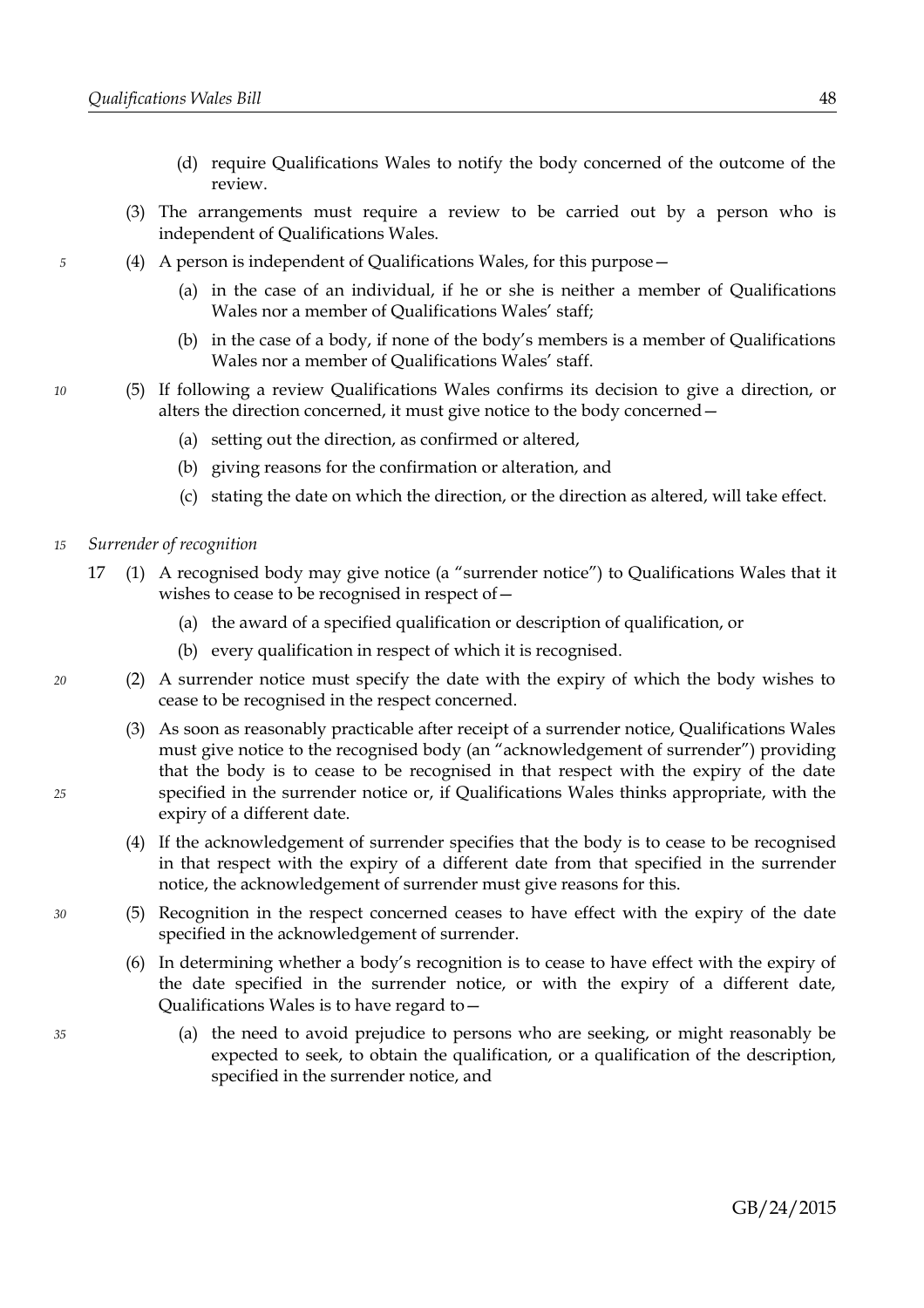(b) the body's wish that recognition should cease to have effect with the expiry of the date specified in the surrender notice.

### *Transitional provision in respect of surrender*

- 18 (1) Qualifications Wales may, if it considers it appropriate to do so for the purpose of avoiding prejudice to persons who are seeking or might reasonably be expected to seek to obtain the qualification concerned, or a qualification of the description concerned, make provision in an acknowledgement of surrender under paragraph [17](#page-51-0)[\(3\)](#page-51-1) that is within subparagraph [\(2\).](#page-52-1)
	- (2) Provision within this sub-paragraph is provision to the effect that, from the expiry of the surrender date until the expiry of the extension date, the body is to be treated for purposes specified by Qualifications Wales in the acknowledgement of surrender as being recognised in respect of the award of the qualification or description of qualification concerned.
		- (3) If Qualifications Wales makes provision within sub-paragraph  $(2)$  -
			- (a) it must give reasons for this in the acknowledgement of surrender, and
			- (b) the body is to be treated, from the expiry of the surrender date, for the purposes specified in the acknowledgement of surrender, and until the expiry of the extension date, as being recognised in respect of the award of the qualification or description of qualification concerned.

### (4) In this paragraph—

"extension date" ("*dyddiad estyn*") means a date specified by Qualifications Wales in the acknowledgement of surrender for the purposes of this paragraph;

"surrender date" ("*dyddiad ildio*") means the date specified by Qualifications Wales in the acknowledgement of surrender as being that from the expiry of which the body is to cease to be recognised.

### *Withdrawal of recognition*

- <span id="page-52-0"></span>19 (1) If a recognised body fails to comply with any condition to which recognition in respect of the award of a qualification or description of qualification is subject, Qualifications Wales may withdraw its recognition of the body in respect of the award of  $-$ 
	- (a) a specified qualification or description of qualification, or
	- (b) every qualification in respect of the award of which the body is recognised.
	- (2) If a recognised body that awards an approved qualification fails to comply with any condition to which the approval is subject, Qualifications Wales may withdraw its recognition of the body in respect of the award of—
		- (a) a specified qualification or description of qualification, or
		- (b) every qualification in respect of the award of which the body is recognised.

*35*

*30*

*15*

<span id="page-52-1"></span>*10*

*5*

*20*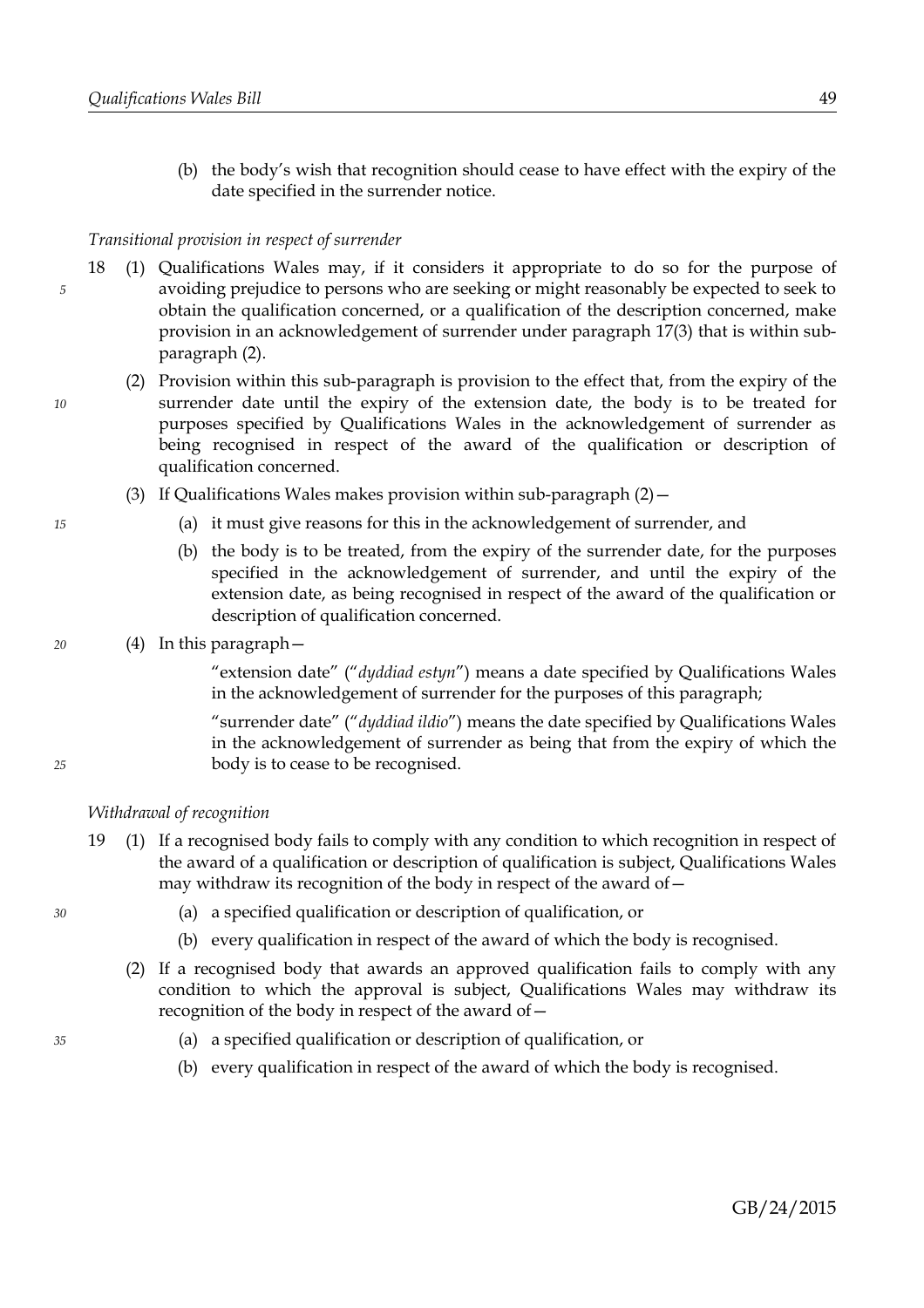*Procedure for withdrawal of recognition*

- 20 (1) Before withdrawing recognition from a recognised body under paragraph [19,](#page-52-0) Qualifications Wales must give the body notice of its intention to do so.
	- (2) The notice must—
		- (a) explain why Qualifications Wales proposes to withdraw recognition in the respect concerned, and
		- (b) specify when Qualifications Wales proposes to decide whether to withdraw recognition.
	- (3) In deciding whether to withdraw recognition as specified in the notice, Qualifications Wales must have regard to any representations made by the recognised body.
- <span id="page-53-1"></span>21 (1) If Qualifications Wales decides to withdraw recognition, it must give notice to the recognised body of the decision.
	- (2) The notice must—
		- (a) inform the body of its right under arrangements made under paragraph [22](#page-53-0) to request a review of the decision,
		- (b) state the date by which any request for review must be made, and
		- (c) specify the date with the expiry of which, in the absence of a request for review, the withdrawal is to take effect (the "withdrawal date").
	- (3) The withdrawal date must be a date after the last date on which a review may be requested under arrangements made under paragraph [22.](#page-53-0)
	- (4) At any time before the withdrawal date, Qualifications Wales may decide not to withdraw the body's recognition; and if it does so, must give the body notice to this effect.
	- (5) In determining the withdrawal date, Qualifications Wales is to have regard to the need to avoid prejudice to persons who are seeking, or might reasonably be expected to seek, to obtain a qualification, or a qualification of the description, in respect of the award of which recognition is to be withdrawn.

*Review of decision to withdraw recognition*

- <span id="page-53-0"></span>22 (1) Qualifications Wales must make arrangements for a decision to withdraw recognition from a body to be subject to review at the request of the body concerned.
	- (2) The arrangements must—
		- (a) specify the period within which a review may be requested,
		- (b) make provision for recommendations to be made by the person carrying out the review to Qualifications Wales in respect of the withdrawal,
		- (c) make provision for Qualifications Wales, having considered those recommendations, either to confirm or reverse its decision to withdraw recognition, and
		- (d) require Qualifications Wales to notify the body concerned of the outcome of the review.

*35*

*25*

*20*

*5*

*10*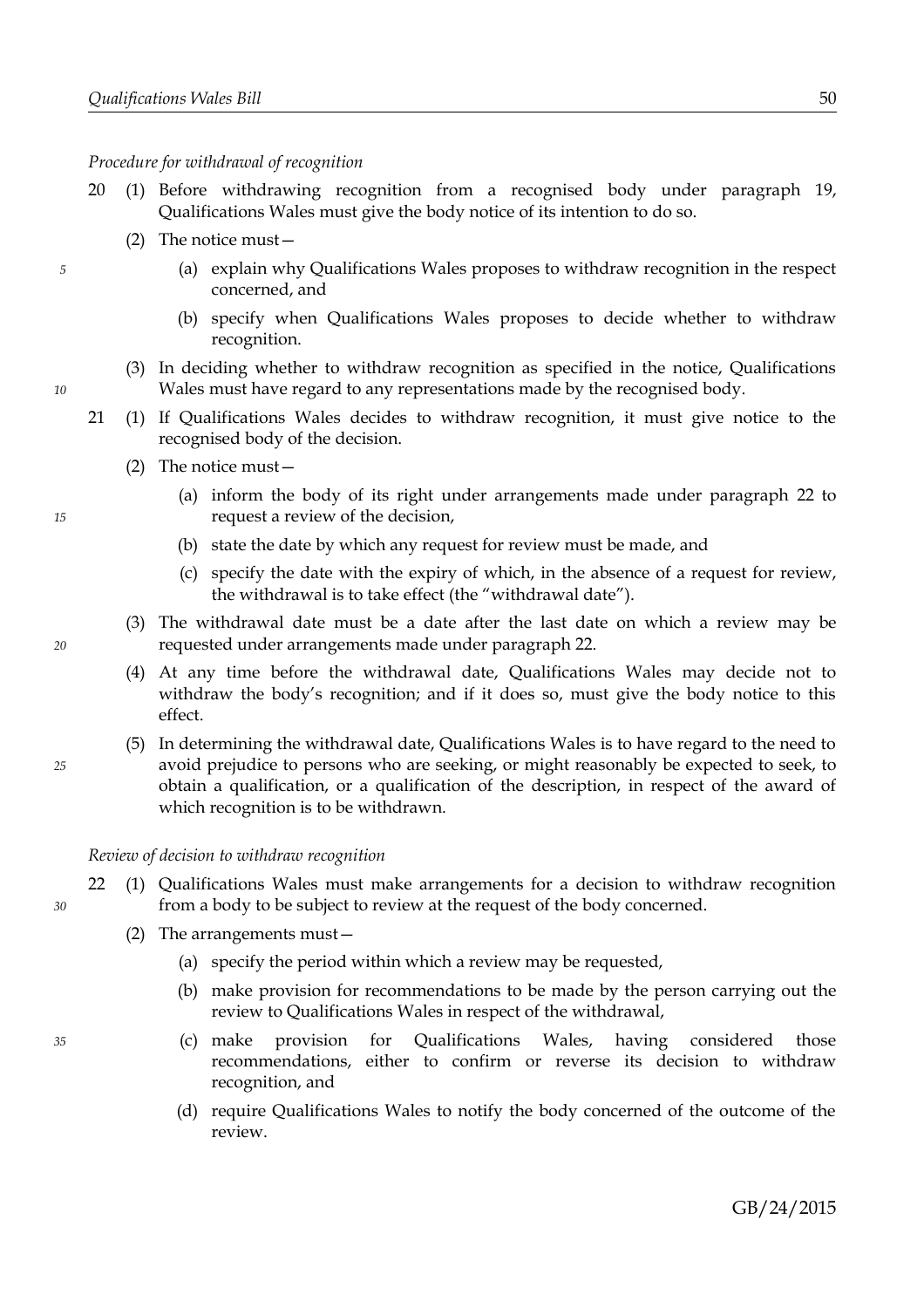- (3) The arrangements must require a review to be carried out by a person who is independent of Qualifications Wales.
- (4) A person is independent of Qualifications Wales, for this purpose—
	- (a) in the case of an individual, if he or she is neither a member of Qualifications Wales nor a member of Qualifications Wales' staff;
	- (b) in the case of a body, if none of the body's members is a member of Qualifications Wales nor a member of Qualifications Wales' staff.
- (5) If following a review Qualifications Wales confirms its decision to withdraw recognition, it must give notice to the body concerned—
	- (a) giving reasons for the confirmation, and
	- (b) stating the date with the expiry of which the withdrawal will take effect.

### *Transitional provision in respect of withdrawal*

- 23 (1) Notice under paragraph [21](#page-53-1) or [22](#page-53-0) may include provision within sub-paragraph [\(2\),](#page-54-0) if Qualifications Wales considers that provision appropriate for the purpose of avoiding prejudice to persons who are seeking or might reasonably be expected to seek to obtain the qualification, or a qualification of the description, in respect of the award of which recognition is to be withdrawn.
	- (2) Provision within this sub-paragraph is provision to the effect that, from the expiry of the withdrawal date until the expiry of the extension date, the body is to be treated for purposes specified by Qualifications Wales in the notice as being recognised in respect of the award of the qualification or description of qualification concerned.
	- (3) If Qualifications Wales makes provision in a notice within sub-paragraph  $(2)$  -
		- (a) it must give reasons for this in the notice, and
		- (b) the body is to be treated from the expiry of the withdrawal date, for the purposes specified in the notice, and until the expiry of the extension date, as being recognised in respect of the award of the qualification or description of qualification concerned.
	- (4) Sub-paragraph [\(5\)](#page-54-3) applies if—
		- (a) notice under paragraph [21](#page-53-1) contains provision within sub-paragraph [\(2\)](#page-54-0) (the "original extension provision"), and
		- (b) a review of the decision to withdraw recognition is carried out under paragraph [22.](#page-53-0)
	- (5) The original extension provision has no effect, for the purposes of sub-paragraph [\(3\)](#page-54-2)[\(b\),](#page-54-1) unless it is confirmed in notice under paragraph [22](#page-53-0) confirming the decision to withdraw recognition.
	- (6) In this paragraph—

"extension date" ("*dyddiad estyn*") means a date specified by Qualifications Wales in the notice for the purposes of this paragraph;

GB/24/2015

<span id="page-54-3"></span>

*30*

*5*

*10*

*15*

<span id="page-54-2"></span><span id="page-54-0"></span>*20*

<span id="page-54-1"></span>*25*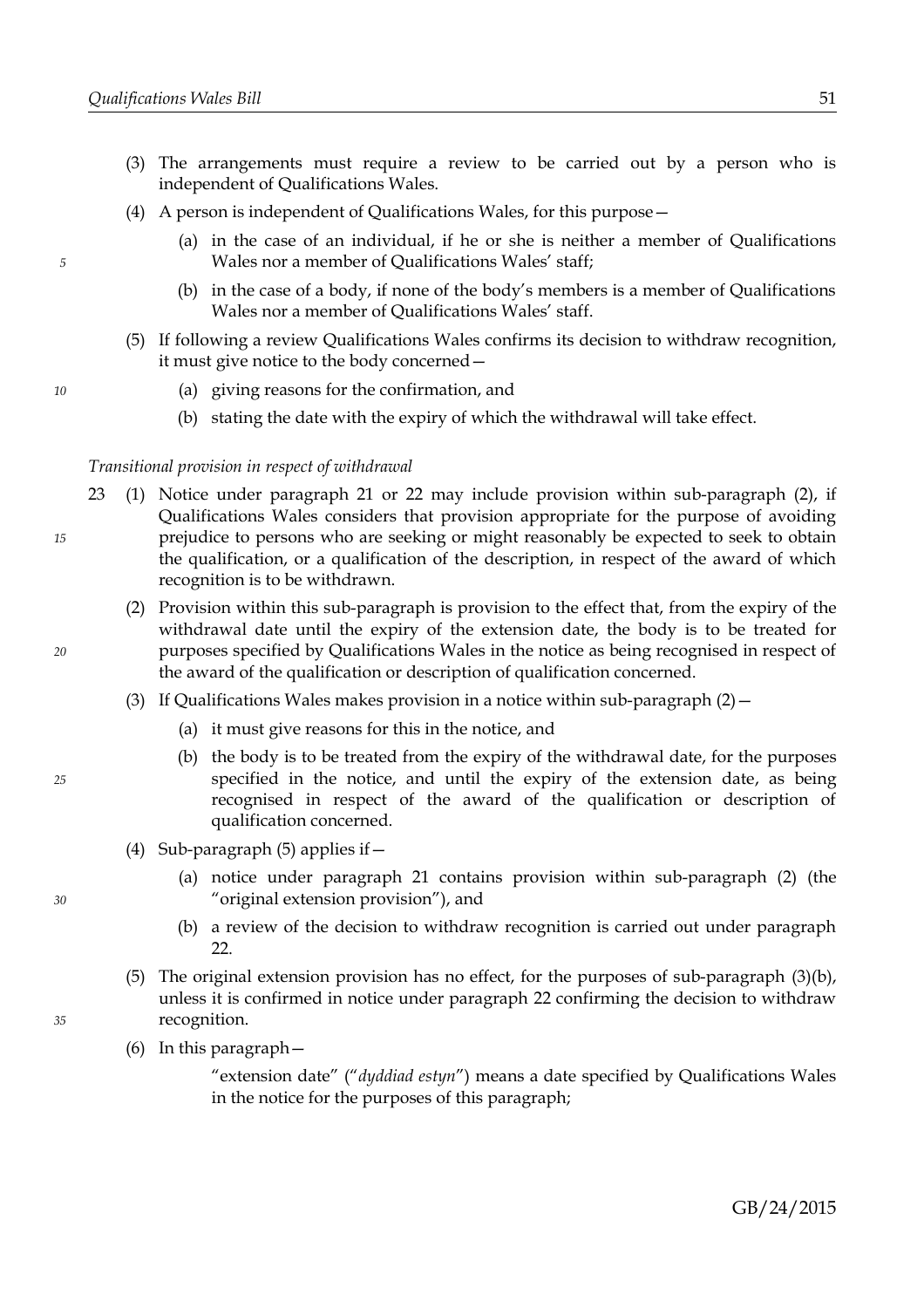"withdrawal date" ("*dyddiad tynnu'n ôl*") means the date specified by Qualifications Wales in the notice as being that from the expiry of which recognition is to be withdrawn.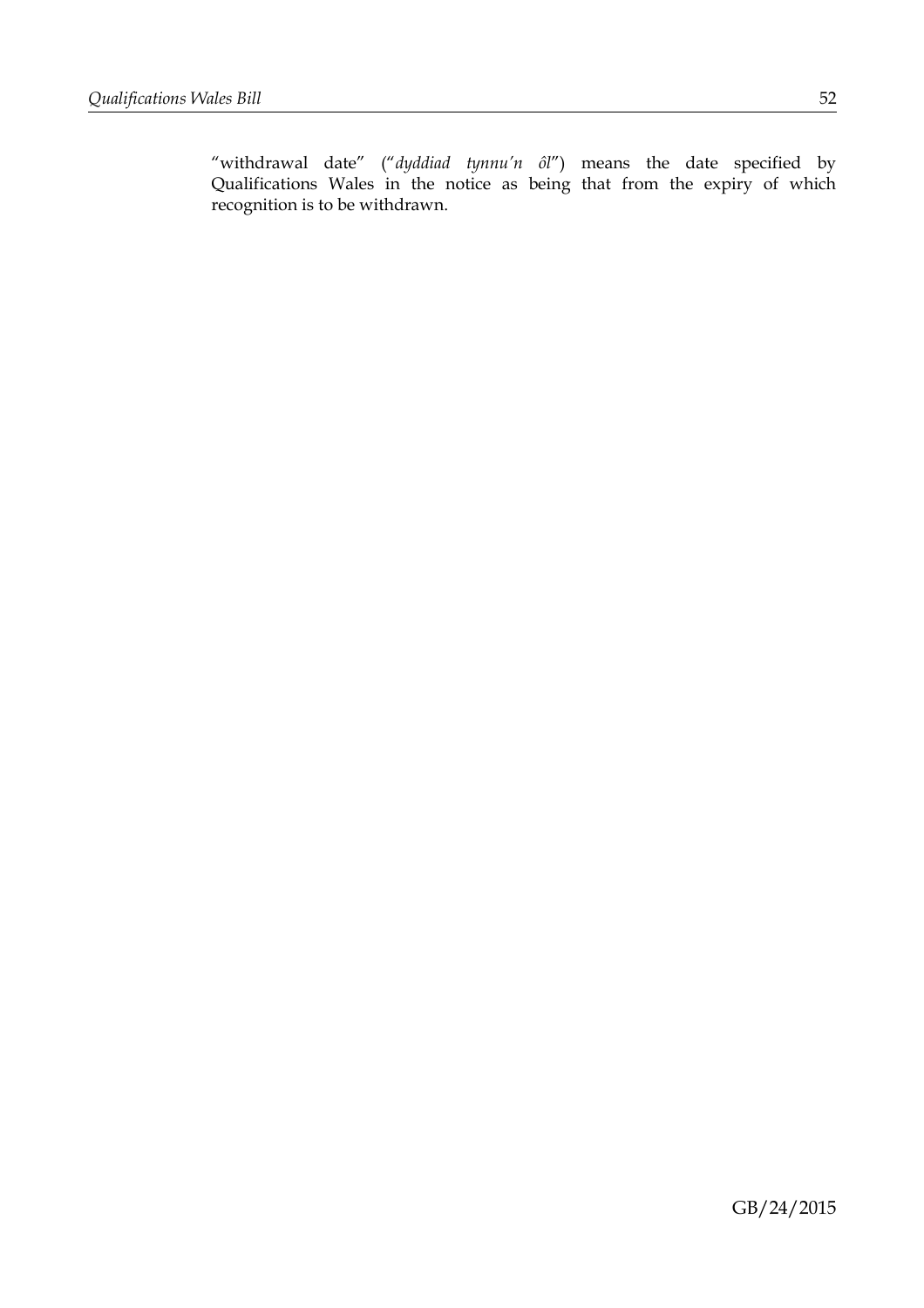# <span id="page-56-0"></span>SCHEDULE 4

*(introduced by section [58\)](#page-35-0)*

# CONSEQUENTIAL AMENDMENTS

### *Education Act 1996 (c.56)*

- 1 (1) The Education Act 1996 is amended as follows. *5*
	- $(2)$  In section  $408-$ 
		- (a) in subsection  $(1)(a)$  after "2009" insert "or the provisions of the Qualifications Wales Act 2015";
		- (b) in subsection  $(2)(e)$  omit "or 99";
		- (c) after subsection  $(2)(e)$ , insert
			- "(f) arrangements relating to qualifications within the meaning given in section [56](#page-33-0) of the Qualifications Wales Act 2015 which are approved under Part [4](#page-10-0) of that Act and to courses of education or training leading to such qualifications."
- (3) In Schedule 36A, in the table in paragraph 2, in the entry for sections 96, 101 and 102 of the Learning and Skills Act 2000—
	- (a) in the first column, omit "and 102";
	- (b) in the second column, after "qualifications" insert "(in England)".

### *Education Act 1997 (c.44)*

- 2 (1) The Education Act 1997 is amended as follows. *20*
	- (2) In section 29, after subsection (6) insert—
		- "(7) In this section references to "school examinations and assessment" do not include examinations taken or assessments carried out for the purpose of the award of a qualification within the meaning of section [56](#page-33-0) of the Qualifications Wales Act 2015."
	- (3) Omit—
		- (a) section 30;
		- (b) section 32(3), (3A) and (4);
		- (c) sections 32ZA to 32C.
	- (4) In section 54 (orders and regulations)—
		- (a) in subsection (2) omit " $32AB(2)$  or";
		- (b) omit subsection (2A).

### *Learning and Skills Act 2000 (c.21)*

3 (1) The Learning and Skills Act 2000 is amended as follows.

*10*

*15*

*25*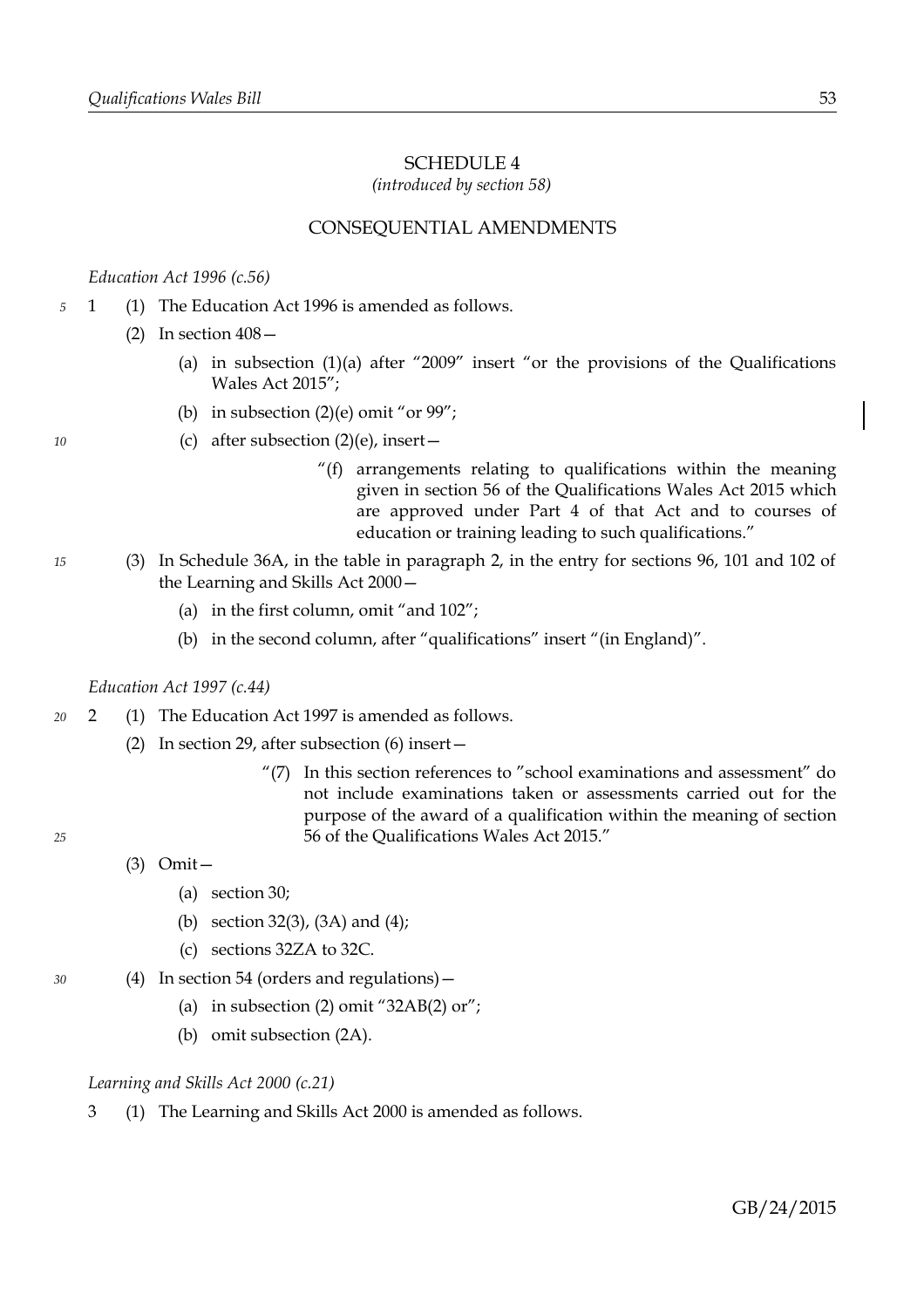- (2) In section  $96-$ 
	- (a) in subsection  $(2)$  -
		- (i) in the opening words, omit "or 99";
		- (ii) in paragraph (b), after "maintained school" insert "in England";
	- (b) for subsection  $(5)$  substitute  $-$ 
		- "(5) In this section "a relevant qualification" means a qualification to which Part 7 of the Apprenticeships, Skills, Children and Learning Act 2009 applies.";
	- (c) in subsection (9), for "102 "local authority" has the same meaning as" substitute "101 "local authority" has the same meaning as "local authority in England"".
- (3) In the cross-heading immediately preceding section 96, at the end insert ": England".
- (4) In section 98 (the title of which becomes "Approved qualifications"), in subsection (1) omit the words from "in its" to the end.
- (5) Omit section 99.
- (6) In section  $100-$ *15*
	- (a) in the opening words of subsection (1), omit "in its application to England";
	- (b) omit subsection (2).
	- (7) In section 101 (the title of which becomes "Enforcement"), in subsection (1) omit "in its application to England".
	- (8) Omit section 102.
		- (9) Omit section 103(4).

*Education Act 2002 (c.32)*

4 Omit paragraph 7 of Schedule 17 to the Education Act 2002.

*National Council for Education and Training for Wales (Transfer of Functions to the National Assembly for Wales and Abolition) Order 2005 (S.I. 2005/3238)*

5 Omit paragraph 72 of Schedule 1 to the National Council for Education and Training for Wales (Transfer of Functions to the National Assembly for Wales and Abolition) Order 2005.

*Qualifications, Curriculum and Assessment Authority for Wales (Transfer of Functions to the National Assembly for Wales and Abolition) Order 2005 (S.I. 2005/3239)*

6 Omit paragraphs 14, 15, 18(c), (d) and (e) and 30 of Schedule 1 to the Qualifications, Curriculum and Assessment Authority for Wales (Transfer of Functions to the National Assembly for Wales and Abolition) Order 2005.

*Government of Wales Act 2006 (c.32)*

7 In section 148 of the Government of Wales Act 2006, after subsection (2)(l) insert— *35*

"(la) Qualifications Wales,".

*5*

*20*

*25*